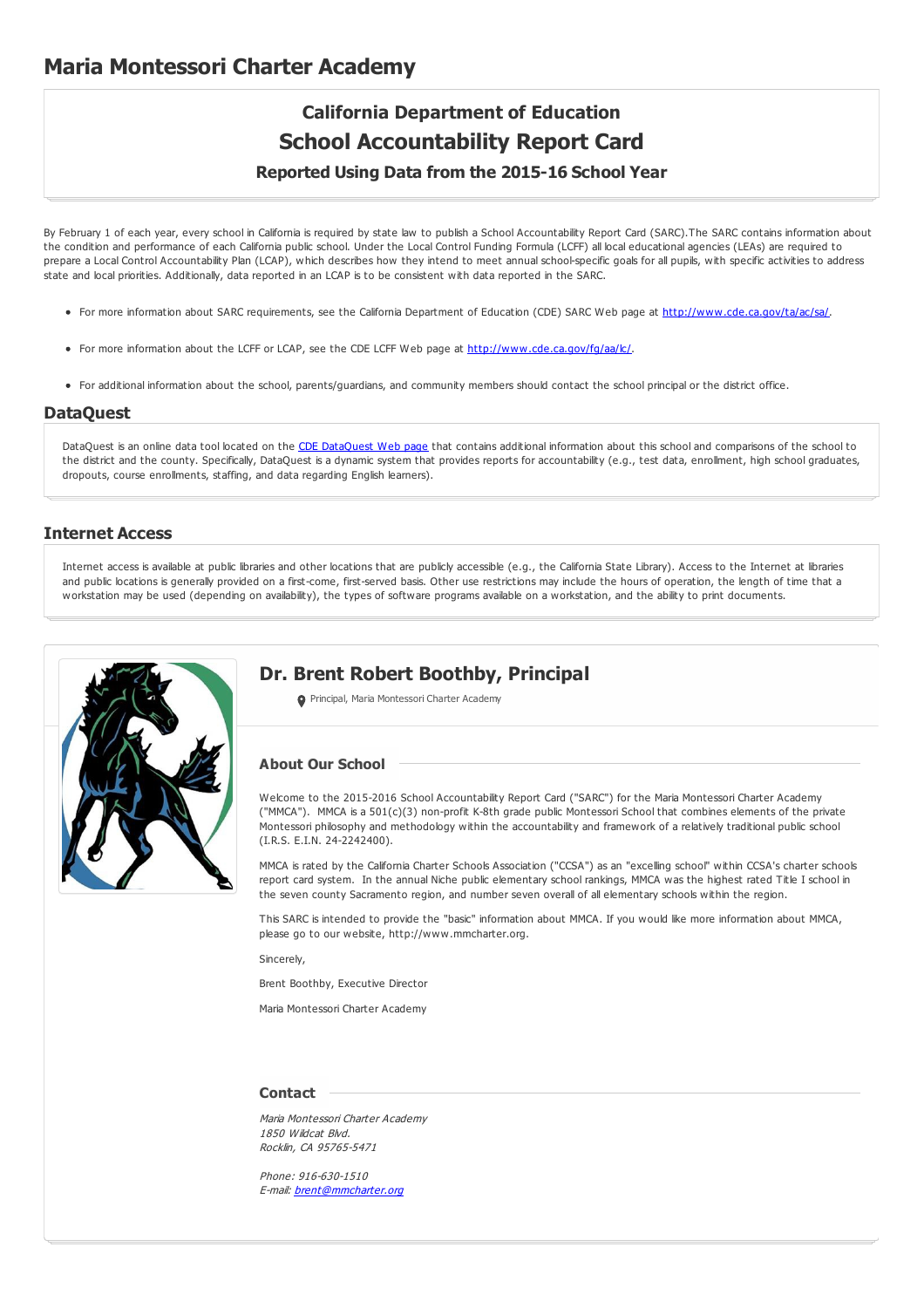2015-16 SARC - Maria Montessori Charter Academy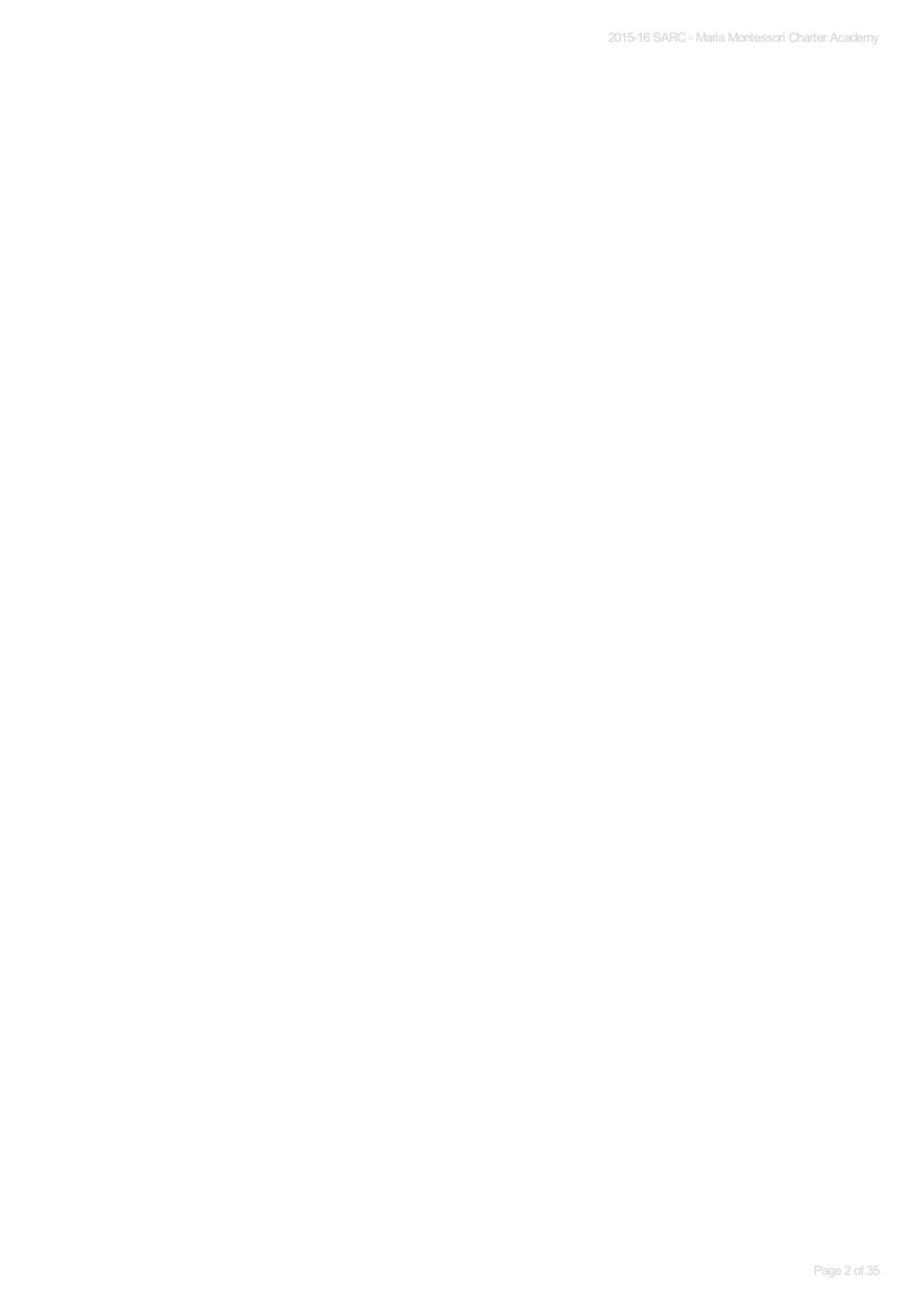## **About This School**

#### **Contact Information (School Year 2016-17)**

| District Contact Information (School Year 2016-17) |                              |  |  |
|----------------------------------------------------|------------------------------|--|--|
| <b>District Name</b>                               | Rocklin Unified              |  |  |
| <b>Phone Number</b>                                | (916) 624-2428               |  |  |
| Superintendent                                     | Roger Stock                  |  |  |
| <b>E-mail Address</b>                              | rstock@rocklin.k12.ca.us     |  |  |
| <b>Web Site</b>                                    | http://www.rocklin.k12.ca.us |  |  |

| School Contact Information (School Year 2016-17) |                                                     |  |  |
|--------------------------------------------------|-----------------------------------------------------|--|--|
|                                                  | <b>School Name</b> Maria Montessori Charter Academy |  |  |
| <b>Street</b>                                    | 1850 Wildcat Blvd.                                  |  |  |
|                                                  | City, State, Zip Rocklin, Ca, 95765-5471            |  |  |
| <b>Phone Number</b> 916-630-1510                 |                                                     |  |  |
| Principal                                        | Dr. Brent Robert Boothby, Principal                 |  |  |
| <b>E-mail Address</b>                            | brent@mmcharter.org                                 |  |  |
| <b>Web Site</b>                                  | www.mmcharter.org                                   |  |  |
| <b>School (CDS) Code</b>                         | County-District- 31750850117879                     |  |  |

Last updated: 1/11/2017

#### **School Description and Mission Statement (School Year 2016-17)**

Maria Montessori Charter Academy ("MMCA") is a tuition–free, non-profit Kindergarten – 8th grade public elementary school emphasizing the Montessori philosophy within the accountability and framework of the CA state standards. Some of the unique characteristics of M.M.C.A. include:

- Multi-age classrooms
- Multi-teacher classrooms
- Low student to teacher ratios (17:1 or less)
- Broader curricular content exposure: In addition to Language Arts and Mathematics, students will also be exposed to subject areas including history, science, physical and cultural geography, fine and performing arts, gardening, sensorial development, practical life, character education, foreign language (Spanish), technology and physical education.
- Hands-on, tactile-based learning manipulatives for students to master the concepts in the "concrete", and then working to the abstract
- Prepared environment classrooms vs. "teacher directed"
- After school extra-curricular activities including athletics, clubs and the arts
- School uniform policy
- highly encourage parent volunteerism policy

The mission of MMCA is to provide a Montessori-based educational environment which has the tools, programs, resources and support to enable students to become educated to high international academic standards and to develop themselves to their fullest capacity as competent, happy, productive individuals, family members, workers, and contributors to a better society and a peaceful world.

The attributes we strive to develop within our students include:

- Academic Excellence
- Artistic Expression
- Moral Character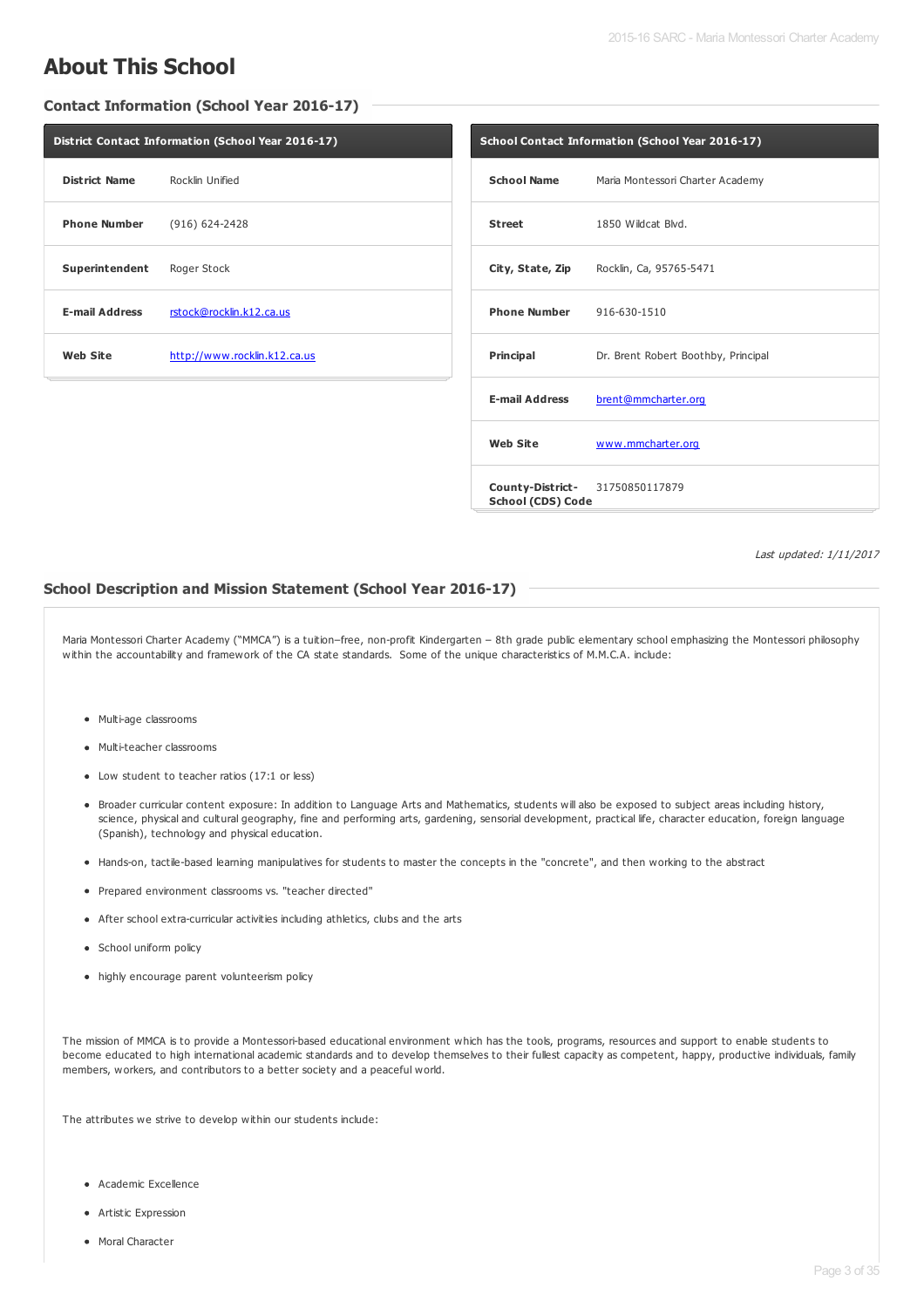- Practical Accomplishments
- Conflict Resolution Skills
- Compassion and Service to Others
- Visionary Leadership
- Exceptional Courtesy and Manners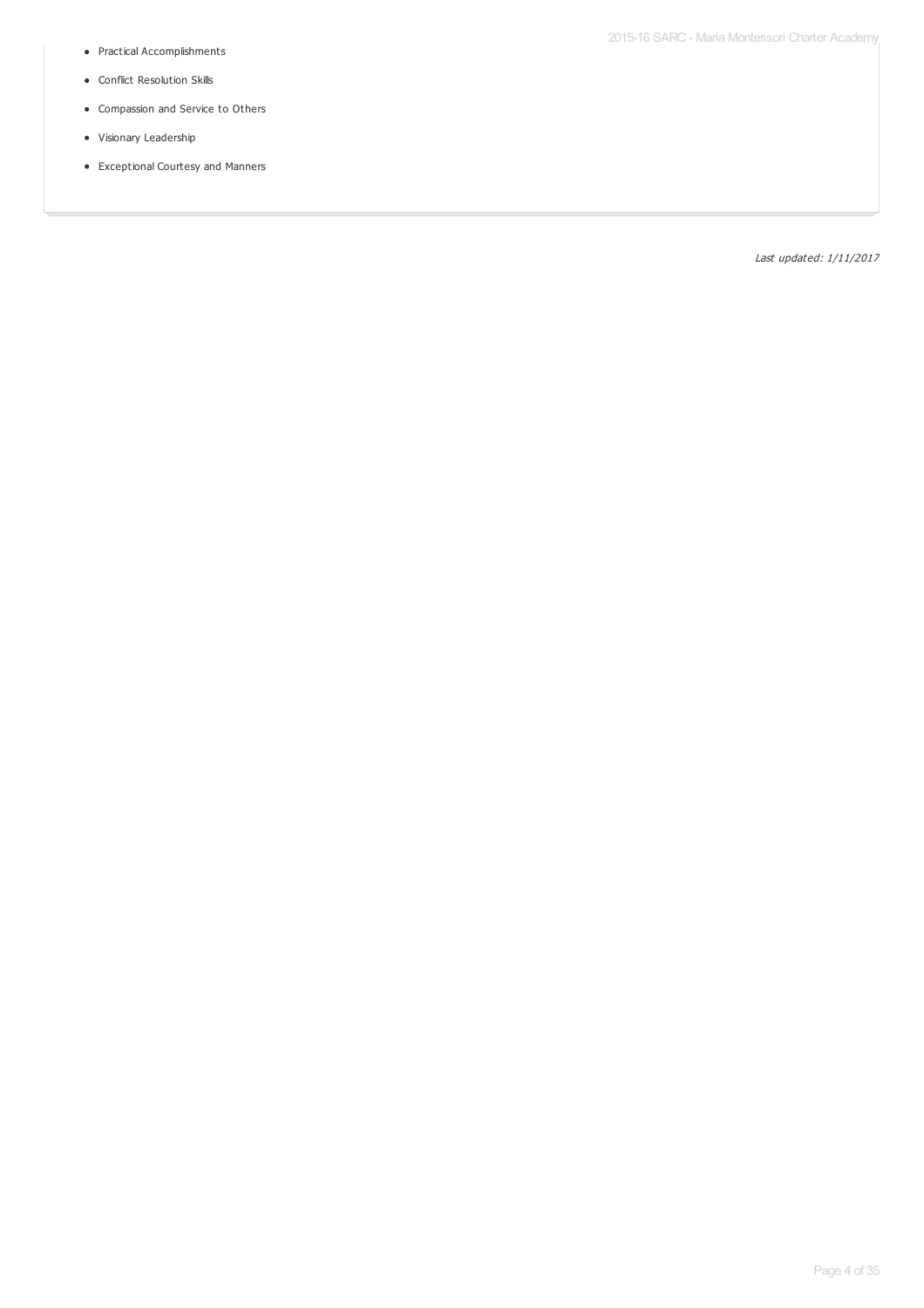### **Student Enrollment by Grade Level (School Year 2015-16)**

| <b>Grade Level</b>      | <b>Number of Students</b> |
|-------------------------|---------------------------|
| Kindergarten            | 32                        |
| Grade 1                 | 36                        |
| Grade 2                 | 29                        |
| Grade 3                 | 37                        |
| Grade 4                 | 35                        |
| Grade 5                 | 31                        |
| Grade 6                 | 30                        |
| Grade 7                 | 23                        |
| Grade 8                 | 22                        |
| <b>Total Enrollment</b> | 271                       |



Last updated: 1/11/2017

## **Student Enrollment by Student Group (School Year 2015-16)**

| <b>Student Group</b>                | <b>Percent of Total Enrollment</b> |
|-------------------------------------|------------------------------------|
| Black or African American           | $0.0\%$                            |
| American Indian or Alaska Native    | 0.4%                               |
| Asian                               | 3.7%                               |
| Filipino                            | 4.8%                               |
| Hispanic or Latino                  | 15.9 %                             |
| Native Hawaiian or Pacific Islander | $0.0\%$                            |
| White                               | 67.9%                              |
| Two or More Races                   | 6.3%                               |
| Other                               | 1.0%                               |
| <b>Student Group (Other)</b>        | <b>Percent of Total Enrollment</b> |
| Socioeconomically Disadvantaged     | 20.7%                              |
| English Learners                    | 2.6%                               |
| Students with Disabilities          | 9.2 %                              |
| Foster Youth                        | 0.0%                               |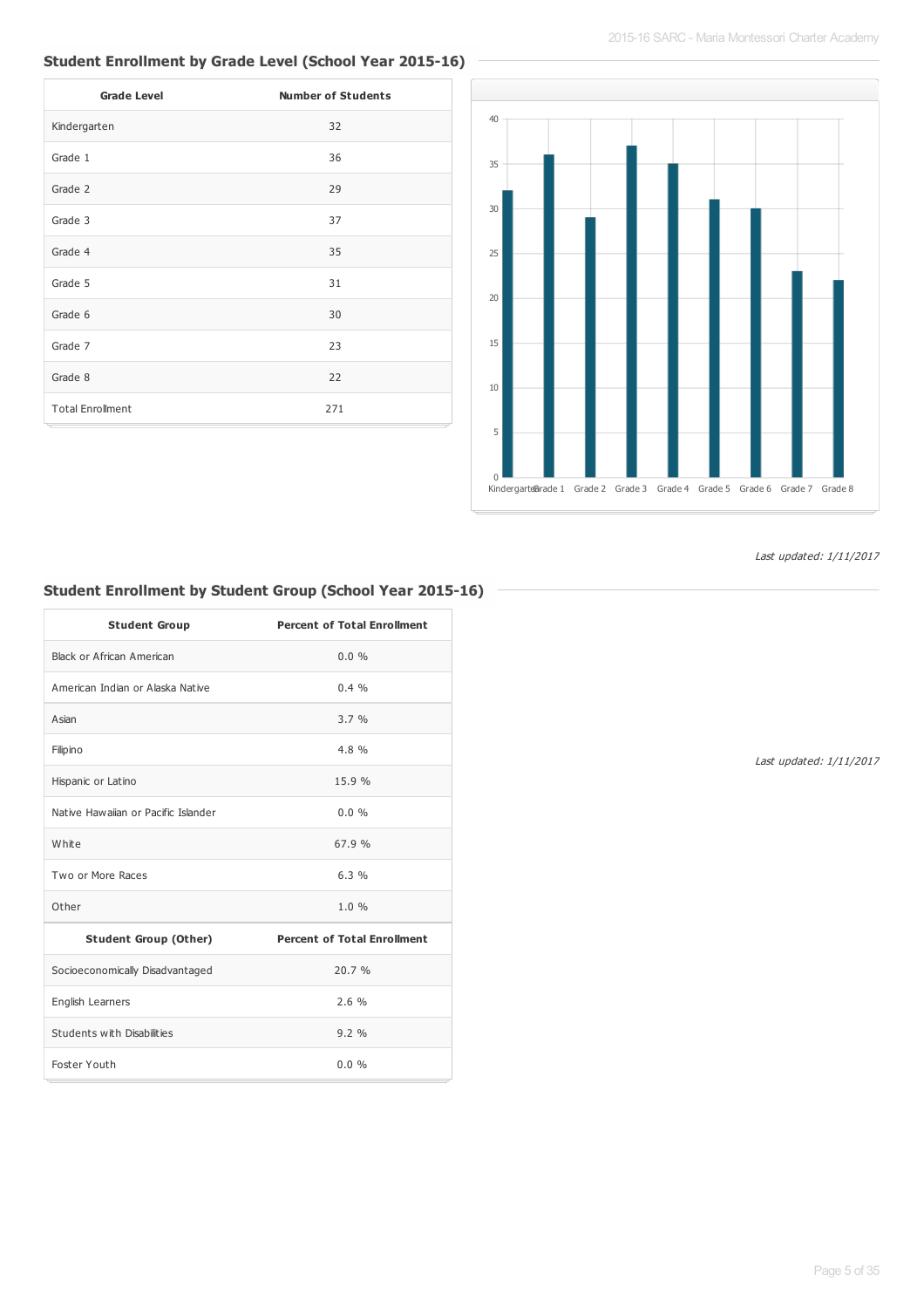# **A. Conditions of Learning**

# **State Priority: Basic**

The SARC provides the following information relevant to the State priority: Basic (Priority 1):

- . Degree to which teachers are appropriately assigned and fully credentialed in the subject area and for the pupils they are teaching;
- Pupils have access to standards-aligned instructional materials; and
- School facilities are maintained in good repair

#### **Teacher Credentials**

| <b>Teachers</b>                                                                   |                | School         |                | <b>District</b> |
|-----------------------------------------------------------------------------------|----------------|----------------|----------------|-----------------|
|                                                                                   | $2014 -$<br>15 | $2015 -$<br>16 | $2016 -$<br>17 | $2016 -$<br>17  |
| With Full Credential                                                              | 19             | 19             | 20             |                 |
| Without Full Credential                                                           | $\Omega$       | $\Omega$       | 0              |                 |
| Teachers Teaching Outside Subject<br>Area of Competence (with full<br>credential) | $\Omega$       | $\Omega$       | $\Omega$       |                 |



Last updated: 1/11/2017

#### **Teacher Misassignments and Vacant Teacher Positions**

| <b>Indicator</b>                                  | $2014 -$<br>15 | $2015 -$<br>16 | $2016 -$<br>17 |
|---------------------------------------------------|----------------|----------------|----------------|
| Misassignments of Teachers of English<br>Learners | 0              | $\Omega$       | 0              |
| Total Teacher Misassignments*                     | 0              | O              | 0              |
| Vacant Teacher Positions                          | U              | n              | 0              |



Note: "Misassignments" refers to the number of positions filled by teachers who lack legal authorization to teach that grade level, subject area, student group, etc.

\* Total Teacher Misassignments includes the number of Misassignments of Teachers of English learners.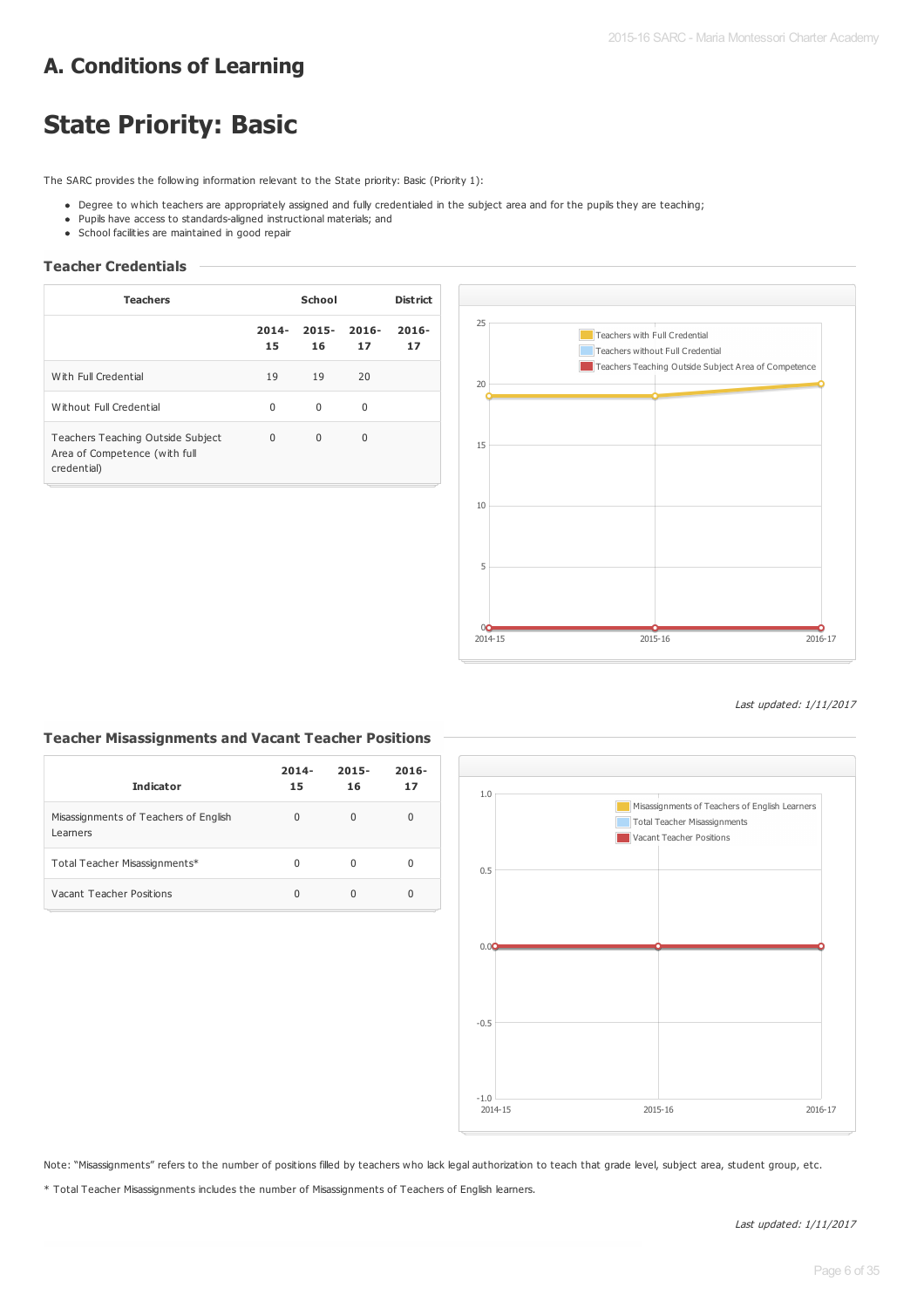#### **Core Academic Classes Taught by Highly Qualified Teachers (School Year 2015-16)**

| <b>Location of Classes</b>          | Percent of Classes In Core Academic Subjects Taught by<br><b>Highly Qualified Teachers</b> | Percent of Classes In Core Academic Subjects Not Taught by<br><b>Highly Qualified Teachers</b> |
|-------------------------------------|--------------------------------------------------------------------------------------------|------------------------------------------------------------------------------------------------|
| This School                         | 100.0%                                                                                     | $0.0\%$                                                                                        |
| All Schools in District             | 100.0%                                                                                     | $0.0\%$                                                                                        |
| High-Poverty Schools<br>in District | 100.0%                                                                                     | $0.0\%$                                                                                        |
| Low-Poverty Schools<br>in District  | 100.0%                                                                                     | $0.0\%$                                                                                        |

Note: High-poverty schools are defined as those schools with student eligibility of approximately 40 percent or more in the free and reduced price meals program. Lowpoverty schools are those with student eligibility of approximately 39 percent or less in the free and reduced price meals program.

Last updated: 1/11/2017

#### **Quality, Currency, Availability of Textbooks and Instructional Materials (School Year 2016-17)**

Year and month in which data were collected: August 2016

| Subject                                          | Textbooks and Instructional Materials/year of<br>Adoption | <b>From Most Recent</b><br>Adoption? | <b>Percent Students Lacking Own Assigned</b><br>Copy |
|--------------------------------------------------|-----------------------------------------------------------|--------------------------------------|------------------------------------------------------|
| Reading/Language Arts                            |                                                           |                                      | $0.0 \%$                                             |
| Mathematics                                      |                                                           | Yes                                  | $0.0 \%$                                             |
| Science                                          |                                                           | Yes                                  | $0.0 \%$                                             |
| History-Social Science                           |                                                           | Yes                                  | $0.0 \%$                                             |
| Foreign Language                                 |                                                           |                                      | $0.0 \%$                                             |
| Health                                           |                                                           |                                      | $0.0 \%$                                             |
| Visual and Performing Arts                       |                                                           |                                      | $0.0 \%$                                             |
| Science Lab Eqpmt (Grades<br>$9-12)$             | N/A                                                       | N/A                                  | $0.0 \%$                                             |
| Note: Cells with N/A values do not require data. |                                                           |                                      |                                                      |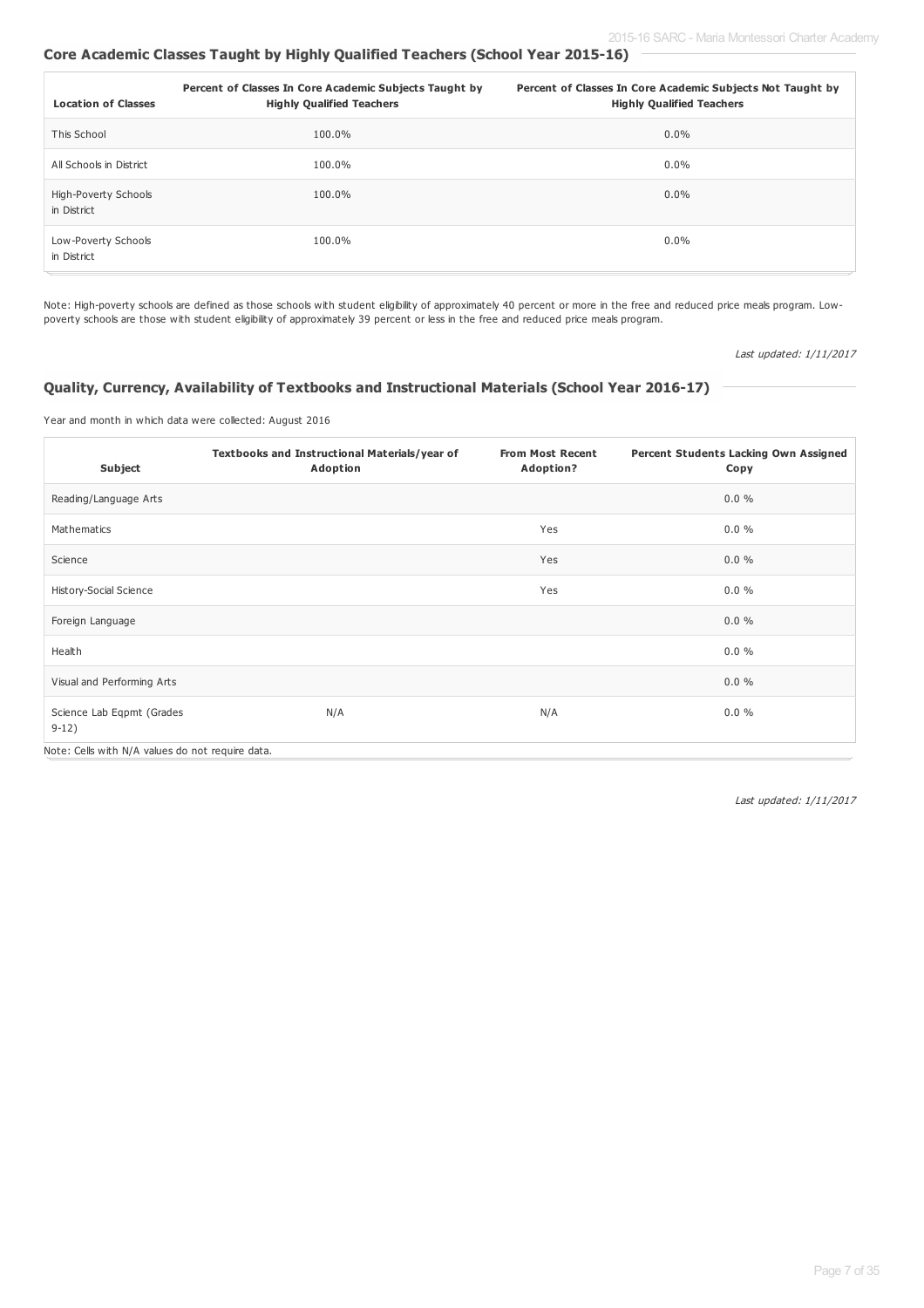#### **School Facility Conditions and Planned Improvements**

#### **Year and month in which data were collected: August, 2016**

MMCA has an approximately four acre campus nestled in between the Margaret Azevedo Regional Park, William Jessup University, and the St. Augustine Episcopal Church. With two wings comprised of (12) nearly 1200 square foot classrooms, an Administration Building, a multipurpose room for athletics, staged performances and food service, a library, a computer lab, and two modular classrooms for our Before/After Care program and a private preschool program, the MMCA campus is a slightly modified, smaller scale version of the newer school plan utilized by Rocklin Unified. Rocklin Unified staff provide all maintenance, grounds and custodial services for the facility. School technology includes approximately 140 desktop and laptop-based computers, ethernet and wireless-based internet access, LED projection systems in each classroom that include 3D ELMOS and DVD/VCR players with sound projection and data storage systems for all upper elementary students.

The district takes great efforts to ensure that all schools are clean, safe, and functional. To assist in this effort, the district uses a facility survey instrument developed by the State of California Office of Public School Construction. District maintenance ensures that the repairs necessary to keep the school sites in good repair and working order are completed in a timely manner. A work order process is used to ensure efficient service and that emergency repairs are given the highest priority.

Last updated: 1/11/2017

#### **School Facility Good Repair Status**

Year and month of the most recent FIT report: August 2016

| <b>System Inspected</b>                                            | Rating | <b>Repair Needed and</b><br><b>Action Taken or</b><br><b>Planned</b> |
|--------------------------------------------------------------------|--------|----------------------------------------------------------------------|
| Systems: Gas Leaks, Mechanical/HVAC,<br>Sewer                      | Good   |                                                                      |
| Interior: Interior Surfaces                                        | Good   |                                                                      |
| Cleanliness: Overall Cleanliness,<br>Pest/Vermin Infestation       | Good   |                                                                      |
| Electrical: Electrical                                             | Good   |                                                                      |
| Restrooms/Fountains: Restrooms,<br>Sinks/Fountains                 | Good   |                                                                      |
| Safety: Fire Safety, Hazardous Materials                           | Good   |                                                                      |
| Structural: Structural Damage, Roofs                               | Good   |                                                                      |
| External: Playground/School Grounds,<br>Windows/Doors/Gates/Fences | Good   |                                                                      |

#### **Overall Facility Rate**

Year and month of the most recent FIT report: August 2016

Overall Rating **Exemplary** Exemplary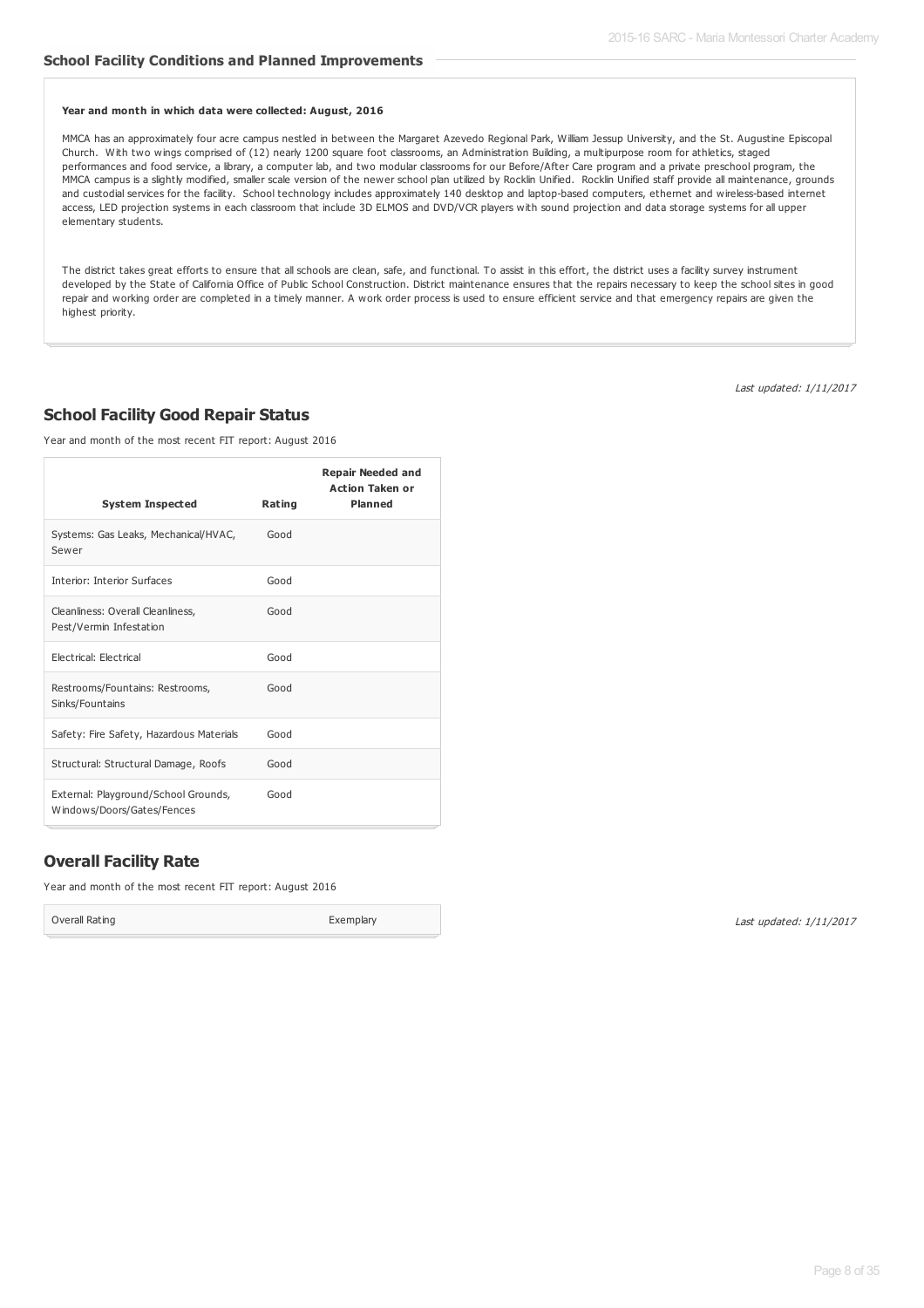## **B. Pupil Outcomes**

# **State Priority: Pupil Achievement**

The SARC provides the following information relevant to the State priority: Pupil Achievement (Priority 4):

- **Statewide assessments** (i.e., California Assessment of Student Performance and Progress [CAASPP] System, which includes the Smarter Balanced Summative Assessments for students in the general education population and the California Alternate Assessments [CAAs] for English language arts/literacy [ELA] and mathematics given in grades three through eight and grade eleven. The CAAs have replaced the California Alternate Performance Assessment [CAPA] for ELA and mathematics, which were eliminated in 2015. Only eligible students may participate in the administration of the CAAs. CAA items are aligned with alternate achievement standards, which are linked with the Common Core State Standards [CCSS] for students with significant cognitive disabilities); and
- The percentage of students who have successfully completed courses that satisfy the requirements for entrance to the University of California and the California State University, or career technical education sequences or programs of study.

#### **CAASPP Test Results in English Language Arts/Literacy (ELA) and Mathematics for All Students**

|                                                      |               |         |                 |         | Percent of Students Meeting or Exceeding the State Standards |         |
|------------------------------------------------------|---------------|---------|-----------------|---------|--------------------------------------------------------------|---------|
|                                                      | <b>School</b> |         | <b>District</b> |         | <b>State</b>                                                 |         |
| <b>Subject</b>                                       | 2014-15       | 2015-16 | 2014-15         | 2015-16 | 2014-15                                                      | 2015-16 |
| English Language Arts / Literacy (grades 3-8 and 11) | 56.0%         | 59.0%   | 70.0%           | 71.0%   | 44.0%                                                        | 48.0%   |
| Mathematics (grades 3-8 and 11)                      | 50.0%         | 49.0%   | 58.0%           | 61.0%   | 34.0%                                                        | 36.0%   |

Note: Percentages are not calculated when the number of students tested is ten or less, either because the number of students in this category is too small for statistical accuracy or to protect student privacy.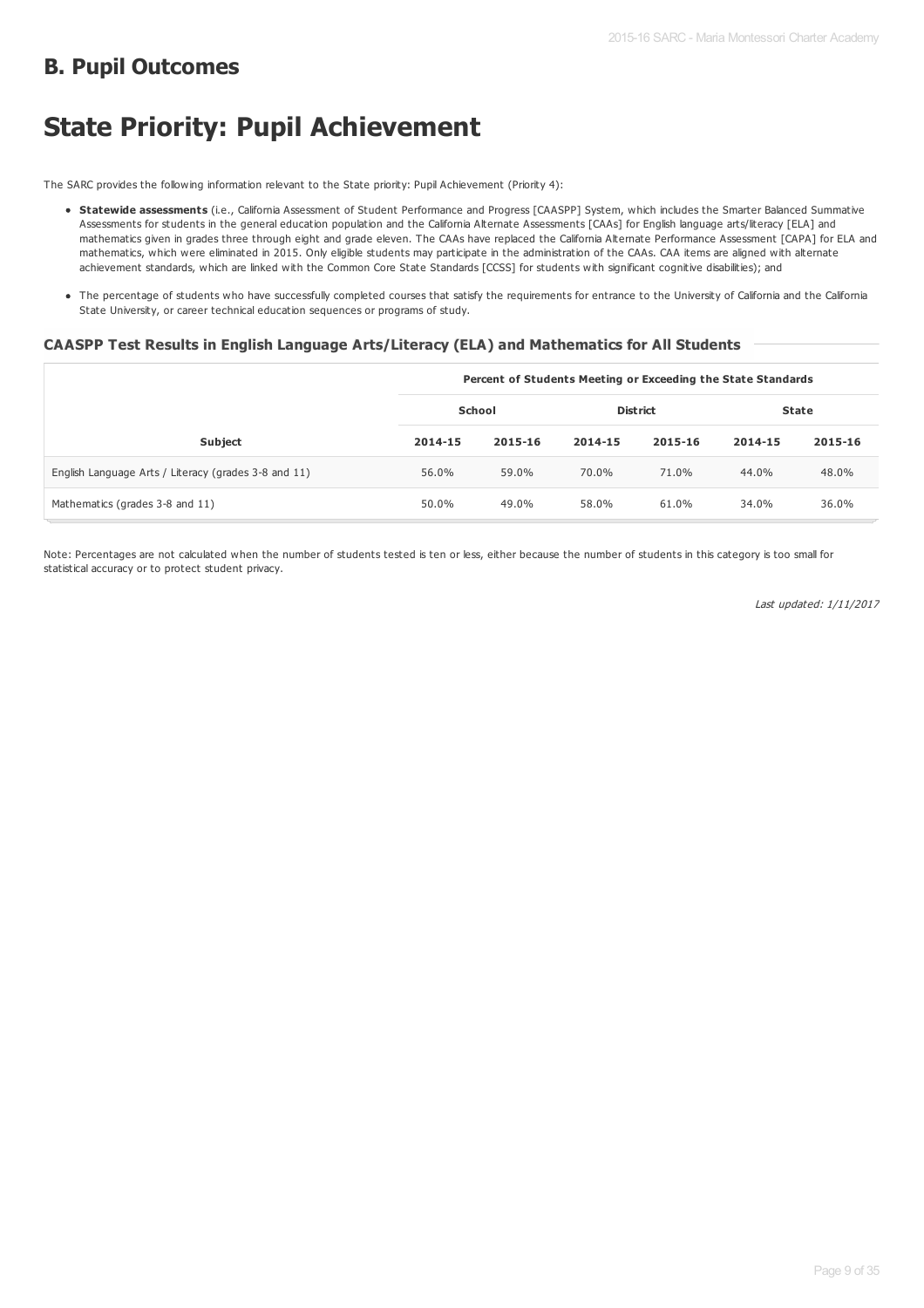#### **CAASPP Test Results in ELA by Student Group**

#### **Grades Three through Eight and Grade Eleven (School Year 2015-16)**

#### **ELA - Grade 3**

| <b>Student Group</b>                          | <b>Total Enrollment</b>                             | <b>Number Tested</b>                                | <b>Percent Tested</b>                               | <b>Percent Met or Exceeded</b>                      |
|-----------------------------------------------|-----------------------------------------------------|-----------------------------------------------------|-----------------------------------------------------|-----------------------------------------------------|
| All Students                                  | 38                                                  | 37                                                  | 97.4%                                               | 46.0%                                               |
| Male                                          | 21                                                  | 20                                                  | 95.2%                                               | 25.0%                                               |
| Female                                        | 17                                                  | 17                                                  | 100.0%                                              | 70.6%                                               |
| Black or African American                     | $\hspace{0.05cm} -\hspace{0.05cm}$                  | $\hspace{0.05cm} -\hspace{0.05cm} -\hspace{0.05cm}$ | $-\!$                                               | $\hspace{0.05cm} -\hspace{0.05cm}$                  |
| American Indian or Alaska Native              | $\hspace{0.05cm} -\hspace{0.05cm} -\hspace{0.05cm}$ | $\qquad \qquad -$                                   | $\hspace{0.05cm} -\hspace{0.05cm} -\hspace{0.05cm}$ | $\hspace{0.05cm} -\hspace{0.05cm}$                  |
| Asian                                         | $\hspace{0.05cm} -\hspace{0.05cm} -\hspace{0.05cm}$ | $\hspace{0.05cm} \ldots$                            | $\hspace{0.05cm} -\hspace{0.05cm} -\hspace{0.05cm}$ | $\hspace{0.05cm} -\hspace{0.05cm}$                  |
| Filipino                                      | $\overline{\phantom{a}}$                            | $\hspace{0.05cm} -\hspace{0.05cm} -\hspace{0.05cm}$ | $\overline{\phantom{a}}$                            | $\hspace{0.05cm} -\hspace{0.05cm} -\hspace{0.05cm}$ |
| Hispanic or Latino                            | $\hspace{0.05cm} \ldots$                            | $\hspace{0.05cm} \ldots$                            | $\overline{\phantom{a}}$                            | $\hspace{0.05cm} \ldots$                            |
| Native Hawaiian or Pacific Islander           | $\hspace{0.05cm} \ldots$                            | $\hspace{0.05cm} -$                                 | $\hspace{0.05cm} -\hspace{0.05cm} -\hspace{0.05cm}$ | $-\!$                                               |
| White                                         | 34                                                  | 33                                                  | 97.1%                                               | 45.5%                                               |
| Two or More Races                             | $\hspace{0.05cm} -\hspace{0.05cm}$                  | $\hspace{0.05cm} \ldots$                            | $\overline{\phantom{a}}$                            | $\overline{\phantom{a}}$                            |
| Socioeconomically Disadvantaged               | $\hspace{0.05cm} \ldots$                            | $\hspace{0.05cm} \ldots$                            | $\overline{\phantom{a}}$                            | $\hspace{0.05cm} -$                                 |
| English Learners                              | $\hspace{0.05cm} -\hspace{0.05cm} -\hspace{0.05cm}$ | $-$                                                 | $-\!$                                               | $\hspace{0.05cm} -\hspace{0.05cm} -\hspace{0.05cm}$ |
| Students with Disabilities                    | $\hspace{0.05cm} -$                                 | $\overline{\phantom{a}}$                            | $\overline{\phantom{a}}$                            | $\hspace{0.05cm} -$                                 |
| Students Receiving Migrant Education Services | $\hspace{0.05cm} -\hspace{0.05cm} -\hspace{0.05cm}$ | $-$                                                 | $-\!$                                               | $-\!$                                               |
| Foster Youth                                  | $\overline{\phantom{a}}$                            | $\hspace{0.05cm} -$                                 | $\hspace{0.05cm} -\hspace{0.05cm} -\hspace{0.05cm}$ | $\hspace{0.05cm} -\hspace{0.05cm} -\hspace{0.05cm}$ |

Note: ELA test results include the Smarter Balanced Summative Assessment and the CAA. The "Percent Met or Exceeded" is calculated by taking the total number of students who met or exceeded the standard on the Smarter Balanced Summative Assessment plus the total number of students who met the standard on the CAAs divided by the total number of students who participated in both assessments.

Double dashes (--) appear in the table when the number of students is ten or less, either because the number of students in this category is too small for statistical accuracy or to protect student privacy.

Note: The number of students tested includes all students who participated in the test whether they received a score or not; however, the number of students tested is not the number that was used to calculate the achievement level percentages. The achievement level percentages are calculated using only students who received scores.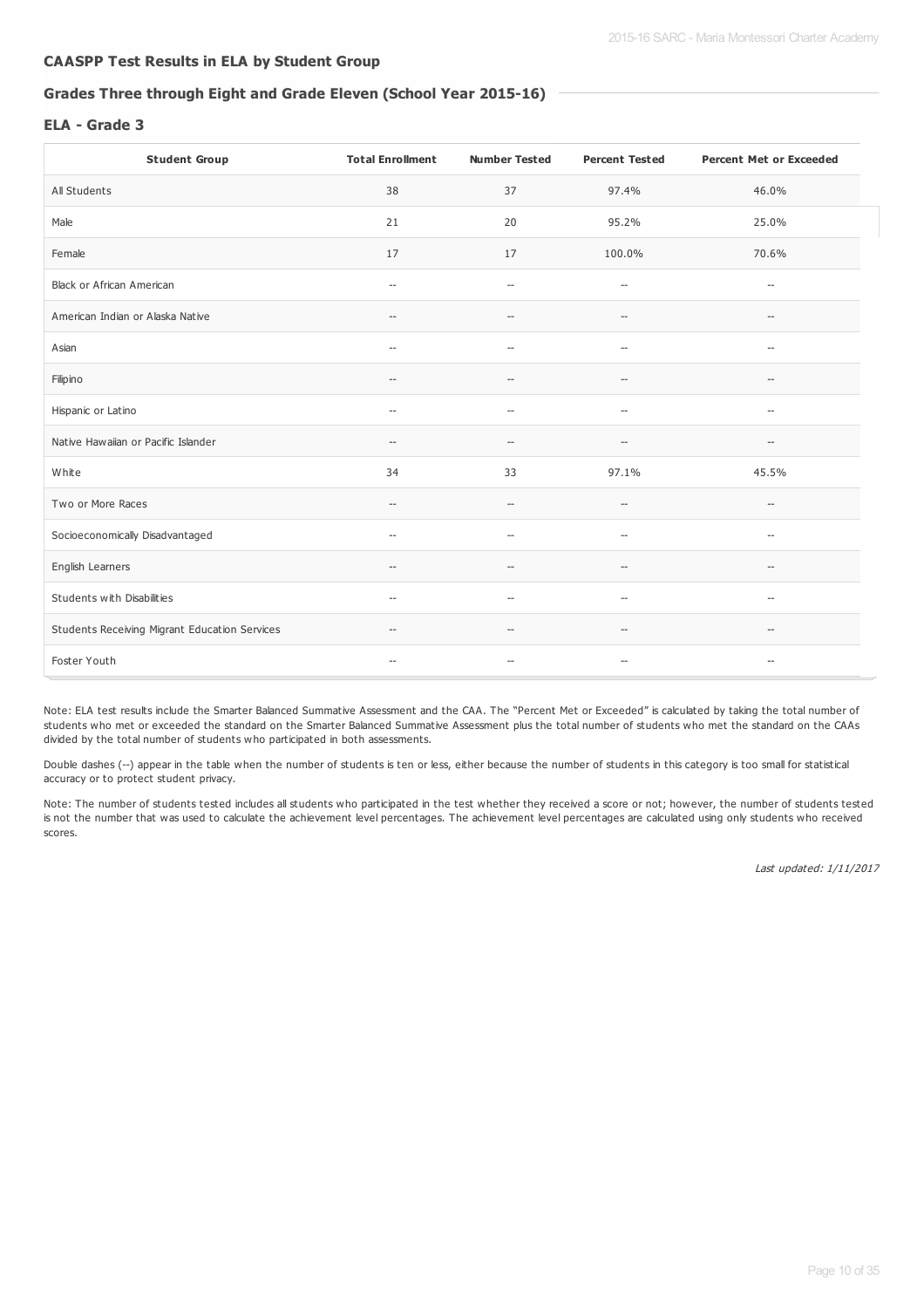| <b>Student Group</b>                          | <b>Total Enrollment</b>                             | <b>Number Tested</b>                                | <b>Percent Tested</b>                               | <b>Percent Met or Exceeded</b>                      |
|-----------------------------------------------|-----------------------------------------------------|-----------------------------------------------------|-----------------------------------------------------|-----------------------------------------------------|
| All Students                                  | 35                                                  | 34                                                  | 97.1%                                               | 67.7%                                               |
| Male                                          | 17                                                  | 17                                                  | 100.0%                                              | 64.7%                                               |
| Female                                        | 18                                                  | 17                                                  | 94.4%                                               | 70.6%                                               |
| Black or African American                     | $\hspace{0.05cm} -\hspace{0.05cm}$                  | $\hspace{0.05cm} -\hspace{0.05cm} -\hspace{0.05cm}$ | $\hspace{0.05cm} -\hspace{0.05cm} -\hspace{0.05cm}$ | $-\!$                                               |
| American Indian or Alaska Native              | $\hspace{0.05cm} -\hspace{0.05cm}$                  | $\hspace{0.05cm} -\hspace{0.05cm} -\hspace{0.05cm}$ | $\hspace{0.05cm} -\hspace{0.05cm} -\hspace{0.05cm}$ | $\hspace{0.05cm} -\hspace{0.05cm} -\hspace{0.05cm}$ |
| Asian                                         | $\hspace{0.05cm} -\hspace{0.05cm}$                  | $\overline{\phantom{a}}$                            | $\overline{\phantom{a}}$                            | $\hspace{0.05cm} -$                                 |
| Filipino                                      | $\hspace{0.05cm} \ldots$                            | $\qquad \qquad -$                                   | $\hspace{0.05cm} -$                                 | $\hspace{0.05cm} -\hspace{0.05cm} -\hspace{0.05cm}$ |
| Hispanic or Latino                            | $\overline{\phantom{a}}$                            | $\overline{\phantom{a}}$                            | $\overline{\phantom{a}}$                            | $\hspace{0.05cm} \ldots$                            |
| Native Hawaiian or Pacific Islander           | --                                                  | $\hspace{0.05cm} -\hspace{0.05cm} -\hspace{0.05cm}$ | $\hspace{0.05cm} -\hspace{0.05cm} -\hspace{0.05cm}$ | $\hspace{0.05cm} -\hspace{0.05cm}$                  |
| White                                         | 22                                                  | 22                                                  | 100.0%                                              | 59.1%                                               |
| Two or More Races                             | $\hspace{0.05cm} -\hspace{0.05cm}$                  | $\hspace{0.05cm} -\hspace{0.05cm} -\hspace{0.05cm}$ | $-\!$                                               | $\hspace{0.05cm} -\hspace{0.05cm} -\hspace{0.05cm}$ |
| Socioeconomically Disadvantaged               | $\hspace{0.05cm} -\hspace{0.05cm}$                  | $\overline{\phantom{a}}$                            | $\overline{\phantom{a}}$                            | $\hspace{0.05cm} \ldots$                            |
| English Learners                              | $\overline{\phantom{a}}$                            |                                                     | $-$                                                 | $\overline{\phantom{a}}$                            |
| Students with Disabilities                    | $\hspace{0.05cm} -\hspace{0.05cm}$                  | $\overline{\phantom{a}}$                            | $\overline{\phantom{a}}$                            | $\hspace{0.05cm} \ldots$                            |
| Students Receiving Migrant Education Services | $\hspace{0.05cm} -\hspace{0.05cm} -\hspace{0.05cm}$ | $\overline{\phantom{a}}$                            | $\hspace{0.05cm} -\hspace{0.05cm} -\hspace{0.05cm}$ | $\hspace{0.05cm} \ldots$                            |
| Foster Youth                                  | $\hspace{0.05cm} \dashv$                            | $\hspace{0.05cm} -\hspace{0.05cm}$                  | $-\!$                                               | $-\!$                                               |

Note: ELA test results include the Smarter Balanced Summative Assessment and the CAA. The "Percent Met or Exceeded" is calculated by taking the total number of students who met or exceeded the standard on the Smarter Balanced Summative Assessment plus the total number of students who met the standard on the CAAs divided by the total number of students who participated in both assessments.

Double dashes (--) appear in the table when the number of students is ten or less, either because the number of students in this category is too small for statistical accuracy or to protect student privacy.

Note: The number of students tested includes all students who participated in the test whether they received a score or not; however, the number of students tested is not the number that was used to calculate the achievement level percentages. The achievement level percentages are calculated using only students who received scores.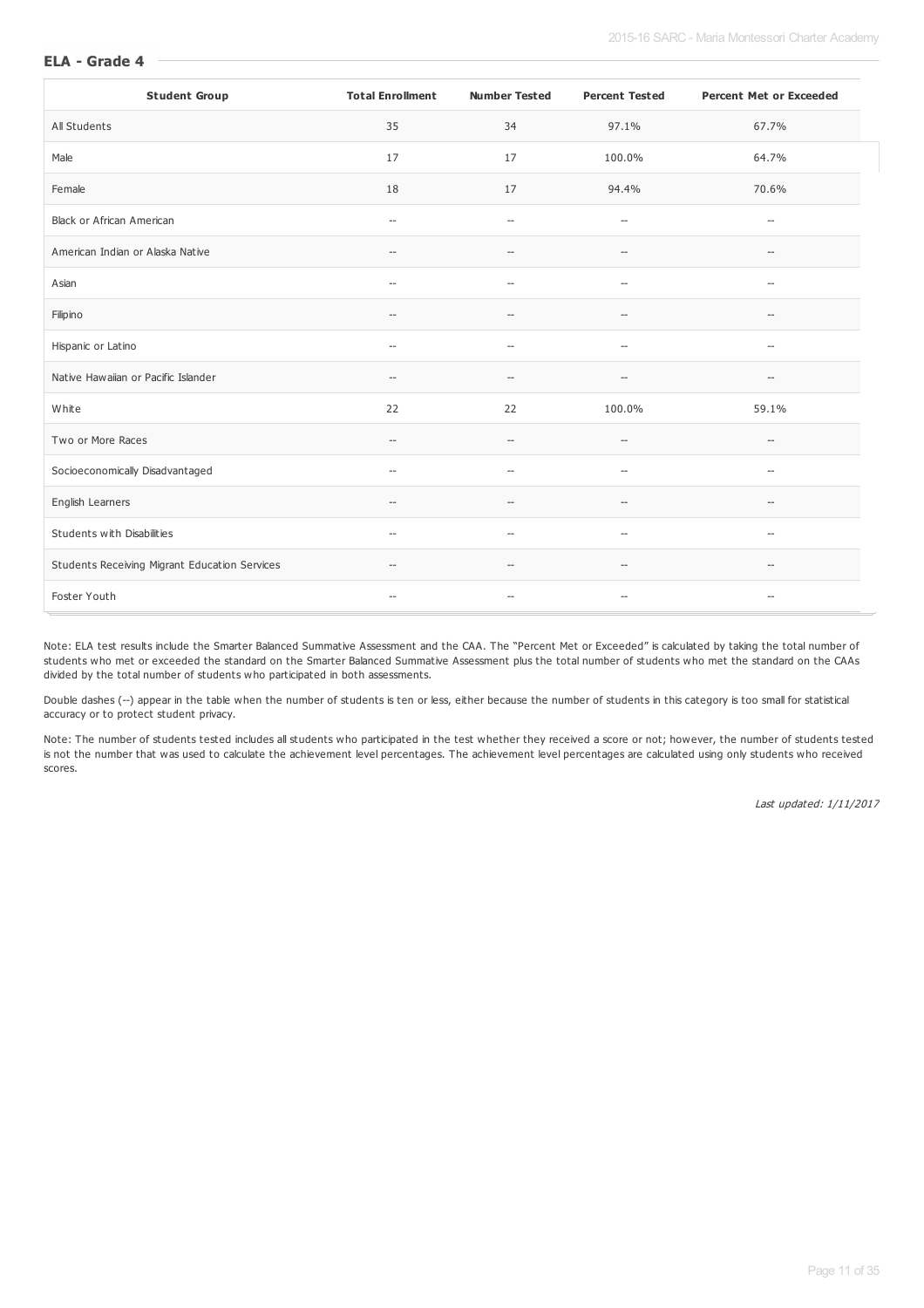| <b>Student Group</b>                          | <b>Total Enrollment</b>                             | <b>Number Tested</b>                                | <b>Percent Tested</b>                               | <b>Percent Met or Exceeded</b>                      |
|-----------------------------------------------|-----------------------------------------------------|-----------------------------------------------------|-----------------------------------------------------|-----------------------------------------------------|
| All Students                                  | 31                                                  | 28                                                  | 90.3%                                               | 57.1%                                               |
| Male                                          | 17                                                  | 15                                                  | 88.2%                                               | 46.7%                                               |
| Female                                        | 14                                                  | 13                                                  | 92.9%                                               | 69.2%                                               |
| Black or African American                     | $\hspace{0.05cm} -\hspace{0.05cm}$                  | $-\!$                                               | $\hspace{0.05cm} -\hspace{0.05cm} -\hspace{0.05cm}$ | $\hspace{0.05cm} -\hspace{0.05cm} -\hspace{0.05cm}$ |
| American Indian or Alaska Native              | $\hspace{0.05cm} -\hspace{0.05cm}$                  | $\hspace{0.05cm} -\hspace{0.05cm} -\hspace{0.05cm}$ | $-\hbox{--}$                                        | $-\!$                                               |
| Asian                                         | $\hspace{0.05cm} -\hspace{0.05cm}$                  | $\overline{\phantom{a}}$                            | $\hspace{0.05cm} -\hspace{0.05cm} -\hspace{0.05cm}$ | $\hspace{0.05cm} -$                                 |
| Filipino                                      | $-$                                                 | --                                                  | $-$                                                 | $\hspace{0.05cm}$ – $\hspace{0.05cm}$               |
| Hispanic or Latino                            | $\qquad \qquad -$                                   | $\qquad \qquad -$                                   | $\hspace{0.05cm} -\hspace{0.05cm} -\hspace{0.05cm}$ | $-\!$                                               |
| Native Hawaiian or Pacific Islander           | $-$                                                 | $-$                                                 | $\overline{\phantom{a}}$                            | $\hspace{0.05cm}$ – $\hspace{0.05cm}$               |
| White                                         | 19                                                  | 18                                                  | 94.7%                                               | 50.0%                                               |
| Two or More Races                             | $\hspace{0.05cm} -\hspace{0.05cm} -\hspace{0.05cm}$ | $\hspace{0.05cm} -\hspace{0.05cm} -\hspace{0.05cm}$ | $-\!$                                               | $\hspace{0.05cm} -\hspace{0.05cm} -\hspace{0.05cm}$ |
| Socioeconomically Disadvantaged               | $\hspace{0.05cm} -\hspace{0.05cm}$                  | $-\!$                                               | $\hspace{0.05cm} -\hspace{0.05cm} -\hspace{0.05cm}$ | $-\!$                                               |
| English Learners                              | $\overline{\phantom{a}}$                            | --                                                  | $\overline{\phantom{a}}$                            | $\overline{\phantom{a}}$                            |
| Students with Disabilities                    | $\hspace{0.05cm} -\hspace{0.05cm}$                  | $\overline{\phantom{a}}$                            | $\overline{\phantom{a}}$                            | $\hspace{0.05cm} \ldots$                            |
| Students Receiving Migrant Education Services | $\hspace{0.05cm} -\hspace{0.05cm} -\hspace{0.05cm}$ | $\overline{\phantom{a}}$                            | $-\!$                                               | $\hspace{0.05cm} -\hspace{0.05cm} -\hspace{0.05cm}$ |
| Foster Youth                                  | $\hspace{0.05cm} \dashv$                            | --                                                  | $-\,$                                               | $-\!$                                               |

Note: ELA test results include the Smarter Balanced Summative Assessment and the CAA. The "Percent Met or Exceeded" is calculated by taking the total number of students who met or exceeded the standard on the Smarter Balanced Summative Assessment plus the total number of students who met the standard on the CAAs divided by the total number of students who participated in both assessments.

Double dashes (--) appear in the table when the number of students is ten or less, either because the number of students in this category is too small for statistical accuracy or to protect student privacy.

Note: The number of students tested includes all students who participated in the test whether they received a score or not; however, the number of students tested is not the number that was used to calculate the achievement level percentages. The achievement level percentages are calculated using only students who received scores.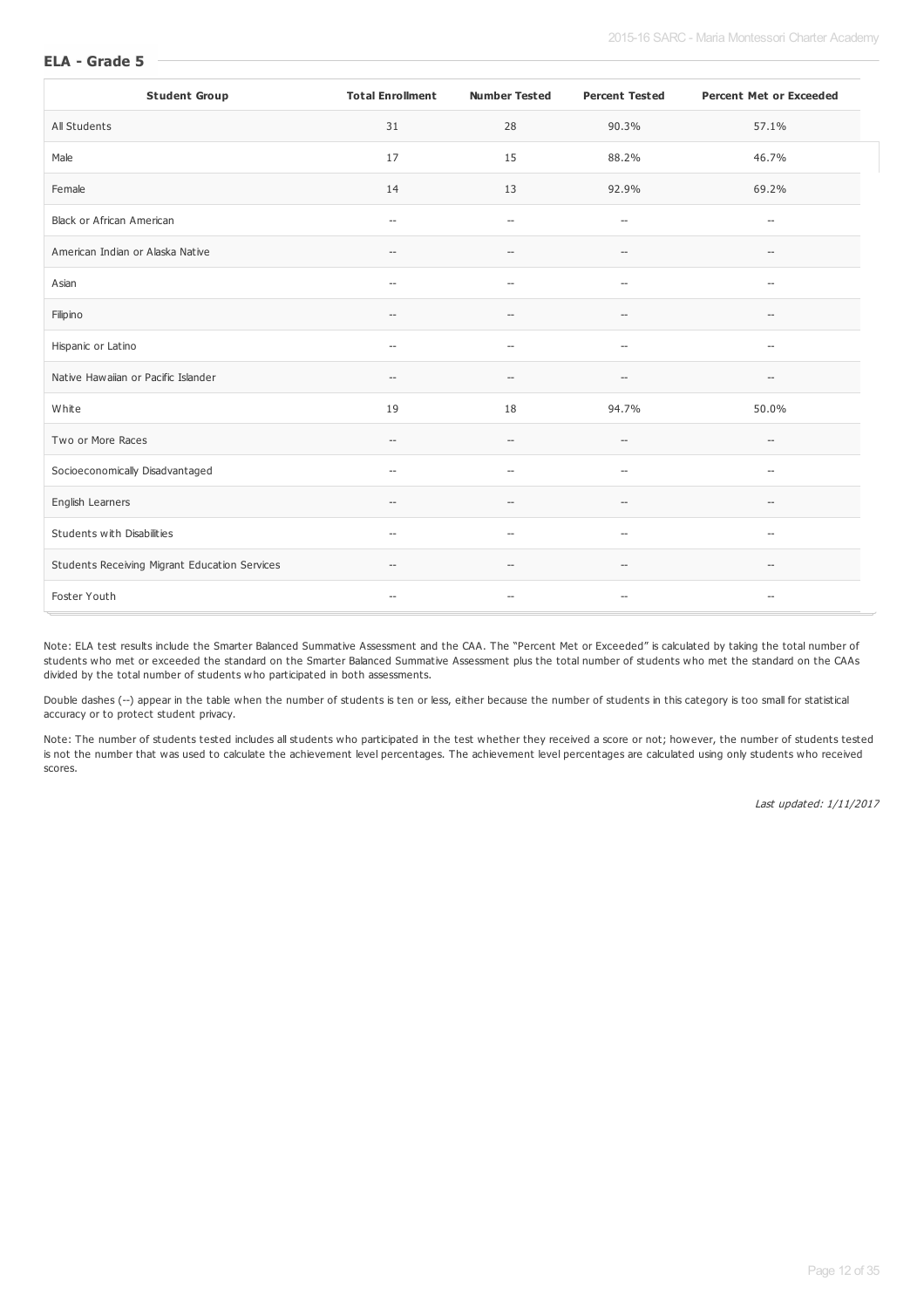| <b>Student Group</b>                          | <b>Total Enrollment</b>                             | <b>Number Tested</b>                                | <b>Percent Tested</b>                               | <b>Percent Met or Exceeded</b>                      |
|-----------------------------------------------|-----------------------------------------------------|-----------------------------------------------------|-----------------------------------------------------|-----------------------------------------------------|
| All Students                                  | 29                                                  | 29                                                  | 100.0%                                              | 72.4%                                               |
| Male                                          | 16                                                  | 16                                                  | 100.0%                                              | 56.3%                                               |
| Female                                        | 13                                                  | 13                                                  | 100.0%                                              | 92.3%                                               |
| Black or African American                     | $\overline{\phantom{a}}$                            | $\hspace{0.05cm} -\hspace{0.05cm} -\hspace{0.05cm}$ | $\hspace{0.05cm} -\hspace{0.05cm} -\hspace{0.05cm}$ | $\hspace{0.05cm} -$                                 |
| American Indian or Alaska Native              | $\hspace{0.05cm} -\hspace{0.05cm} -\hspace{0.05cm}$ | $\hspace{0.05cm} -\hspace{0.05cm} -\hspace{0.05cm}$ | $\hspace{0.05cm} -\hspace{0.05cm} -\hspace{0.05cm}$ | $-\!$                                               |
| Asian                                         | $\hspace{0.05cm} -\hspace{0.05cm} -\hspace{0.05cm}$ | $-\!$                                               | $\hspace{0.05cm} -\hspace{0.05cm} -\hspace{0.05cm}$ | $\hspace{0.05cm} -\hspace{0.05cm} -\hspace{0.05cm}$ |
| Filipino                                      | $\overline{\phantom{0}}$                            | $\hspace{0.05cm} -$                                 | $\overline{\phantom{a}}$                            | $\hspace{0.05cm} -\hspace{0.05cm} -\hspace{0.05cm}$ |
| Hispanic or Latino                            | $\overline{\phantom{a}}$                            | $\overline{\phantom{a}}$                            | $\hspace{0.05cm} -\hspace{0.05cm} -\hspace{0.05cm}$ | $\hspace{0.05cm} -$                                 |
| Native Hawaiian or Pacific Islander           | $\hspace{0.05cm}--\hspace{0.05cm}$                  | --                                                  | $\hspace{0.05cm} -\hspace{0.05cm} -\hspace{0.05cm}$ | $\hspace{0.05cm} -\hspace{0.05cm} -\hspace{0.05cm}$ |
| White                                         | 21                                                  | 21                                                  | 100.0%                                              | 66.7%                                               |
| Two or More Races                             | $\hspace{0.05cm} -\hspace{0.05cm} -\hspace{0.05cm}$ | $\hspace{0.05cm} -$                                 | $-\!$                                               | $\hspace{0.05cm} -$                                 |
| Socioeconomically Disadvantaged               | $\hspace{0.05cm} -$                                 | $\overline{\phantom{a}}$                            | $\overline{\phantom{a}}$                            | $\hspace{0.05cm} -$                                 |
| English Learners                              | $\overline{\phantom{a}}$                            | $\overline{\phantom{a}}$                            | $\hspace{0.05cm} -$                                 | $\hspace{0.05cm} -\hspace{0.05cm} -\hspace{0.05cm}$ |
| Students with Disabilities                    | $\overline{\phantom{a}}$                            | $\overline{\phantom{a}}$                            | $\overline{\phantom{a}}$                            | $\overline{\phantom{a}}$                            |
| Students Receiving Migrant Education Services | $\hspace{0.05cm} -\hspace{0.05cm} -\hspace{0.05cm}$ | $\hspace{0.05cm} -$                                 | $\overline{\phantom{a}}$                            | $\hspace{0.05cm} -$                                 |
| Foster Youth                                  | $\hspace{0.05cm} -\hspace{0.05cm} -\hspace{0.05cm}$ | $\hspace{0.05cm} -\hspace{0.05cm} -\hspace{0.05cm}$ | $\hspace{0.05cm} -\hspace{0.05cm} -\hspace{0.05cm}$ | $\hspace{0.05cm} -\hspace{0.05cm} -\hspace{0.05cm}$ |

Note: ELA test results include the Smarter Balanced Summative Assessment and the CAA. The "Percent Met or Exceeded" is calculated by taking the total number of students who met or exceeded the standard on the Smarter Balanced Summative Assessment plus the total number of students who met the standard on the CAAs divided by the total number of students who participated in both assessments.

Double dashes (--) appear in the table when the number of students is ten or less, either because the number of students in this category is too small for statistical accuracy or to protect student privacy.

Note: The number of students tested includes all students who participated in the test whether they received a score or not; however, the number of students tested is not the number that was used to calculate the achievement level percentages. The achievement level percentages are calculated using only students who received scores.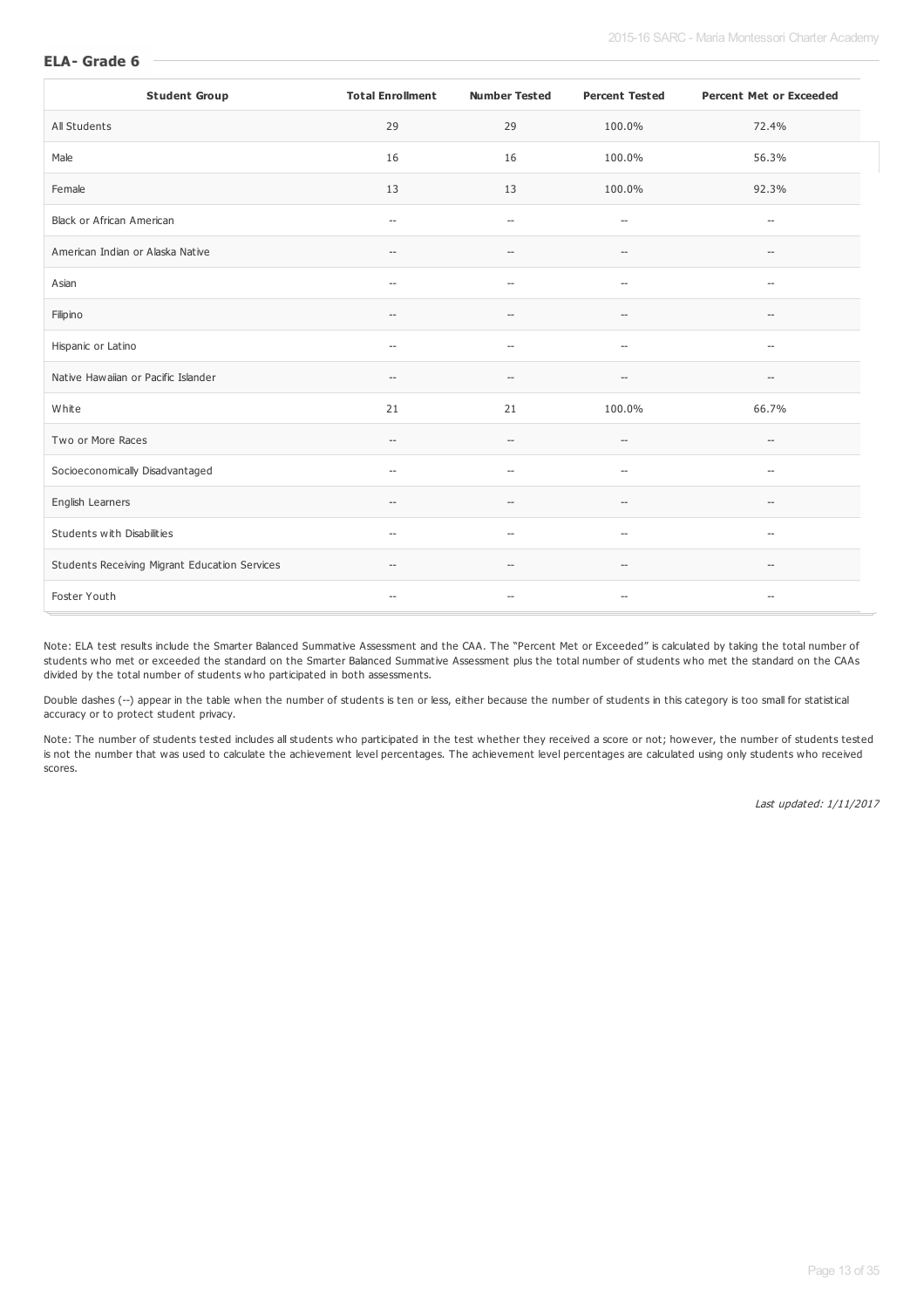| <b>Student Group</b>                          | <b>Total Enrollment</b>                             | <b>Number Tested</b>                                | <b>Percent Tested</b>                               | <b>Percent Met or Exceeded</b>                      |
|-----------------------------------------------|-----------------------------------------------------|-----------------------------------------------------|-----------------------------------------------------|-----------------------------------------------------|
| All Students                                  | 24                                                  | 24                                                  | 100.0%                                              | 62.5%                                               |
| Male                                          | $\hspace{0.05cm} -\hspace{0.05cm}$                  | $\overline{\phantom{a}}$                            | $-\!$                                               | $\hspace{0.05cm} \ldots$                            |
| Female                                        | 15                                                  | 15                                                  | 100.0%                                              | 66.7%                                               |
| Black or African American                     | $\hspace{0.05cm} -\hspace{0.05cm}$                  | $-\!$                                               | $\hspace{0.05cm} -\hspace{0.05cm} -\hspace{0.05cm}$ | $\hspace{0.05cm} -\hspace{0.05cm} -\hspace{0.05cm}$ |
| American Indian or Alaska Native              | $\hspace{0.05cm} \dashv$                            | $\hspace{0.05cm} -$                                 | $-\hbox{--}$                                        | $-\!$                                               |
| Asian                                         | $\hspace{0.05cm} -\hspace{0.05cm}$                  | $\overline{\phantom{a}}$                            | $\overline{\phantom{a}}$                            | $\hspace{0.05cm} -$                                 |
| Filipino                                      | $-$                                                 | --                                                  | $-$                                                 | $\hspace{0.05cm}$ – $\hspace{0.05cm}$               |
| Hispanic or Latino                            | $\qquad \qquad -$                                   | $\qquad \qquad -$                                   | $\hspace{0.05cm} -\hspace{0.05cm} -\hspace{0.05cm}$ | $-\!$                                               |
| Native Hawaiian or Pacific Islander           | $-$                                                 | $-$                                                 | $\overline{\phantom{a}}$                            | $\hspace{0.05cm}$ – $\hspace{0.05cm}$               |
| White                                         | 14                                                  | 14                                                  | 100.0%                                              | 57.1%                                               |
| Two or More Races                             | $\hspace{0.05cm} -\hspace{0.05cm} -\hspace{0.05cm}$ | $\hspace{0.05cm} -\hspace{0.05cm} -\hspace{0.05cm}$ | $-\!$                                               | $-\!$                                               |
| Socioeconomically Disadvantaged               | $\hspace{0.05cm} -\hspace{0.05cm}$                  | $\overline{\phantom{a}}$                            | $\hspace{0.05cm} -\hspace{0.05cm} -\hspace{0.05cm}$ | $\hspace{0.05cm} -\hspace{0.05cm} -\hspace{0.05cm}$ |
| English Learners                              | $\overline{\phantom{a}}$                            | --                                                  | $\overline{\phantom{a}}$                            | $\overline{\phantom{a}}$                            |
| Students with Disabilities                    | $\hspace{0.05cm} -\hspace{0.05cm}$                  | $\sim$                                              | $\overline{\phantom{a}}$                            | $\hspace{0.05cm} \ldots$                            |
| Students Receiving Migrant Education Services | $\hspace{0.05cm} -\hspace{0.05cm} -\hspace{0.05cm}$ | $\overline{\phantom{a}}$                            | $-\!$                                               | $\hspace{0.05cm} -\hspace{0.05cm} -\hspace{0.05cm}$ |
| Foster Youth                                  | $\hspace{0.05cm} \dashv$                            | --                                                  | $-\,$                                               | $-\!$                                               |

Note: ELA test results include the Smarter Balanced Summative Assessment and the CAA. The "Percent Met or Exceeded" is calculated by taking the total number of students who met or exceeded the standard on the Smarter Balanced Summative Assessment plus the total number of students who met the standard on the CAAs divided by the total number of students who participated in both assessments.

Double dashes (--) appear in the table when the number of students is ten or less, either because the number of students in this category is too small for statistical accuracy or to protect student privacy.

Note: The number of students tested includes all students who participated in the test whether they received a score or not; however, the number of students tested is not the number that was used to calculate the achievement level percentages. The achievement level percentages are calculated using only students who received scores.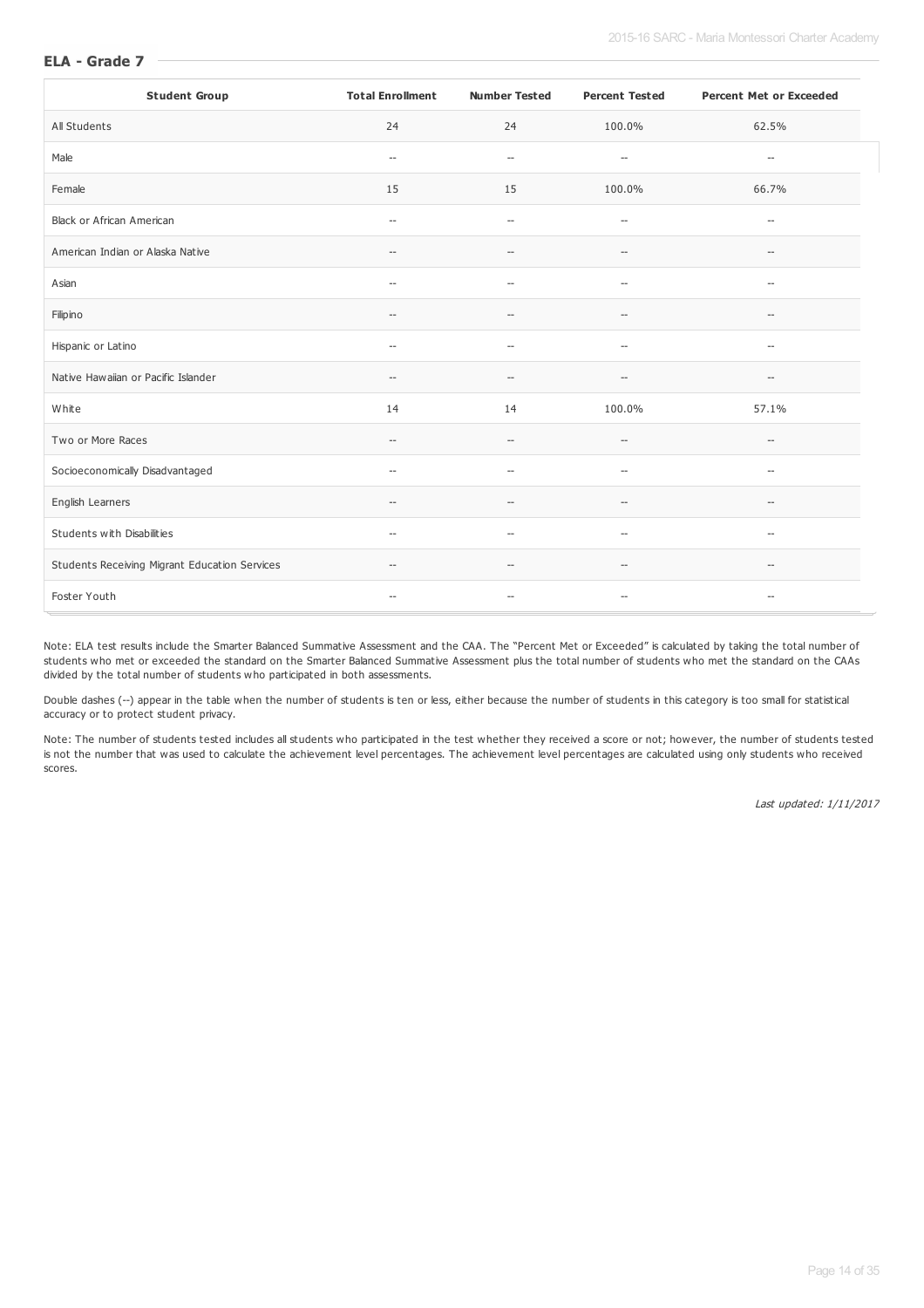| <b>Student Group</b>                          | <b>Total Enrollment</b>                             | <b>Number Tested</b>     | <b>Percent Tested</b>                               | <b>Percent Met or Exceeded</b>                      |
|-----------------------------------------------|-----------------------------------------------------|--------------------------|-----------------------------------------------------|-----------------------------------------------------|
| All Students                                  | 20                                                  | 20                       | 100.0%                                              | 50.0%                                               |
| Male                                          | 13                                                  | 13                       | 100.0%                                              | 30.8%                                               |
| Female                                        | $\hspace{0.05cm} -\hspace{0.05cm} -\hspace{0.05cm}$ | $\qquad \qquad -$        | $-\!$                                               | $\hspace{0.05cm} -$                                 |
| Black or African American                     | $\hspace{0.05cm} \ldots$                            | $\overline{\phantom{a}}$ | $\hspace{0.05cm} -\hspace{0.05cm} -\hspace{0.05cm}$ | $\overline{\phantom{a}}$                            |
| American Indian or Alaska Native              | $-\!$                                               | --                       | $\hspace{0.05cm} -\hspace{0.05cm} -\hspace{0.05cm}$ | $-\!$                                               |
| Asian                                         | $\overline{\phantom{a}}$                            | $\overline{\phantom{a}}$ | $\hspace{0.05cm} -\hspace{0.05cm} -\hspace{0.05cm}$ | $\hspace{0.05cm} -$                                 |
| Filipino                                      | $\hspace{0.05cm} -\hspace{0.05cm}$                  | $\overline{\phantom{a}}$ | $\hspace{0.05cm} -\hspace{0.05cm} -\hspace{0.05cm}$ | $\hspace{0.05cm} -\hspace{0.05cm}$                  |
| Hispanic or Latino                            | $\hspace{0.05cm} -$                                 | $\overline{\phantom{a}}$ | $\hspace{0.05cm} -\hspace{0.05cm} -\hspace{0.05cm}$ | $\overline{\phantom{a}}$                            |
| Native Hawaiian or Pacific Islander           | $\hspace{0.05cm} -\hspace{0.05cm} -\hspace{0.05cm}$ | $\overline{\phantom{a}}$ | $\overline{\phantom{a}}$                            | $\qquad \qquad -$                                   |
| White                                         | 13                                                  | 13                       | 100.0%                                              | 53.9%                                               |
| Two or More Races                             | $\hspace{0.05cm} -\hspace{0.05cm}$                  | $-\!$                    | $-\!$                                               | $\hspace{0.05cm} -\hspace{0.05cm} -\hspace{0.05cm}$ |
| Socioeconomically Disadvantaged               | $\hspace{0.05cm} \ldots$                            | $\overline{\phantom{a}}$ | $\overline{\phantom{a}}$                            | $\hspace{0.05cm} -$                                 |
| English Learners                              | $-$                                                 | $\overline{a}$           | $-$                                                 | --                                                  |
| Students with Disabilities                    | $\overline{\phantom{a}}$                            | --                       | $\overline{\phantom{a}}$                            | $\overline{\phantom{a}}$                            |
| Students Receiving Migrant Education Services | $\hspace{0.05cm} -\hspace{0.05cm} -\hspace{0.05cm}$ | $\overline{\phantom{a}}$ | $\hspace{0.05cm} -$                                 | $\hspace{0.05cm} -$                                 |
| Foster Youth                                  | $\hspace{0.05cm} -\hspace{0.05cm}$                  | --                       | $-\!$                                               | $\hspace{0.05cm} -\hspace{0.05cm} -\hspace{0.05cm}$ |

Note: ELA test results include the Smarter Balanced Summative Assessment and the CAA. The "Percent Met or Exceeded" is calculated by taking the total number of students who met or exceeded the standard on the Smarter Balanced Summative Assessment plus the total number of students who met the standard on the CAAs divided by the total number of students who participated in both assessments.

Double dashes (--) appear in the table when the number of students is ten or less, either because the number of students in this category is too small for statistical accuracy or to protect student privacy.

Note: The number of students tested includes all students who participated in the test whether they received a score or not; however, the number of students tested is not the number that was used to calculate the achievement level percentages. The achievement level percentages are calculated using only students who received scores.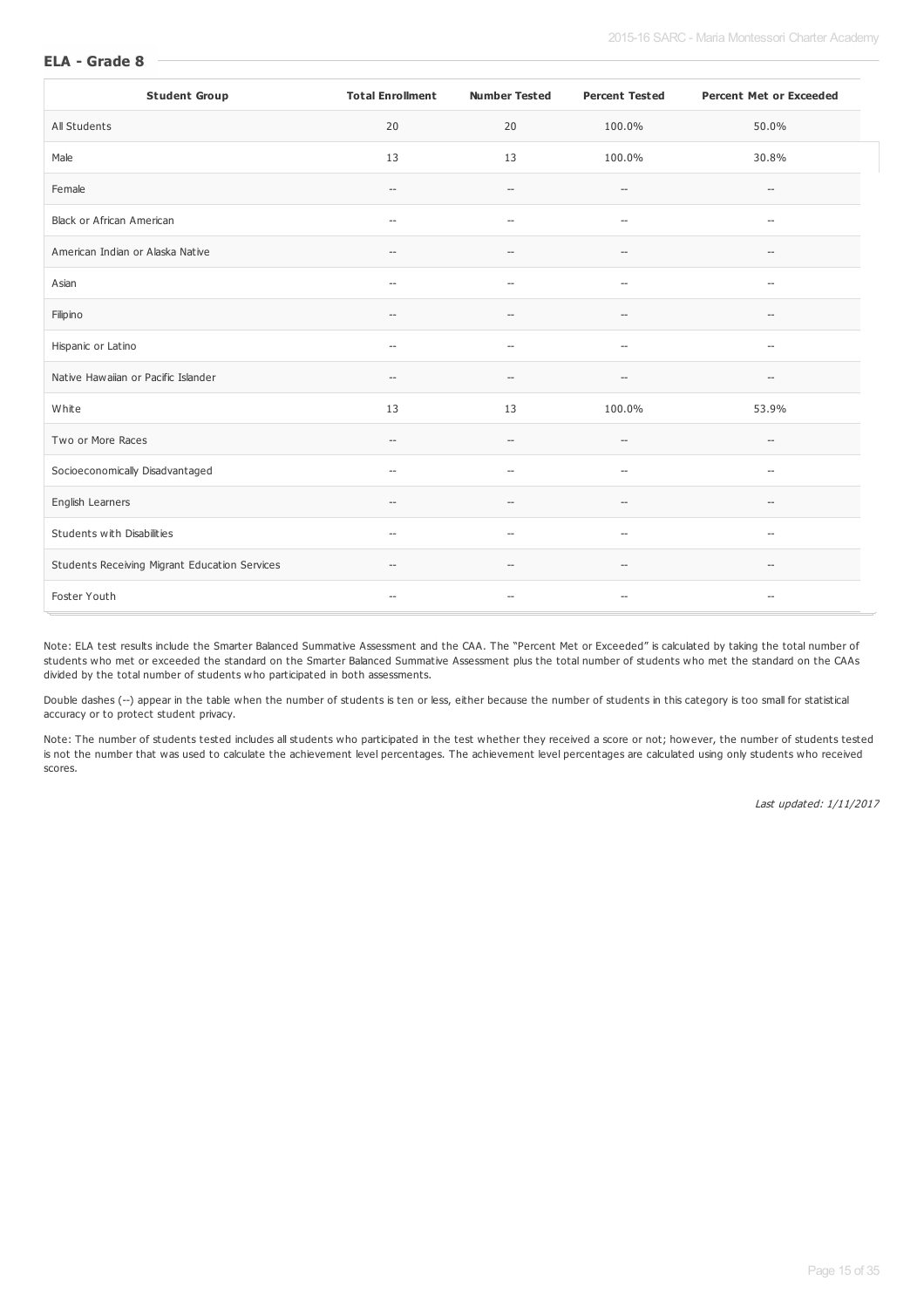| <b>Student Group</b>                          | <b>Total Enrollment</b>                             | <b>Number Tested</b>                                | <b>Percent Tested</b>                               | <b>Percent Met or Exceeded</b>                      |
|-----------------------------------------------|-----------------------------------------------------|-----------------------------------------------------|-----------------------------------------------------|-----------------------------------------------------|
| All Students                                  | $\hspace{0.05cm} -\hspace{0.05cm} -\hspace{0.05cm}$ | $\hspace{0.05cm} -\hspace{0.05cm} -\hspace{0.05cm}$ | $\hspace{0.05cm} -\hspace{0.05cm} -\hspace{0.05cm}$ | $\hspace{0.05cm} -\hspace{0.05cm} -\hspace{0.05cm}$ |
| Male                                          | $\hspace{0.05cm} \ldots$                            | $\overline{\phantom{a}}$                            | $\overline{\phantom{a}}$                            | $\overline{\phantom{a}}$                            |
| Female                                        | $\hspace{0.05cm} -\hspace{0.05cm} -\hspace{0.05cm}$ | $-$                                                 | $\overline{\phantom{a}}$                            | $\hspace{0.05cm} \ldots$                            |
| Black or African American                     | $\hspace{0.05cm} -$                                 | $\hspace{0.05cm} \ldots$                            | $\overline{\phantom{a}}$                            | $\hspace{0.05cm} \ldots$                            |
| American Indian or Alaska Native              | $\hspace{0.05cm} -\hspace{0.05cm} -\hspace{0.05cm}$ | $\hspace{0.05cm} -\hspace{0.05cm} -\hspace{0.05cm}$ | $-\hbox{--}$                                        | $\hspace{0.05cm} -\hspace{0.05cm}$                  |
| Asian                                         | $\hspace{0.05cm} -$                                 | $\hspace{0.05cm} \ldots$                            | $\hspace{0.05cm} -\hspace{0.05cm} -\hspace{0.05cm}$ | $\overline{\phantom{a}}$                            |
| Filipino                                      | $\hspace{0.05cm} -\hspace{0.05cm} -\hspace{0.05cm}$ | $-$                                                 | $\hspace{0.05cm} -\hspace{0.05cm} -\hspace{0.05cm}$ | $\hspace{0.05cm} -\hspace{0.05cm} -\hspace{0.05cm}$ |
| Hispanic or Latino                            | $\hspace{0.05cm} -\hspace{0.05cm}$                  | $\sim$                                              | $\overline{\phantom{a}}$                            | $\hspace{0.05cm} -\hspace{0.05cm}$                  |
| Native Hawaiian or Pacific Islander           | $\hspace{0.05cm} -\hspace{0.05cm} -\hspace{0.05cm}$ | $\hspace{0.05cm} -\hspace{0.05cm} -\hspace{0.05cm}$ | $\hspace{0.05cm} -\hspace{0.05cm} -\hspace{0.05cm}$ | $\hspace{0.05cm} -\hspace{0.05cm} -\hspace{0.05cm}$ |
| White                                         | $\hspace{0.05cm} \ldots$                            | $\hspace{0.05cm} \ldots$                            | $\hspace{0.05cm} -\hspace{0.05cm} -\hspace{0.05cm}$ | $\hspace{0.05cm} -\hspace{0.05cm}$                  |
| Two or More Races                             | $\hspace{0.05cm} -\hspace{0.05cm} -\hspace{0.05cm}$ | $\hspace{0.05cm} -\hspace{0.05cm}$                  | $\hspace{0.05cm} -\hspace{0.05cm} -\hspace{0.05cm}$ | $\hspace{0.05cm} -\hspace{0.05cm}$                  |
| Socioeconomically Disadvantaged               | $\hspace{0.05cm} -\hspace{0.05cm}$                  | $\hspace{0.05cm} \ldots$                            | $\hspace{0.05cm} -\hspace{0.05cm} -\hspace{0.05cm}$ | $\hspace{0.05cm} -\hspace{0.05cm}$                  |
| English Learners                              | $\hspace{0.05cm} -\hspace{0.05cm}$                  | $\sim$                                              | $-$                                                 | $\hspace{0.05cm} \ldots$                            |
| Students with Disabilities                    | $\hspace{0.05cm} -\hspace{0.05cm}$                  | $-$                                                 | $\hspace{0.05cm} -\hspace{0.05cm} -\hspace{0.05cm}$ | $\hspace{0.05cm} -\hspace{0.05cm}$                  |
| Students Receiving Migrant Education Services | $\hspace{0.05cm} -\hspace{0.05cm} -\hspace{0.05cm}$ | $\hspace{0.05cm} -\hspace{0.05cm} -\hspace{0.05cm}$ | $\hspace{0.05cm} -\hspace{0.05cm} -\hspace{0.05cm}$ | $\hspace{0.05cm} -$                                 |
| Foster Youth                                  | $\hspace{0.05cm} -$                                 | $-$                                                 | $\overline{\phantom{a}}$                            | $\hspace{0.05cm} -$                                 |

Note: ELA test results include the Smarter Balanced Summative Assessment and the CAA. The "Percent Met or Exceeded" is calculated by taking the total number of students who met or exceeded the standard on the Smarter Balanced Summative Assessment plus the total number of students who met the standard on the CAAs divided by the total number of students who participated in both assessments.

Double dashes (--) appear in the table when the number of students is ten or less, either because the number of students in this category is too small for statistical accuracy or to protect student privacy.

Note: The number of students tested includes all students who participated in the test whether they received a score or not; however, the number of students tested is not the number that was used to calculate the achievement level percentages. The achievement level percentages are calculated using only students who received scores.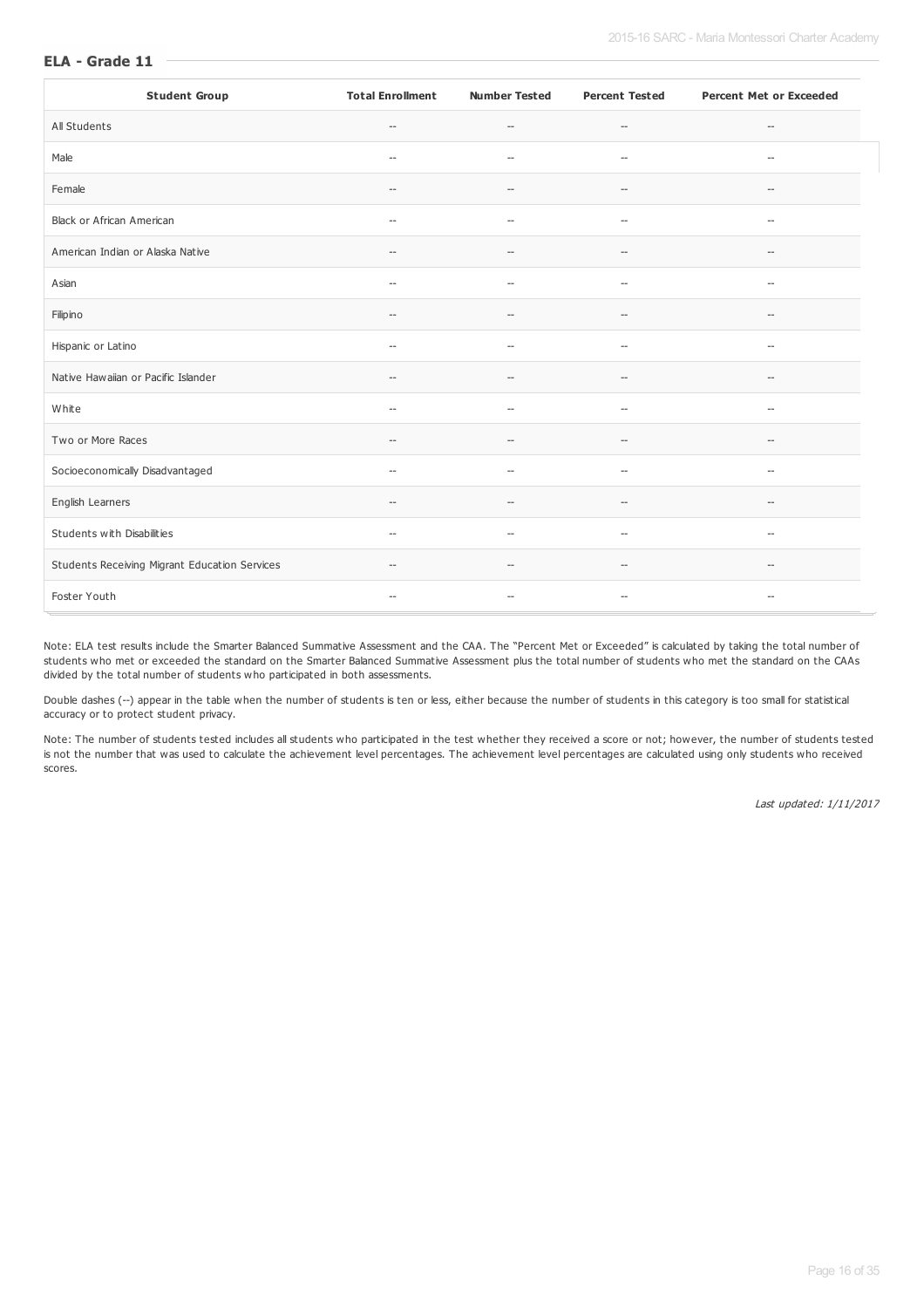#### **CAASPP Test Results in Mathematics by Student Group**

#### **Grades Three through Eight and Grade Eleven (School Year 2015-16)**

#### **Mathematics - Grade 3**

| <b>Student Group</b>                          | <b>Total Enrollment</b>                             | <b>Number Tested</b>                                | <b>Percent Tested</b>                               | <b>Percent Met or Exceeded</b>                      |
|-----------------------------------------------|-----------------------------------------------------|-----------------------------------------------------|-----------------------------------------------------|-----------------------------------------------------|
| All Students                                  | 38                                                  | 37                                                  | 97.4%                                               | 46.0%                                               |
| Male                                          | 21                                                  | 20                                                  | 95.2%                                               | 45.0%                                               |
| Female                                        | 17                                                  | 17                                                  | 100.0%                                              | 47.1%                                               |
| Black or African American                     | $\hspace{0.05cm} -\hspace{0.05cm}$                  | $\hspace{0.05cm} -\hspace{0.05cm} -\hspace{0.05cm}$ | $\hspace{0.05cm} -\hspace{0.05cm} -\hspace{0.05cm}$ | $\hspace{0.05cm} -\hspace{0.05cm}$                  |
| American Indian or Alaska Native              | $\hspace{0.05cm} -\hspace{0.05cm}$                  | $\overline{\phantom{a}}$                            | $\hspace{0.05cm} -$                                 | $\hspace{0.05cm} -\hspace{0.05cm}$                  |
| Asian                                         | $\hspace{0.05cm} -\hspace{0.05cm} -\hspace{0.05cm}$ | $\overline{\phantom{a}}$                            | $\overline{\phantom{a}}$                            | $\hspace{0.05cm} -$                                 |
| Filipino                                      | $\hspace{0.05cm} -$                                 | $\overline{\phantom{a}}$                            | $\overline{\phantom{a}}$                            | --                                                  |
| Hispanic or Latino                            | $\overline{\phantom{a}}$                            | $\overline{\phantom{a}}$                            | $\overline{\phantom{a}}$                            | $\overline{\phantom{a}}$                            |
| Native Hawaiian or Pacific Islander           | $--$                                                | $\hspace{0.05cm} -\hspace{0.05cm} -\hspace{0.05cm}$ | $\hspace{0.05cm} -\hspace{0.05cm} -\hspace{0.05cm}$ | $\hspace{0.05cm} -\hspace{0.05cm} -\hspace{0.05cm}$ |
| White                                         | 34                                                  | 33                                                  | 97.1%                                               | 48.5%                                               |
| Two or More Races                             | $\hspace{0.05cm} -\hspace{0.05cm} -\hspace{0.05cm}$ | $\hspace{0.05cm} \ldots$                            | $\hspace{0.05cm} -\hspace{0.05cm} -\hspace{0.05cm}$ | $\hspace{0.05cm} -\hspace{0.05cm} -\hspace{0.05cm}$ |
| Socioeconomically Disadvantaged               | $\overline{\phantom{a}}$                            | $\overline{\phantom{0}}$                            | $\overline{\phantom{a}}$                            | $\hspace{0.05cm} \ldots$                            |
| English Learners                              | $-$                                                 | $-$                                                 | $-$                                                 | --                                                  |
| Students with Disabilities                    | $\hspace{0.05cm} -\hspace{0.05cm}$                  | $\hspace{0.05cm} -\hspace{0.05cm} -\hspace{0.05cm}$ | $\hspace{0.05cm} -\hspace{0.05cm} -\hspace{0.05cm}$ | $\hspace{0.05cm} -\hspace{0.05cm}$                  |
| Students Receiving Migrant Education Services | $\hspace{0.05cm} \ldots$                            | $\overline{\phantom{a}}$                            | $\hspace{0.05cm} -\hspace{0.05cm} -\hspace{0.05cm}$ | $-\!$                                               |
| Foster Youth                                  | $\overline{\phantom{a}}$                            | $\hspace{0.05cm} -$                                 | $-\!$                                               | $\hspace{0.05cm} -$                                 |

Note: Mathematics test results include the Smarter Balanced Summative Assessment and the CAA. The "Percent Met or Exceeded" is calculated by taking the total number of students who met or exceeded the standard on the Smarter Balanced Summative Assessment plus the total number of students who met the standard on the CAAs divided by the total number of students who participated in both assessments.

Double dashes (--) appear in the table when the number of students is ten or less, either because the number of students in this category is too small for statistical accuracy or to protect student privacy.

Note: The number of students tested includes all students who participated in the test whether they received a score or not; however, the number of students tested is not the number that was used to calculate the achievement level percentages. The achievement level percentages are calculated using only students who received scores.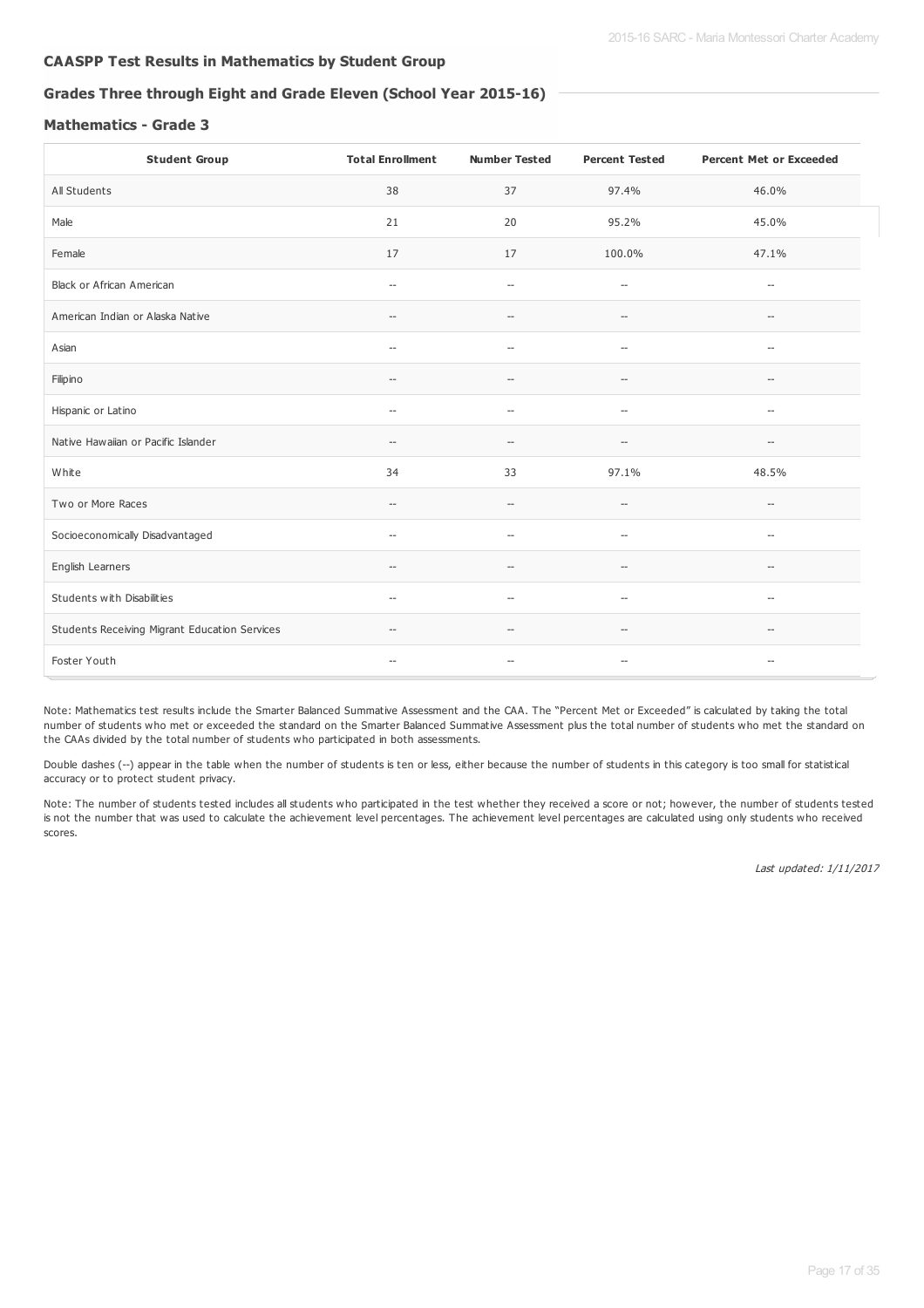| <b>Student Group</b>                          | <b>Total Enrollment</b>                             | <b>Number Tested</b>                                | <b>Percent Tested</b>                               | <b>Percent Met or Exceeded</b>                      |
|-----------------------------------------------|-----------------------------------------------------|-----------------------------------------------------|-----------------------------------------------------|-----------------------------------------------------|
| All Students                                  | 35                                                  | 34                                                  | 97.1%                                               | 52.9%                                               |
| Male                                          | 17                                                  | 17                                                  | 100.0%                                              | 58.8%                                               |
| Female                                        | 18                                                  | 17                                                  | 94.4%                                               | 47.1%                                               |
| Black or African American                     | $\hspace{0.05cm} -\hspace{0.05cm}$                  | $\hspace{0.05cm} -\hspace{0.05cm} -\hspace{0.05cm}$ | $\hspace{0.05cm} -\hspace{0.05cm} -\hspace{0.05cm}$ | $-\!$                                               |
| American Indian or Alaska Native              | $\hspace{0.05cm} -\hspace{0.05cm} -\hspace{0.05cm}$ | $-\!$                                               | $-\!$                                               | $\hspace{0.05cm} -\hspace{0.05cm} -\hspace{0.05cm}$ |
| Asian                                         | $\hspace{0.05cm} -\hspace{0.05cm}$                  | $-\!$                                               | $\hspace{0.05cm} -\hspace{0.05cm} -\hspace{0.05cm}$ | $-\!$                                               |
| Filipino                                      | $\hspace{0.05cm} \ldots$                            | $\hspace{0.05cm} -$                                 | $\hspace{0.05cm} -\hspace{0.05cm} -\hspace{0.05cm}$ | $\hspace{0.05cm} -$                                 |
| Hispanic or Latino                            | $\hspace{0.05cm} -\hspace{0.05cm}$                  | $\hspace{0.05cm} -\hspace{0.05cm} -\hspace{0.05cm}$ | $-\!$                                               | $\hspace{0.05cm} -\hspace{0.05cm} -\hspace{0.05cm}$ |
| Native Hawaiian or Pacific Islander           | $\hspace{0.05cm} \dashv$                            | $\hspace{0.05cm} -\hspace{0.05cm} -\hspace{0.05cm}$ | $-\!$                                               | $-\!$                                               |
| White                                         | 22                                                  | 22                                                  | 100.0%                                              | 54.6%                                               |
| Two or More Races                             | $\hspace{0.05cm} -\hspace{0.05cm} -\hspace{0.05cm}$ | $\hspace{0.05cm} -\hspace{0.05cm} -\hspace{0.05cm}$ | $-\!$                                               | $-\!$                                               |
| Socioeconomically Disadvantaged               | $-$                                                 | $\overline{\phantom{a}}$                            | $\overline{\phantom{a}}$                            | $\overline{\phantom{a}}$                            |
| English Learners                              | $\hspace{0.05cm} -\hspace{0.05cm}$                  | --                                                  | $\overline{\phantom{a}}$                            | $\overline{\phantom{a}}$                            |
| Students with Disabilities                    | $\hspace{0.05cm} -\hspace{0.05cm}$                  | $-\!$                                               | $\hspace{0.05cm} -\hspace{0.05cm} -\hspace{0.05cm}$ | $\hspace{0.05cm} -\hspace{0.05cm} -\hspace{0.05cm}$ |
| Students Receiving Migrant Education Services | $\hspace{0.05cm} -\hspace{0.05cm} -\hspace{0.05cm}$ | $-\!$                                               | $\hspace{0.05cm} -\hspace{0.05cm} -\hspace{0.05cm}$ | $\hspace{0.05cm} -\hspace{0.05cm} -\hspace{0.05cm}$ |
| Foster Youth                                  | $\hspace{0.05cm} -\hspace{0.05cm}$                  | $\hspace{0.05cm} -\hspace{0.05cm} -\hspace{0.05cm}$ | $\hspace{0.05cm} -\hspace{0.05cm} -\hspace{0.05cm}$ | $\hspace{0.05cm} -\hspace{0.05cm} -\hspace{0.05cm}$ |

Note: Mathematics test results include the Smarter Balanced Summative Assessment and the CAA. The "Percent Met or Exceeded" is calculated by taking the total number of students who met or exceeded the standard on the Smarter Balanced Summative Assessment plus the total number of students who met the standard on the CAAs divided by the total number of students who participated in both assessments.

Double dashes (--) appear in the table when the number of students is ten or less, either because the number of students in this category is too small for statistical accuracy or to protect student privacy.

Note: The number of students tested includes all students who participated in the test whether they received a score or not; however, the number of students tested is not the number that was used to calculate the achievement level percentages. The achievement level percentages are calculated using only students who received scores.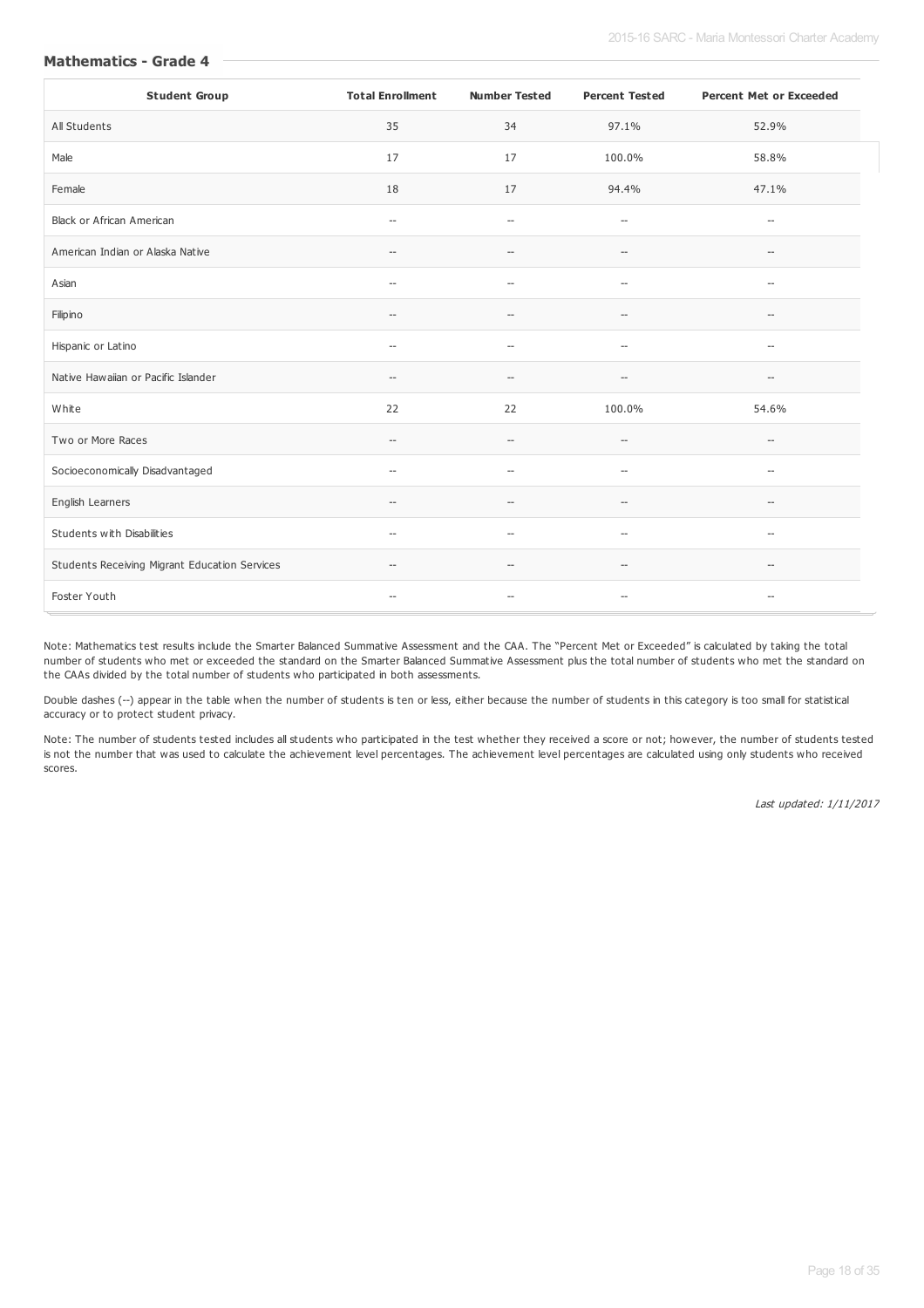| <b>Student Group</b>                          | <b>Total Enrollment</b>                             | <b>Number Tested</b>                                | <b>Percent Tested</b>                               | <b>Percent Met or Exceeded</b>                      |
|-----------------------------------------------|-----------------------------------------------------|-----------------------------------------------------|-----------------------------------------------------|-----------------------------------------------------|
| All Students                                  | 31                                                  | 28                                                  | 90.3%                                               | 39.3%                                               |
| Male                                          | 17                                                  | 15                                                  | 88.2%                                               | 46.7%                                               |
| Female                                        | 14                                                  | 13                                                  | 92.9%                                               | 30.8%                                               |
| Black or African American                     | $\hspace{0.05cm} -\hspace{0.05cm}$                  | $\overline{\phantom{a}}$                            | $\hspace{0.05cm} -$                                 | $\hspace{0.05cm} \ldots$                            |
| American Indian or Alaska Native              | $\hspace{0.05cm} -\hspace{0.05cm}$                  | $\hspace{0.05cm} -\hspace{0.05cm}$                  | $\hspace{0.05cm} -\hspace{0.05cm} -\hspace{0.05cm}$ | $\hspace{0.05cm} -\hspace{0.05cm}$                  |
| Asian                                         | $\hspace{0.05cm} \ldots$                            | $\overline{\phantom{a}}$                            | $\hspace{0.05cm} -$                                 | $\overline{\phantom{a}}$                            |
| Filipino                                      | $\overline{\phantom{a}}$                            | --                                                  | $\hspace{0.05cm} -\hspace{0.05cm} -\hspace{0.05cm}$ | $\overline{\phantom{a}}$                            |
| Hispanic or Latino                            | $\hspace{0.05cm} \ldots$                            | $\overline{\phantom{a}}$                            | $\hspace{0.05cm} -$                                 | $\overline{\phantom{a}}$                            |
| Native Hawaiian or Pacific Islander           | $\hspace{0.05cm} -\hspace{0.05cm}$                  | $\overline{\phantom{a}}$                            | $\hspace{0.05cm} -\hspace{0.05cm} -\hspace{0.05cm}$ | $-$                                                 |
| White                                         | 19                                                  | 18                                                  | 94.7%                                               | 38.9%                                               |
| Two or More Races                             | $\hspace{0.05cm} -\hspace{0.05cm}$                  | $\hspace{0.05cm} -\hspace{0.05cm} -\hspace{0.05cm}$ | $\hspace{0.05cm} -\hspace{0.05cm} -\hspace{0.05cm}$ | $\hspace{0.05cm} -\hspace{0.05cm} -\hspace{0.05cm}$ |
| Socioeconomically Disadvantaged               | $\overline{\phantom{a}}$                            | $\overline{\phantom{a}}$                            | $\overline{\phantom{a}}$                            | $\overline{\phantom{a}}$                            |
| English Learners                              | $\sim$                                              | $\sim$                                              | $\overline{\phantom{a}}$                            | $\sim$                                              |
| Students with Disabilities                    | $\hspace{0.05cm} -\hspace{0.05cm} -\hspace{0.05cm}$ | $-\!$                                               | $\hspace{0.05cm} -\hspace{0.05cm} -\hspace{0.05cm}$ | $\hspace{0.05cm} -\hspace{0.05cm} -\hspace{0.05cm}$ |
| Students Receiving Migrant Education Services | $\hspace{0.05cm}--\hspace{0.05cm}$                  | --                                                  | $-\!$                                               | $\overline{\phantom{a}}$                            |
| Foster Youth                                  | $\hspace{0.05cm} -\hspace{0.05cm} -\hspace{0.05cm}$ | $\hspace{0.05cm} -\hspace{0.05cm} -\hspace{0.05cm}$ | $\hspace{0.05cm} -\hspace{0.05cm} -\hspace{0.05cm}$ | $\hspace{0.05cm} -\hspace{0.05cm} -\hspace{0.05cm}$ |

Note: Mathematics test results include the Smarter Balanced Summative Assessment and the CAA. The "Percent Met or Exceeded" is calculated by taking the total number of students who met or exceeded the standard on the Smarter Balanced Summative Assessment plus the total number of students who met the standard on the CAAs divided by the total number of students who participated in both assessments.

Double dashes (--) appear in the table when the number of students is ten or less, either because the number of students in this category is too small for statistical accuracy or to protect student privacy.

Note: The number of students tested includes all students who participated in the test whether they received a score or not; however, the number of students tested is not the number that was used to calculate the achievement level percentages. The achievement level percentages are calculated using only students who received scores.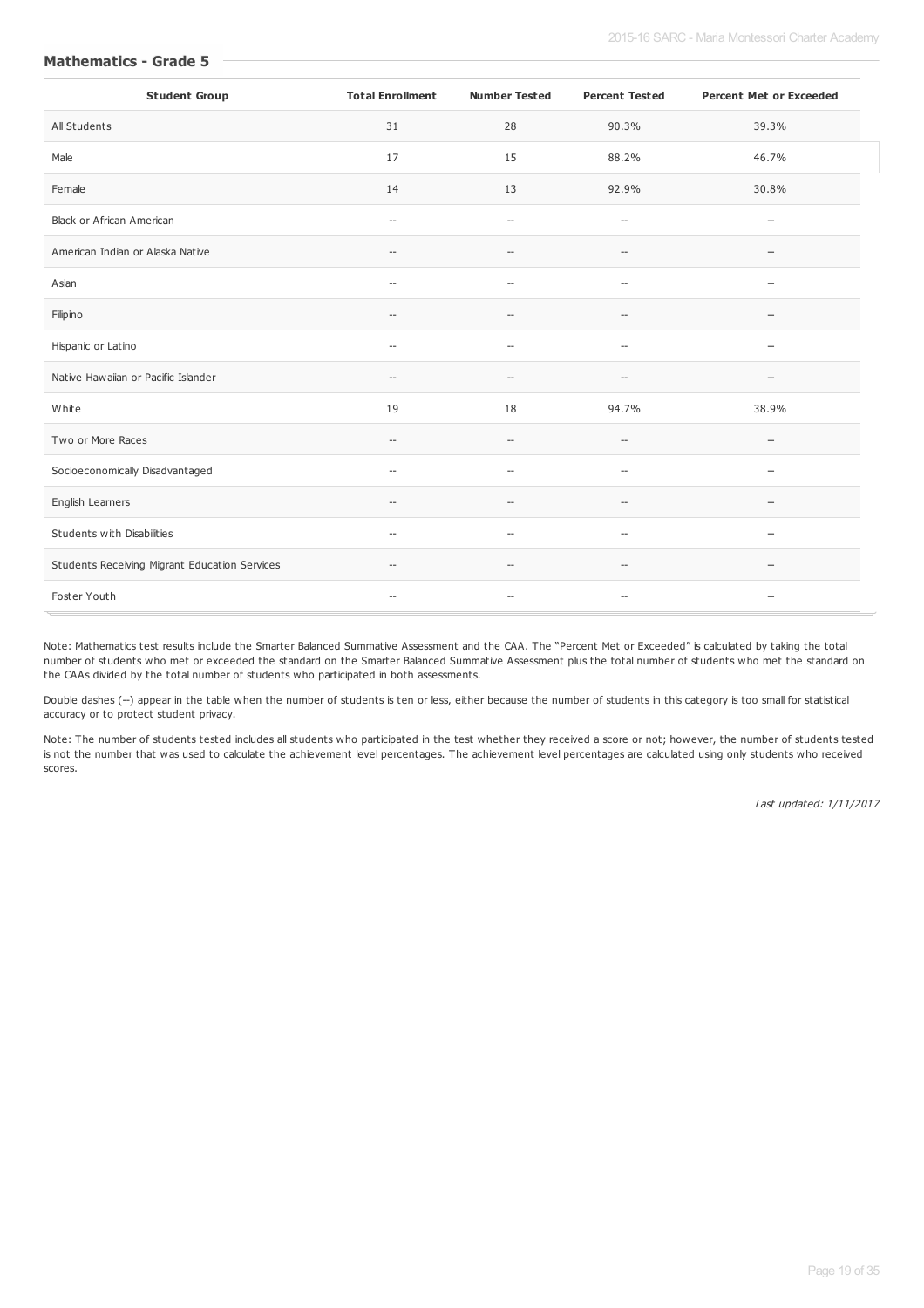| <b>Student Group</b>                          | <b>Total Enrollment</b>                             | <b>Number Tested</b>                                | <b>Percent Tested</b>                               | <b>Percent Met or Exceeded</b>                      |
|-----------------------------------------------|-----------------------------------------------------|-----------------------------------------------------|-----------------------------------------------------|-----------------------------------------------------|
| All Students                                  | 29                                                  | 29                                                  | 100.0%                                              | 44.8%                                               |
| Male                                          | 16                                                  | 16                                                  | 100.0%                                              | 37.5%                                               |
| Female                                        | 13                                                  | 13                                                  | 100.0%                                              | 53.9%                                               |
| <b>Black or African American</b>              | $\hspace{0.05cm} -\hspace{0.05cm}$                  | $\hspace{0.05cm} -\hspace{0.05cm} -\hspace{0.05cm}$ | $\hspace{0.05cm} -\hspace{0.05cm} -\hspace{0.05cm}$ | $\hspace{0.05cm} -\hspace{0.05cm} -\hspace{0.05cm}$ |
| American Indian or Alaska Native              | $\hspace{0.05cm} -\hspace{0.05cm} -\hspace{0.05cm}$ | $-\!$                                               | $-\hbox{--}$                                        | $-\!$                                               |
| Asian                                         | $\hspace{0.05cm} -\hspace{0.05cm}$                  | $-\!$                                               | $\hspace{0.05cm} -\hspace{0.05cm} -\hspace{0.05cm}$ | $\hspace{0.05cm} -\hspace{0.05cm} -\hspace{0.05cm}$ |
| Filipino                                      | $\hspace{0.05cm}--\hspace{0.05cm}$                  | $\overline{\phantom{a}}$                            | $\hspace{0.05cm} -\hspace{0.05cm} -\hspace{0.05cm}$ | $\qquad \qquad -$                                   |
| Hispanic or Latino                            | $\overline{\phantom{a}}$                            | $\overline{\phantom{a}}$                            | $\hspace{0.05cm} -\hspace{0.05cm} -\hspace{0.05cm}$ | $\overline{\phantom{a}}$                            |
| Native Hawaiian or Pacific Islander           | $\hspace{0.05cm} \ldots$                            | $\hspace{0.05cm} -$                                 | $\hspace{0.05cm} -\hspace{0.05cm} -\hspace{0.05cm}$ | $\hspace{0.05cm} -$                                 |
| White                                         | 21                                                  | 21                                                  | 100.0%                                              | 42.9%                                               |
| Two or More Races                             | $\hspace{0.05cm} -\hspace{0.05cm} -\hspace{0.05cm}$ | $\hspace{0.05cm} -\hspace{0.05cm} -\hspace{0.05cm}$ | $\hspace{0.05cm} -\hspace{0.05cm} -\hspace{0.05cm}$ | $\hspace{0.05cm} -\hspace{0.05cm} -\hspace{0.05cm}$ |
| Socioeconomically Disadvantaged               | $\overline{\phantom{a}}$                            | $\overline{\phantom{a}}$                            | $\overline{\phantom{a}}$                            | $\hspace{0.05cm} \ldots$                            |
| English Learners                              | $-$                                                 | --                                                  | $\overline{\phantom{a}}$                            | $\overline{\phantom{a}}$                            |
| Students with Disabilities                    | $\hspace{0.05cm} \ldots$                            | $\overline{\phantom{a}}$                            | $\hspace{0.05cm} \ldots$                            | $\overline{\phantom{a}}$                            |
| Students Receiving Migrant Education Services | $\hspace{0.05cm} -\hspace{0.05cm} -\hspace{0.05cm}$ | $\hspace{0.05cm} -\hspace{0.05cm} -\hspace{0.05cm}$ | $\hspace{0.05cm} -\hspace{0.05cm} -\hspace{0.05cm}$ | $\hspace{0.05cm} -\hspace{0.05cm} -\hspace{0.05cm}$ |
| Foster Youth                                  | $\hspace{0.05cm} -\hspace{0.05cm} -\hspace{0.05cm}$ | $\hspace{0.05cm} -\hspace{0.05cm} -\hspace{0.05cm}$ | $\hspace{0.05cm} -\hspace{0.05cm} -\hspace{0.05cm}$ | $\overline{\phantom{a}}$                            |

Note: Mathematics test results include the Smarter Balanced Summative Assessment and the CAA. The "Percent Met or Exceeded" is calculated by taking the total number of students who met or exceeded the standard on the Smarter Balanced Summative Assessment plus the total number of students who met the standard on the CAAs divided by the total number of students who participated in both assessments.

Double dashes (--) appear in the table when the number of students is ten or less, either because the number of students in this category is too small for statistical accuracy or to protect student privacy.

Note: The number of students tested includes all students who participated in the test whether they received a score or not; however, the number of students tested is not the number that was used to calculate the achievement level percentages. The achievement level percentages are calculated using only students who received scores.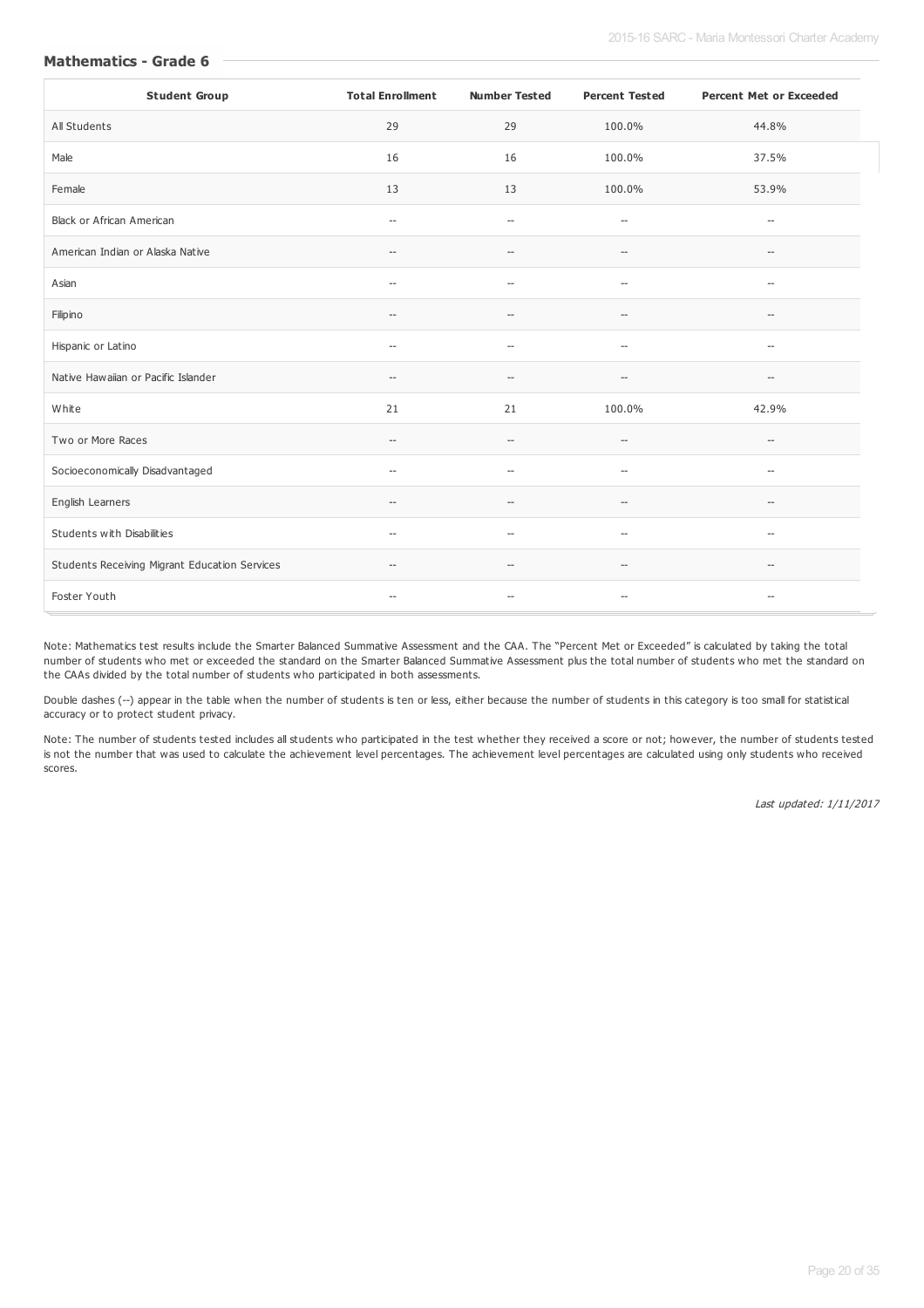| <b>Student Group</b>                          | <b>Total Enrollment</b>            | <b>Number Tested</b>                                | <b>Percent Tested</b>                               | <b>Percent Met or Exceeded</b>                      |
|-----------------------------------------------|------------------------------------|-----------------------------------------------------|-----------------------------------------------------|-----------------------------------------------------|
| All Students                                  | 24                                 | 24                                                  | 100.0%                                              | 62.5%                                               |
| Male                                          | --                                 | $-\!$                                               | $\hspace{0.05cm} -\hspace{0.05cm} -\hspace{0.05cm}$ | $\hspace{0.05cm} -\hspace{0.05cm} -\hspace{0.05cm}$ |
| Female                                        | 15                                 | 15                                                  | 100.0%                                              | 60.0%                                               |
| Black or African American                     | $\hspace{0.05cm} -\hspace{0.05cm}$ | $\hspace{0.05cm} -\hspace{0.05cm} -\hspace{0.05cm}$ | $\hspace{0.05cm} -\hspace{0.05cm} -\hspace{0.05cm}$ | $-\!$                                               |
| American Indian or Alaska Native              | $\hspace{0.05cm}--\hspace{0.05cm}$ | $\qquad \qquad -$                                   | $-\!$                                               | $\hspace{0.05cm} -\hspace{0.05cm}$                  |
| Asian                                         | $\overline{\phantom{0}}$           | $\hspace{0.05cm} \ldots$                            | $\overline{\phantom{a}}$                            | $\hspace{0.05cm} -\hspace{0.05cm}$                  |
| Filipino                                      | $\hspace{0.05cm} -\hspace{0.05cm}$ | $\overline{\phantom{a}}$                            | $\hspace{0.05cm} -\hspace{0.05cm} -\hspace{0.05cm}$ | $-$                                                 |
| Hispanic or Latino                            | $\overline{\phantom{a}}$           | $\hspace{0.05cm} -$                                 | $\overline{\phantom{a}}$                            | $\overline{\phantom{a}}$                            |
| Native Hawaiian or Pacific Islander           | $\overline{\phantom{a}}$           | $\hspace{0.05cm} -\hspace{0.05cm} -\hspace{0.05cm}$ | $-\!$                                               | $\hspace{0.05cm} \ldots$                            |
| White                                         | 14                                 | 14                                                  | 100.0%                                              | 64.3%                                               |
| Two or More Races                             | $\hspace{0.05cm}--\hspace{0.05cm}$ | $\qquad \qquad -$                                   | $\hspace{0.05cm} -\hspace{0.05cm} -\hspace{0.05cm}$ | $-\!$                                               |
| Socioeconomically Disadvantaged               | $\overline{\phantom{a}}$           | $\hspace{0.05cm} \ldots$                            | $\hspace{0.05cm} -\hspace{0.05cm} -\hspace{0.05cm}$ | $\hspace{0.05cm} \ldots$                            |
| English Learners                              | $\hspace{0.05cm} -\hspace{0.05cm}$ | $\sim$                                              | $\hspace{0.05cm} -\hspace{0.05cm} -\hspace{0.05cm}$ | $\sim$                                              |
| Students with Disabilities                    | $\hspace{0.05cm} -\hspace{0.05cm}$ | $\hspace{0.05cm} -\hspace{0.05cm} -\hspace{0.05cm}$ | $-\!$                                               | $\hspace{0.05cm} -\hspace{0.05cm} -\hspace{0.05cm}$ |
| Students Receiving Migrant Education Services | --                                 | $-\!$                                               | $-\!$                                               | $\hspace{0.05cm} -\hspace{0.05cm} -\hspace{0.05cm}$ |
| Foster Youth                                  | $\hspace{0.05cm} -\hspace{0.05cm}$ | $\hspace{0.05cm} -\hspace{0.05cm}$                  | $-\!$                                               | $\hspace{0.05cm} -\hspace{0.05cm} -\hspace{0.05cm}$ |

Note: Mathematics test results include the Smarter Balanced Summative Assessment and the CAA. The "Percent Met or Exceeded" is calculated by taking the total number of students who met or exceeded the standard on the Smarter Balanced Summative Assessment plus the total number of students who met the standard on the CAAs divided by the total number of students who participated in both assessments.

Double dashes (--) appear in the table when the number of students is ten or less, either because the number of students in this category is too small for statistical accuracy or to protect student privacy.

Note: The number of students tested includes all students who participated in the test whether they received a score or not; however, the number of students tested is not the number that was used to calculate the achievement level percentages. The achievement level percentages are calculated using only students who received scores.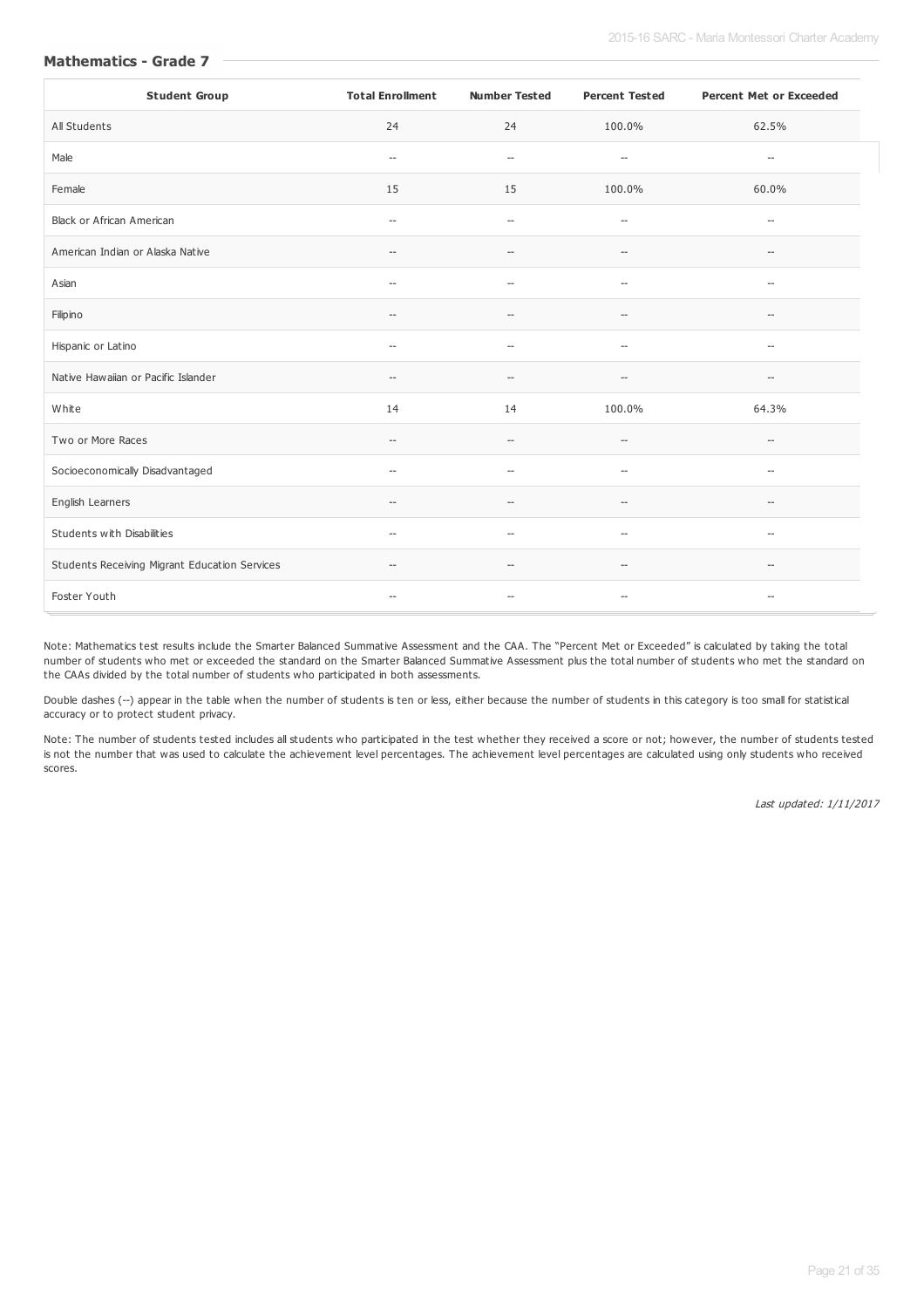| <b>Student Group</b>                          | <b>Total Enrollment</b>                             | <b>Number Tested</b>                                | <b>Percent Tested</b>                               | <b>Percent Met or Exceeded</b>                      |
|-----------------------------------------------|-----------------------------------------------------|-----------------------------------------------------|-----------------------------------------------------|-----------------------------------------------------|
| All Students                                  | 20                                                  | 20                                                  | 100.0%                                              | 50.0%                                               |
| Male                                          | 13                                                  | 13                                                  | 100.0%                                              | 38.5%                                               |
| Female                                        | $\hspace{0.05cm} -\hspace{0.05cm}$                  | $\hspace{0.05cm} -\hspace{0.05cm} -\hspace{0.05cm}$ | $\hspace{0.05cm} -\hspace{0.05cm} -\hspace{0.05cm}$ | $-\!$                                               |
| Black or African American                     | $\hspace{0.05cm} -\hspace{0.05cm}$                  | $\overline{\phantom{a}}$                            | $\hspace{0.05cm} \ldots$                            | $\hspace{0.05cm} -$                                 |
| American Indian or Alaska Native              | $\hspace{0.05cm} -\hspace{0.05cm} -\hspace{0.05cm}$ | $\overline{\phantom{a}}$                            | $\hspace{0.05cm} -\hspace{0.05cm} -\hspace{0.05cm}$ | $\qquad \qquad -$                                   |
| Asian                                         | $-$                                                 | $\overline{\phantom{a}}$                            | $\overline{\phantom{a}}$                            | $\overline{\phantom{a}}$                            |
| Filipino                                      | $\hspace{0.05cm} -\hspace{0.05cm}$                  | --                                                  | $\hspace{0.05cm} -\hspace{0.05cm} -\hspace{0.05cm}$ | $\hspace{0.05cm} -\hspace{0.05cm} -\hspace{0.05cm}$ |
| Hispanic or Latino                            | $\hspace{0.05cm} -\hspace{0.05cm}$                  | $\overline{\phantom{a}}$                            | $\overline{\phantom{a}}$                            | $\overline{\phantom{a}}$                            |
| Native Hawaiian or Pacific Islander           | $\hspace{0.05cm} -\hspace{0.05cm} -\hspace{0.05cm}$ | $\overline{\phantom{a}}$                            | $-$                                                 | $\hspace{0.05cm} -\hspace{0.05cm} -\hspace{0.05cm}$ |
| White                                         | 13                                                  | 13                                                  | 100.0%                                              | 53.9%                                               |
| Two or More Races                             | $\hspace{0.05cm} -\hspace{0.05cm} -\hspace{0.05cm}$ | $\hspace{0.05cm} -\hspace{0.05cm} -\hspace{0.05cm}$ | $\hspace{0.05cm} -\hspace{0.05cm} -\hspace{0.05cm}$ | $\hspace{0.05cm} -\hspace{0.05cm} -\hspace{0.05cm}$ |
| Socioeconomically Disadvantaged               | $\hspace{0.05cm} -\hspace{0.05cm}$                  | $\hspace{0.05cm} -$                                 | $\overline{\phantom{a}}$                            | $\hspace{0.05cm} -$                                 |
| English Learners                              | $-$                                                 | $\sim$                                              | $-$                                                 | $\sim$                                              |
| Students with Disabilities                    | $\hspace{0.05cm} -\hspace{0.05cm}$                  | $\hspace{0.05cm} -\hspace{0.05cm} -\hspace{0.05cm}$ | $\overline{\phantom{a}}$                            | $-\!$                                               |
| Students Receiving Migrant Education Services | $\hspace{0.05cm} -\hspace{0.05cm} -\hspace{0.05cm}$ | --                                                  | $\hspace{0.05cm} -\hspace{0.05cm} -\hspace{0.05cm}$ | $\hspace{0.05cm} -\hspace{0.05cm}$                  |
| Foster Youth                                  | $\hspace{0.05cm} -\hspace{0.05cm}$                  | $\overline{\phantom{a}}$                            | $\hspace{0.05cm} -\hspace{0.05cm} -\hspace{0.05cm}$ | $\hspace{0.05cm} -\hspace{0.05cm} -\hspace{0.05cm}$ |

Note: Mathematics test results include the Smarter Balanced Summative Assessment and the CAA. The "Percent Met or Exceeded" is calculated by taking the total number of students who met or exceeded the standard on the Smarter Balanced Summative Assessment plus the total number of students who met the standard on the CAAs divided by the total number of students who participated in both assessments.

Double dashes (--) appear in the table when the number of students is ten or less, either because the number of students in this category is too small for statistical accuracy or to protect student privacy.

Note: The number of students tested includes all students who participated in the test whether they received a score or not; however, the number of students tested is not the number that was used to calculate the achievement level percentages. The achievement level percentages are calculated using only students who received scores.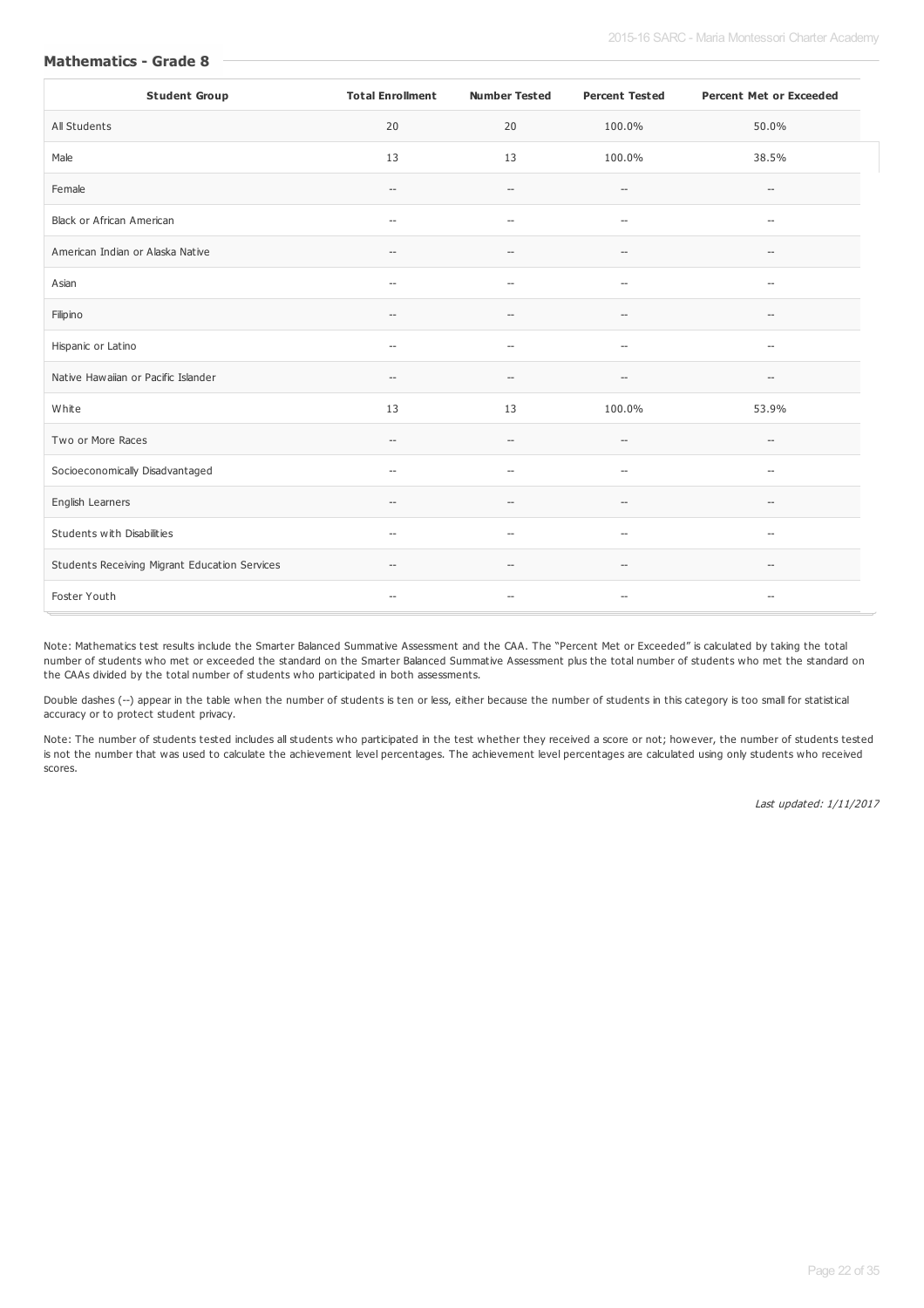| <b>Student Group</b>                          | <b>Total Enrollment</b>                             | <b>Number Tested</b>                                | <b>Percent Tested</b>                               | <b>Percent Met or Exceeded</b>                      |
|-----------------------------------------------|-----------------------------------------------------|-----------------------------------------------------|-----------------------------------------------------|-----------------------------------------------------|
| All Students                                  | $\hspace{0.05cm} -\hspace{0.05cm} -\hspace{0.05cm}$ | $\hspace{0.05cm} -\hspace{0.05cm} -\hspace{0.05cm}$ | $-\!$                                               | $\hspace{0.05cm} -\hspace{0.05cm} -\hspace{0.05cm}$ |
| Male                                          | $\hspace{0.05cm} -$                                 | $\sim$                                              | $\overline{\phantom{a}}$                            | $\hspace{0.05cm} -$                                 |
| Female                                        | $\hspace{0.05cm} -$                                 | $\hspace{0.05cm} -\hspace{0.05cm} -\hspace{0.05cm}$ | $\hspace{0.05cm} -$                                 | $\hspace{0.05cm} -\hspace{0.05cm} -\hspace{0.05cm}$ |
| Black or African American                     | $\overline{\phantom{a}}$                            | $\sim$                                              | $-$                                                 | $\hspace{0.05cm} -$                                 |
| American Indian or Alaska Native              | $\hspace{0.05cm} -\hspace{0.05cm} -\hspace{0.05cm}$ | $-\!$                                               | $\hspace{0.05cm} -\hspace{0.05cm} -\hspace{0.05cm}$ | $\hspace{0.05cm} -\hspace{0.05cm} -\hspace{0.05cm}$ |
| Asian                                         | $\hspace{0.05cm} -\hspace{0.05cm} -\hspace{0.05cm}$ | $\hspace{0.05cm} -$                                 | $\overline{\phantom{a}}$                            | $\hspace{0.05cm} -\hspace{0.05cm}$                  |
| Filipino                                      | $\qquad \qquad -$                                   | $-$                                                 | $\overline{\phantom{a}}$                            | $\hspace{0.05cm}$ – $\hspace{0.05cm}$               |
| Hispanic or Latino                            | $\hspace{0.05cm} -\hspace{0.05cm} -\hspace{0.05cm}$ | $\hspace{0.05cm} \ldots$                            | $\overline{\phantom{a}}$                            | $\hspace{0.05cm} -\hspace{0.05cm} -\hspace{0.05cm}$ |
| Native Hawaiian or Pacific Islander           | $\hspace{0.05cm} -$                                 | $-$                                                 | $\hspace{0.05cm} -\hspace{0.05cm} -\hspace{0.05cm}$ | $\hspace{0.05cm} -\hspace{0.05cm} -\hspace{0.05cm}$ |
| White                                         | $\hspace{0.05cm} -$                                 | $\sim$                                              | $\overline{\phantom{a}}$                            | $\hspace{0.05cm} -$                                 |
| Two or More Races                             | $\hspace{0.05cm} -\hspace{0.05cm} -\hspace{0.05cm}$ | $\hspace{0.05cm} -\hspace{0.05cm} -\hspace{0.05cm}$ | $\hspace{0.05cm} -\hspace{0.05cm} -\hspace{0.05cm}$ | $\hspace{0.05cm} -\hspace{0.05cm} -\hspace{0.05cm}$ |
| Socioeconomically Disadvantaged               | $\hspace{0.05cm} -$                                 | $-$                                                 | $\overline{\phantom{a}}$                            | $\hspace{0.05cm} -$                                 |
| English Learners                              | $\hspace{0.05cm} -$                                 | --                                                  | $\overline{\phantom{a}}$                            | $\overline{\phantom{a}}$                            |
| Students with Disabilities                    | $\hspace{0.05cm} -\hspace{0.05cm} -\hspace{0.05cm}$ | $\overline{\phantom{a}}$                            | $\hspace{0.05cm} -\hspace{0.05cm} -\hspace{0.05cm}$ | $\hspace{0.05cm} -\hspace{0.05cm} -\hspace{0.05cm}$ |
| Students Receiving Migrant Education Services | $\hspace{0.05cm} -\hspace{0.05cm} -\hspace{0.05cm}$ | $-$                                                 | $\overline{\phantom{a}}$                            | $\hspace{0.05cm} -$                                 |
| Foster Youth                                  | $\hspace{0.05cm} -\hspace{0.05cm}$                  | $\hspace{0.05cm} -\hspace{0.05cm}$                  | $-\,$                                               | $\hspace{0.05cm} -\hspace{0.05cm} -\hspace{0.05cm}$ |

Note: Mathematics test results include the Smarter Balanced Summative Assessment and the CAA. The "Percent Met or Exceeded" is calculated by taking the total number of students who met or exceeded the standard on the Smarter Balanced Summative Assessment plus the total number of students who met the standard on the CAAs divided by the total number of students who participated in both assessments.

Double dashes (--) appear in the table when the number of students is ten or less, either because the number of students in this category is too small for statistical accuracy or to protect student privacy.

Note: The number of students tested includes all students who participated in the test whether they received a score or not; however, the number of students tested is not the number that was used to calculate the achievement level percentages. The achievement level percentages are calculated using only students who received scores.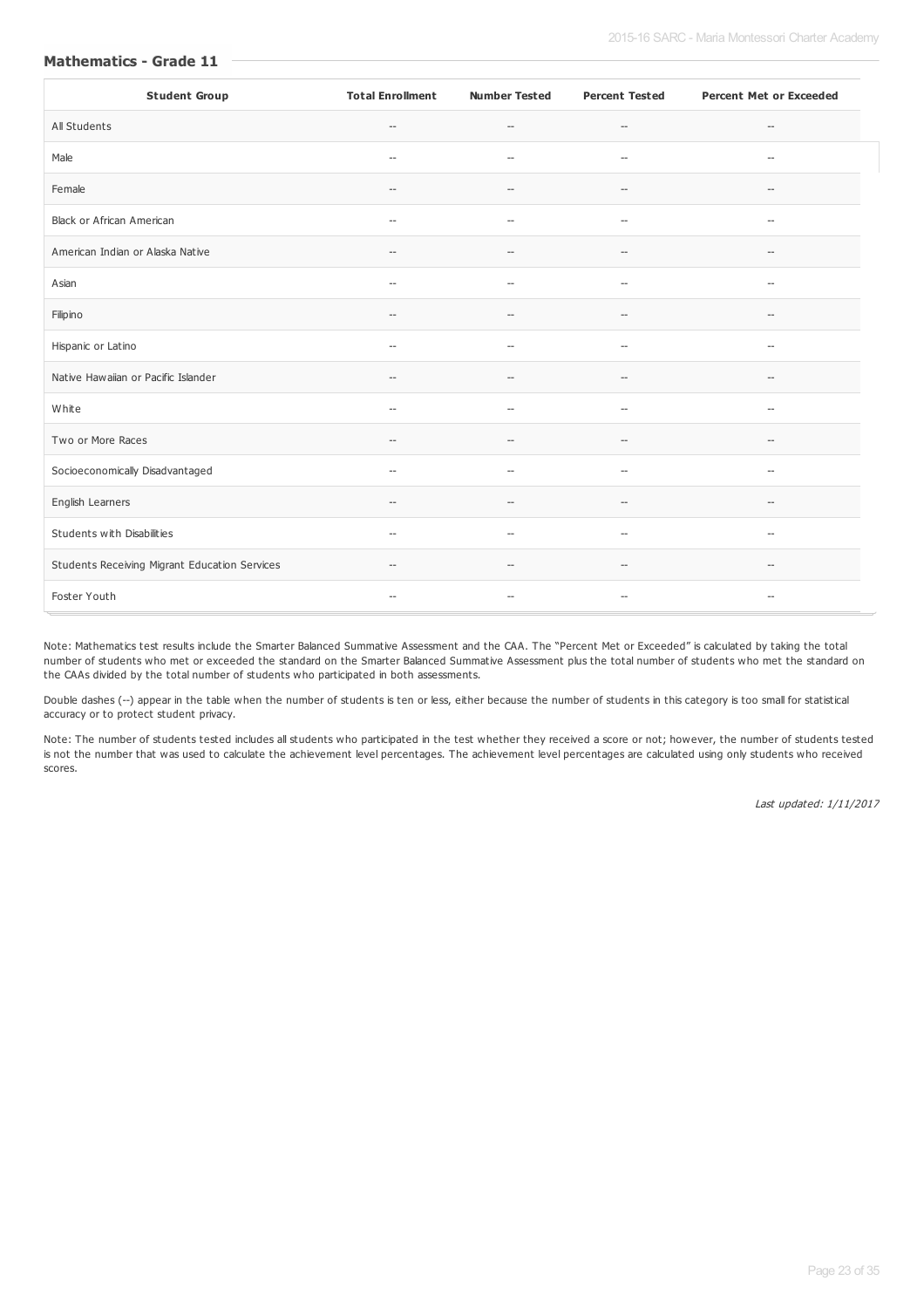#### **CAASPP Test Results in Science for All Students**

|                               | Percentage of Students Scoring at Proficient or Advanced |         |         |                 |         |         |         |         |         |  |
|-------------------------------|----------------------------------------------------------|---------|---------|-----------------|---------|---------|---------|---------|---------|--|
|                               |                                                          | School  |         | <b>District</b> |         |         | State   |         |         |  |
| <b>Subject</b>                | 2013-14                                                  | 2014-15 | 2015-16 | 2013-14         | 2014-15 | 2015-16 | 2013-14 | 2014-15 | 2015-16 |  |
| Science (grades 5, 8, and 10) | 76.0%                                                    | 90.0%   | 73.0%   | 88.0%           | 83.0%   | 82.0%   | 60.0%   | 56.0%   | 54.0%   |  |

Note: Science test results include California Standards Tests (CSTs), California Modified Assessment (CMA), and California Alternate Performance Assessment (CAPA) in grades five, eight, and ten.

Note: Scores are not shown when the number of students tested is ten or less, either because the number of students in this category is too small for statistical accuracy or to protect student privacy.

Last updated: 1/11/2017

#### **CAASPP Tests Results in Science by Student Group Grades Five, Eight and Grade Ten (School Year 2015-16)**

| <b>Student Group</b>                             | <b>Total</b><br><b>Enrollment</b>                   | <b>Scores</b>                                       | Number of Students with Valid Percent of Students with Valid<br><b>Scores</b> | <b>Percent Proficient or</b><br>Advanced            |
|--------------------------------------------------|-----------------------------------------------------|-----------------------------------------------------|-------------------------------------------------------------------------------|-----------------------------------------------------|
| All Students                                     | 51                                                  | 48                                                  | 94.1%                                                                         | 72.9%                                               |
| Male                                             | 30                                                  | 28                                                  | 93.3%                                                                         | 78.6%                                               |
| Female                                           | 21                                                  | 20                                                  | 95.2%                                                                         | 65.0%                                               |
| Black or African American                        | 0                                                   | $\mathsf 0$                                         | $0.0\%$                                                                       | $0.0\%$                                             |
| American Indian or Alaska Native                 | $\mathsf{O}$                                        | $\mathsf 0$                                         | $0.0\%$                                                                       | 0.0%                                                |
| Asian                                            | $\hspace{0.05cm} -\hspace{0.05cm} -\hspace{0.05cm}$ | $\hspace{0.05cm} -\hspace{0.05cm} -\hspace{0.05cm}$ | $\hspace{0.05cm} -\hspace{0.05cm} -\hspace{0.05cm}$                           | $\hspace{0.05cm} -\hspace{0.05cm} -\hspace{0.05cm}$ |
| Filipino                                         | 0                                                   | $\mathbf 0$                                         | 0.0%                                                                          | $0.0\%$                                             |
| Hispanic or Latino                               | 11                                                  | 9                                                   | 81.8%                                                                         | 66.7%                                               |
| Native Hawaiian or Pacific Islander              | 0                                                   | $\mathbf 0$                                         | 0.0%                                                                          | $0.0\%$                                             |
| White                                            | 32                                                  | 31                                                  | 96.9%                                                                         | 74.2%                                               |
| Two or More Races                                | $\hspace{0.05cm} -\hspace{0.05cm} -\hspace{0.05cm}$ | $-\!$                                               | $\hspace{0.05cm} -\hspace{0.05cm} -\hspace{0.05cm}$                           | $-\!$                                               |
| Socioeconomically Disadvantaged                  | $\hspace{0.05cm} -\hspace{0.05cm} -\hspace{0.05cm}$ | $\hspace{0.05cm} -\hspace{0.05cm} -\hspace{0.05cm}$ | $\hspace{0.05cm} -\hspace{0.05cm} -\hspace{0.05cm}$                           | $\hspace{0.05cm} -\hspace{0.05cm} -\hspace{0.05cm}$ |
| English Learners                                 | $-\!$                                               | $-\!$                                               | $-\!$                                                                         | $-\!$                                               |
| Students with Disabilities                       | $\hspace{0.05cm} -\hspace{0.05cm} -\hspace{0.05cm}$ | $\hspace{0.05cm} -\hspace{0.05cm} -\hspace{0.05cm}$ | $\overline{\phantom{a}}$                                                      | $\overline{\phantom{a}}$                            |
| Students Receiving Migrant Education<br>Services | 0                                                   | $\boldsymbol{0}$                                    | 0.0%                                                                          | 0.0%                                                |
| Foster Youth                                     | $\overline{\phantom{a}}$                            | $\hspace{0.05cm} -\hspace{0.05cm} -\hspace{0.05cm}$ | $-\!$                                                                         | $\hspace{0.05cm} -\hspace{0.05cm} -\hspace{0.05cm}$ |

Note: Science test results include CSTs, CMA, and CAPA in grades five, eight, and ten. The "Proficient or Advanced" is calculated by taking the total number of students who scored at Proficient or Advanced on the science assessment divided by the total number of students with valid scores.

Note: Scores are not shown when the number of students tested is ten or less, either because the number of students in this category is too small for statistical accuracy or to protect student privacy.

Last updated: 1/11/2017

#### **Career Technical Education Participation (School Year 2015-16)**

| Measure                                                                                                        | <b>CTE Program Participation</b> |
|----------------------------------------------------------------------------------------------------------------|----------------------------------|
| Number of Pupils Participating in CTE                                                                          |                                  |
| Percent of Pupils Completing a CTE Program and Earning a High School Diploma                                   | --                               |
| Percent of CTE Courses Sequenced or Articulated Between the School and Institutions of Postsecondary Education | $\hspace{0.05cm} \cdots$         |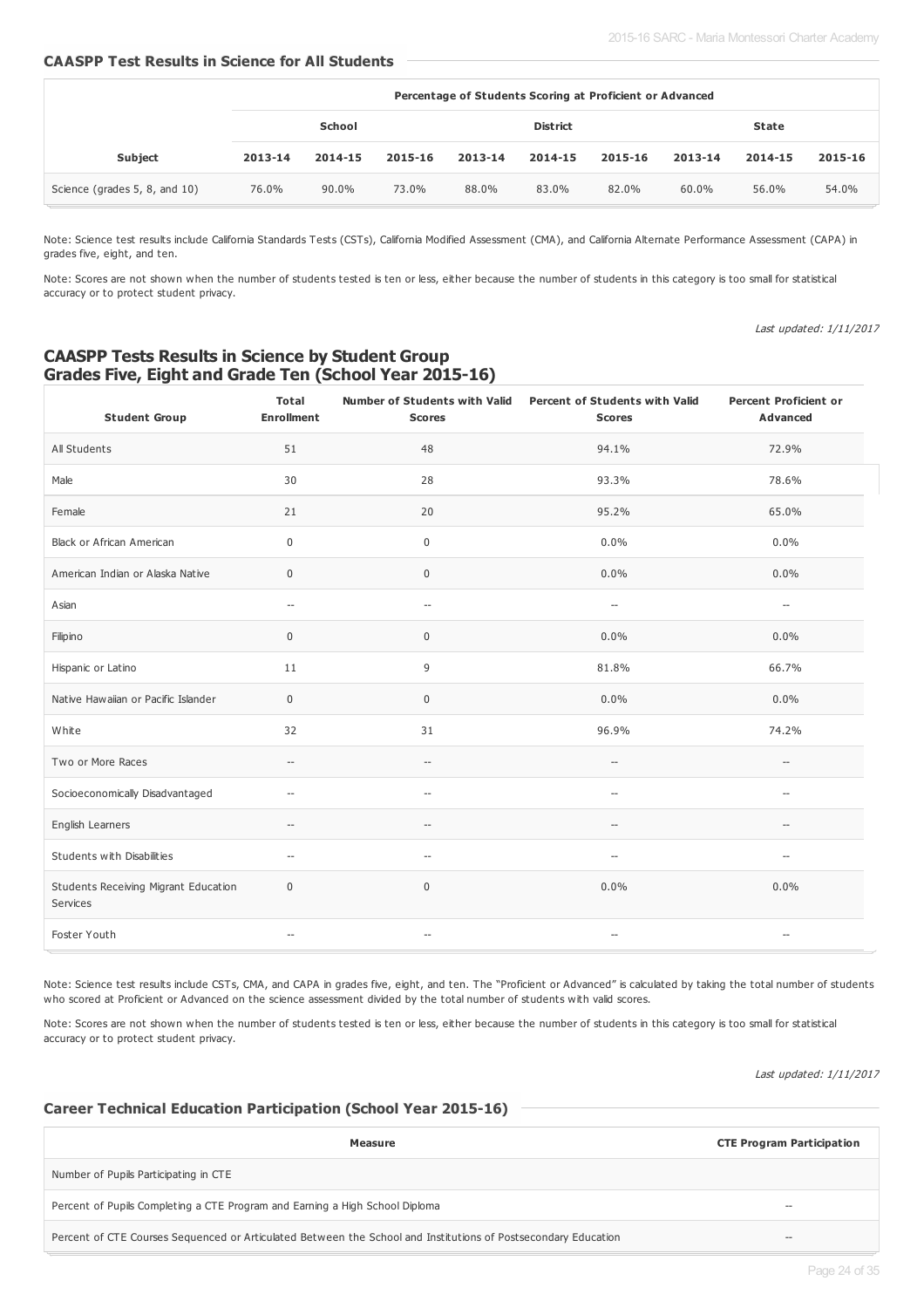$\overline{\phantom{a}}$ 

#### Last updated: 1/11/2017

## **Courses for University of California (UC) and/or California State University (CSU) Admission**

| <b>UC/CSU Course Measure</b>                                              | Percent |
|---------------------------------------------------------------------------|---------|
| 2015-16 Pupils Enrolled in Courses Required for UC/CSU Admission          | $- -$   |
| 2014-15 Graduates Who Completed All Courses Required for UC/CSU Admission | $0.0\%$ |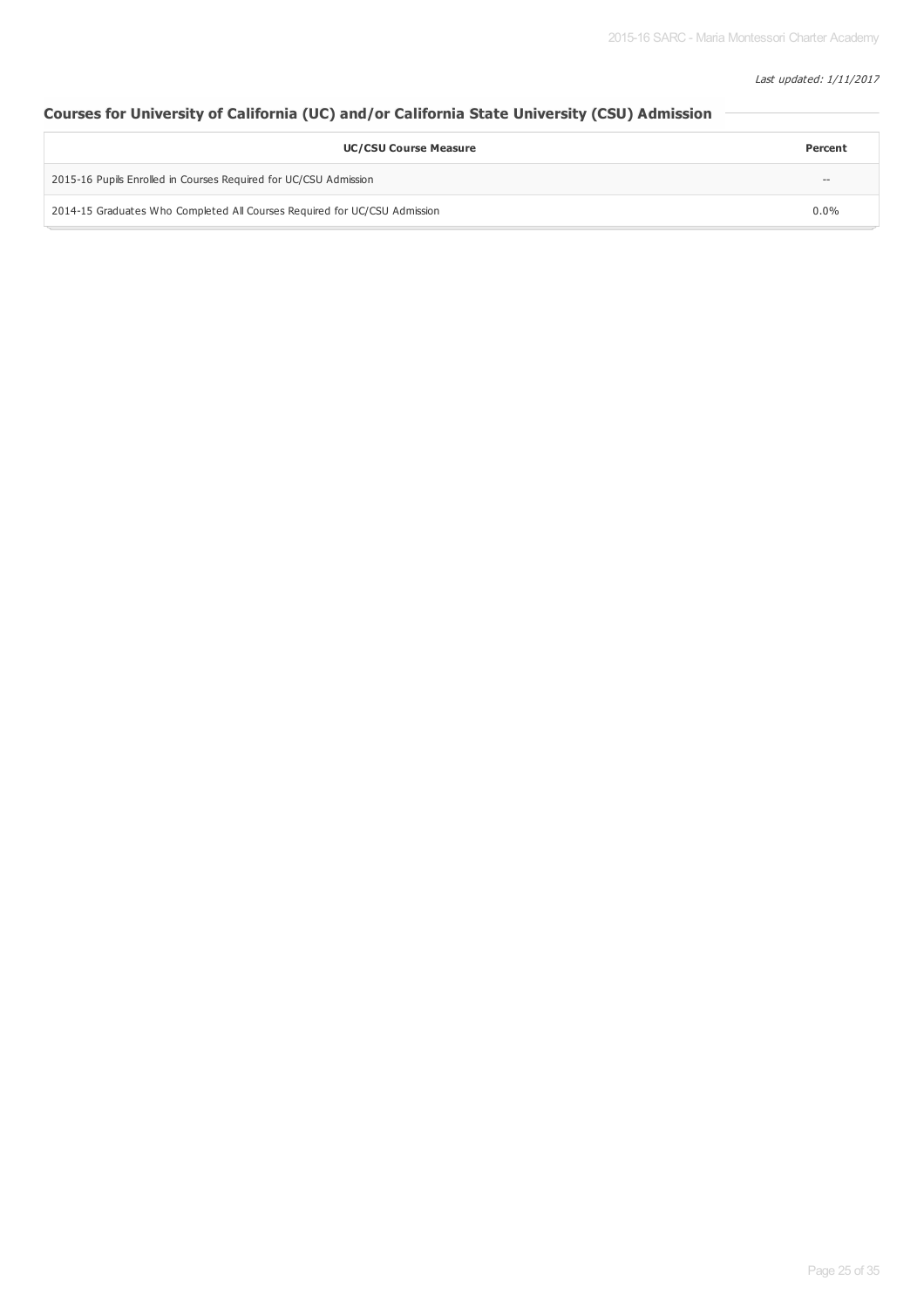The SARC provides the following information relevant to the State priority: Other Pupil Outcomes (Priority 8):

Pupil outcomes in the subject area of physical education

#### **California Physical Fitness Test Results (School Year 2015-16)**

|             |                              | <b>Percentage of Students Meeting Fitness Standards</b> |                             |
|-------------|------------------------------|---------------------------------------------------------|-----------------------------|
| Grade Level | <b>Four of Six Standards</b> | <b>Five of Six Standards</b>                            | <b>Six of Six Standards</b> |

Note: Percentages are not calculated when the number of students tested is ten or less, either because the number of students in this category is too small for statistical accuracy or to protect student privacy.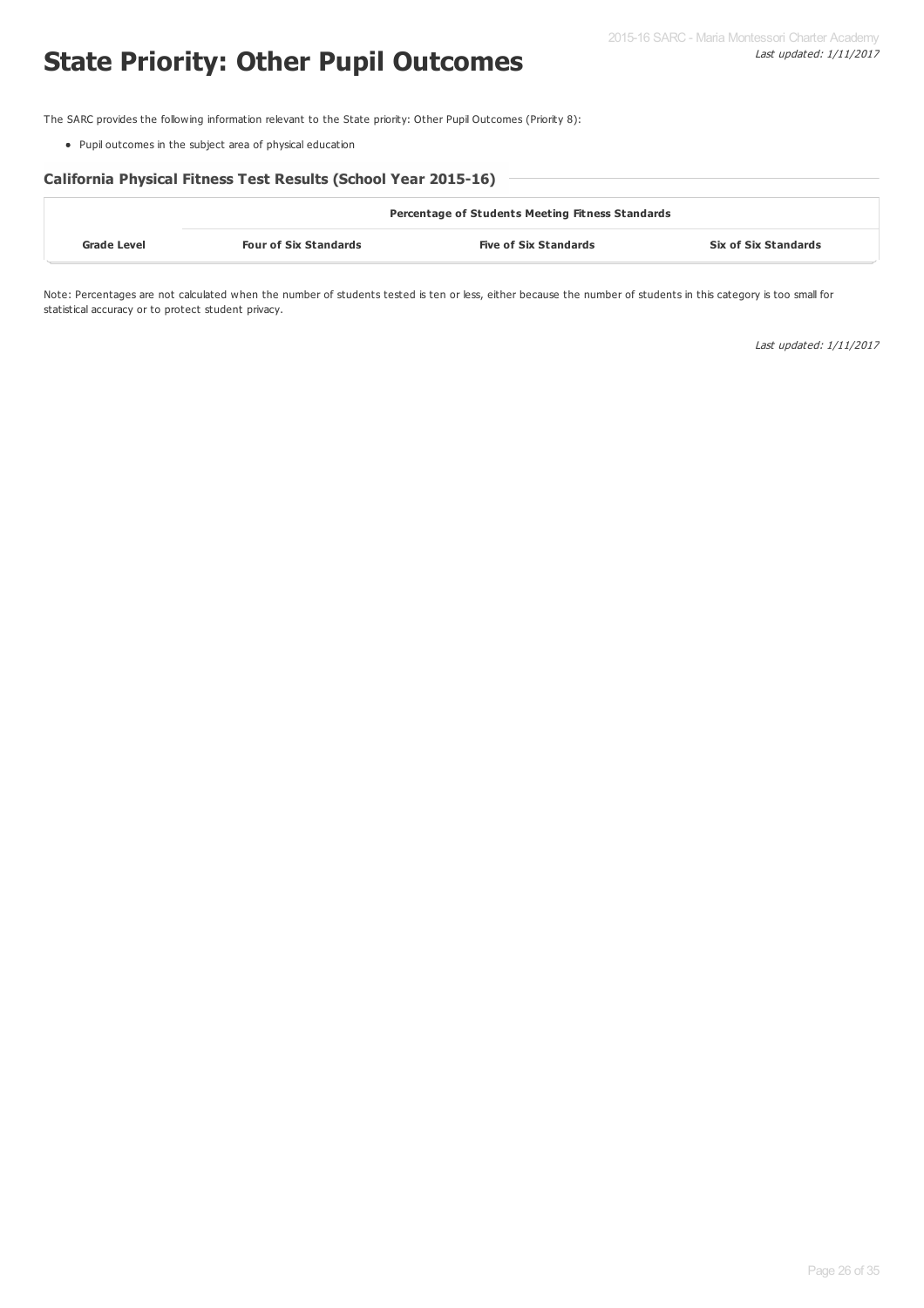# **C. Engagement**

# **State Priority: Parental Involvement**

The SARC provides the following information relevant to the State priority: Parental Involvement (Priority 3):

Efforts the school district makes to seek parent input in making decisions for the school district and each schoolsite

#### **Opportunities for Parental Involvement (School Year 2016-17)**

At MMCA, we request that each family contribute at least 40 hours of volunteer time per family per year. Last year, we had approximately 7000 parent volunteer hours logged at our campus, and several thousand more hours that were not logged. A few years ago, a couple of our more jovial parents came up with the top 10 reasons for parents to volunteer at MMCA. Here is their list:

#### **Top Ten Reasons to Volunteer at MMCA**

10. You'll understand the GREEN Room is not the waiting area before coming onto "The Tonight Show" with Jimmy Fallon.

9. The teachers have another adult to conspire with.

8. Some employers let you volunteer during work hours, so I ask you: Is it better to work at MMCA with the children or stay at work with people who act like children?

- 7. You can actually see where NOT enough of your tax dollars is going.
- 6. You can see for yourself if the "Mom! Dad! It isn't me" explanation is valid.
- 5. You can tell other children besides your own, "Because I said so!"
- 4. You can hear for yourself, "What she said, then what he said and then what she said back."
- 3. You too can learn what Restaurant Manners are.
- 2. You'll understand and empathize if Mr. Boothby develops a nervous tick.
- And the #1 Reason to Volunteer at MMCA?
- 1. Because WE NEED YOU!!!!!

# **State Priority: Pupil Engagement**

#### Last updated: 1/11/2017

The SARC provides the following information relevant to the State priority: Pupil Engagement (Priority 5):

- High school dropout rates; and
- High school graduation rates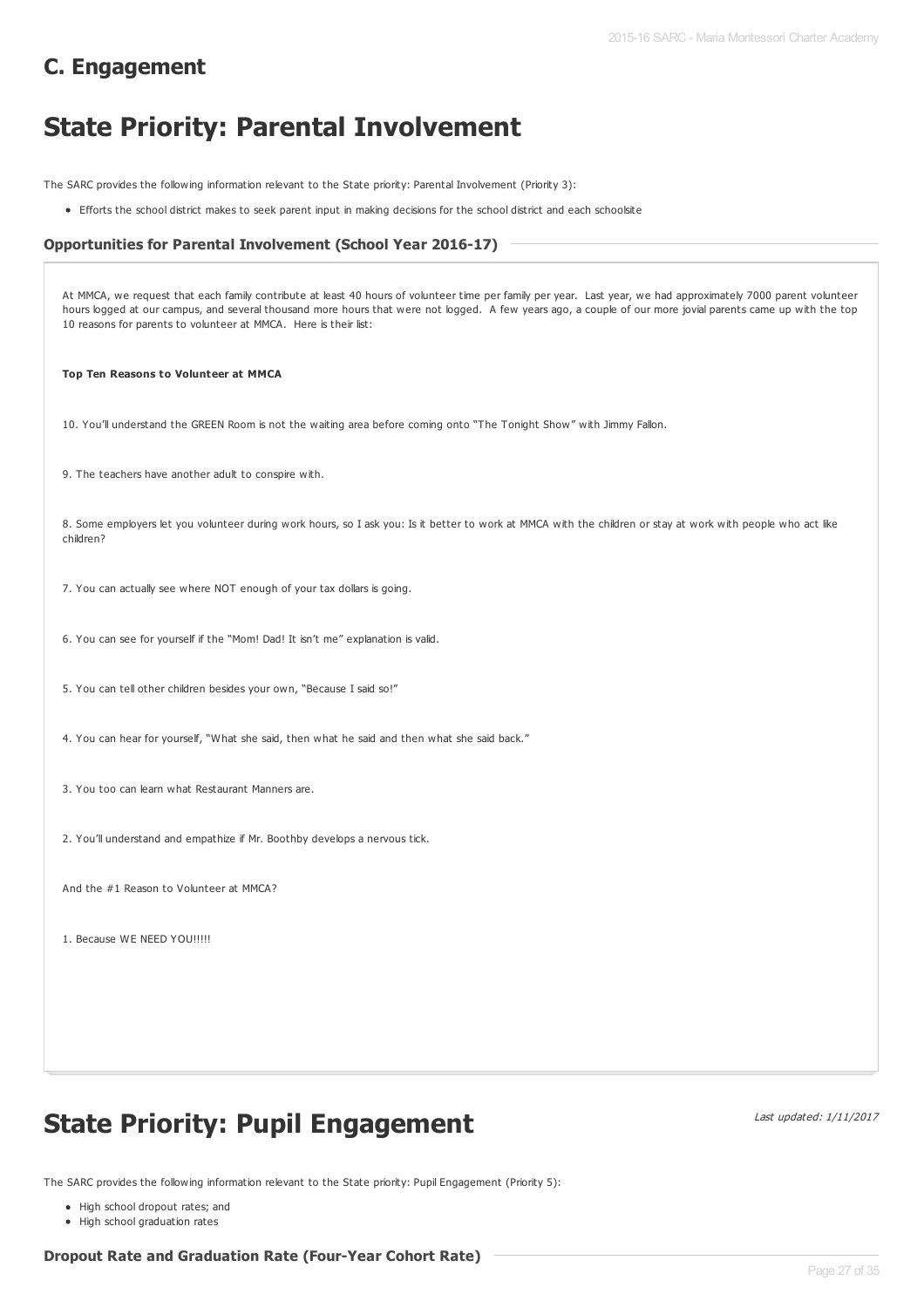|                        | School  |         |         |         | <b>District</b> |         | <b>State</b> |         |         |
|------------------------|---------|---------|---------|---------|-----------------|---------|--------------|---------|---------|
| <b>Indicator</b>       | 2012-13 | 2013-14 | 2014-15 | 2012-13 | 2013-14         | 2014-15 | 2012-13      | 2013-14 | 2014-15 |
| Dropout Rate           | $0.0\%$ | $0.0\%$ | $0.0\%$ | $0.0\%$ | $0.0\%$         | $0.0\%$ | 11.4%        | 11.5%   | 10.7%   |
| <b>Graduation Rate</b> | 0.00    | 0.00    | 0.00    |         |                 |         |              |         |         |

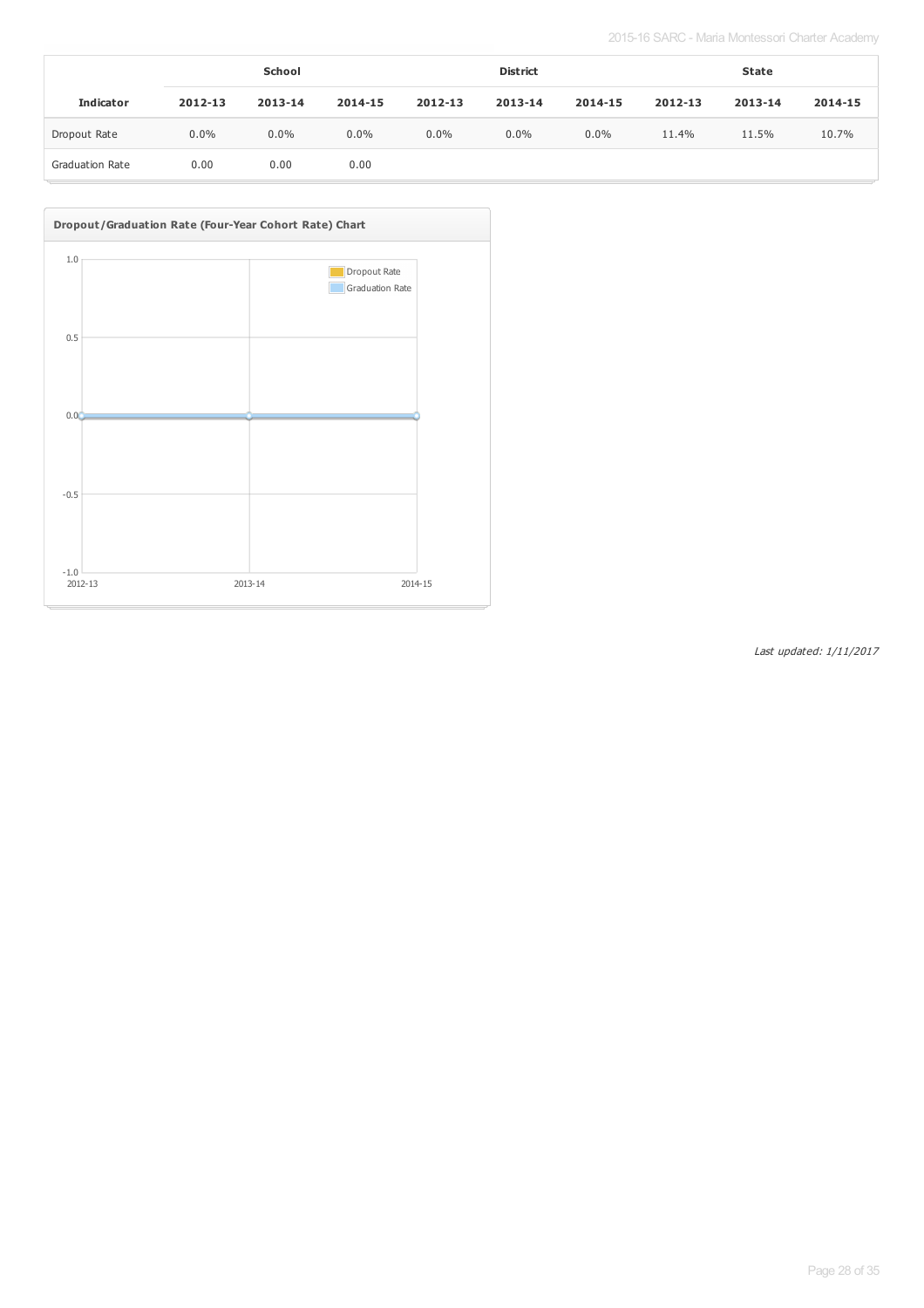### **Completion of High School Graduation Requirements - Graduating Class of 2015**

## **(One-Year Rate)**

| <b>Student Group</b>                | School                                              | <b>District</b>                                     | <b>State</b>             |
|-------------------------------------|-----------------------------------------------------|-----------------------------------------------------|--------------------------|
| All Students                        | $\hspace{0.05cm} -\hspace{0.05cm} -\hspace{0.05cm}$ | 98                                                  | 85                       |
| Black or African American           | $\overline{\phantom{a}}$                            | 100                                                 | 77                       |
| American Indian or Alaska Native    | $-\!$                                               | 80                                                  | 75                       |
| Asian                               | $-\,$                                               | 98                                                  | 99                       |
| Filipino                            | $-\!$                                               | 95                                                  | 97                       |
| Hispanic or Latino                  | $\hspace{0.05cm} \ldots$                            | 97                                                  | 84                       |
| Native Hawaiian or Pacific Islander | $-\!$                                               | 100                                                 | 85                       |
| White                               | $\hspace{0.05cm} \ldots$                            | 99                                                  | 87                       |
| Two or More Races                   | $-\!$                                               | 97                                                  | 91                       |
| Socioeconomically Disadvantaged     | $\hspace{0.05cm} \ldots$                            | 100                                                 | 77                       |
| English Learners                    | $\hspace{0.05cm} -$                                 | 57                                                  | 51                       |
| Students with Disabilities          | $-\!$                                               | 86                                                  | 68                       |
| Foster Youth                        | $-\!$                                               | $\hspace{0.05cm} -\hspace{0.05cm} -\hspace{0.05cm}$ | $\hspace{0.05cm} \ldots$ |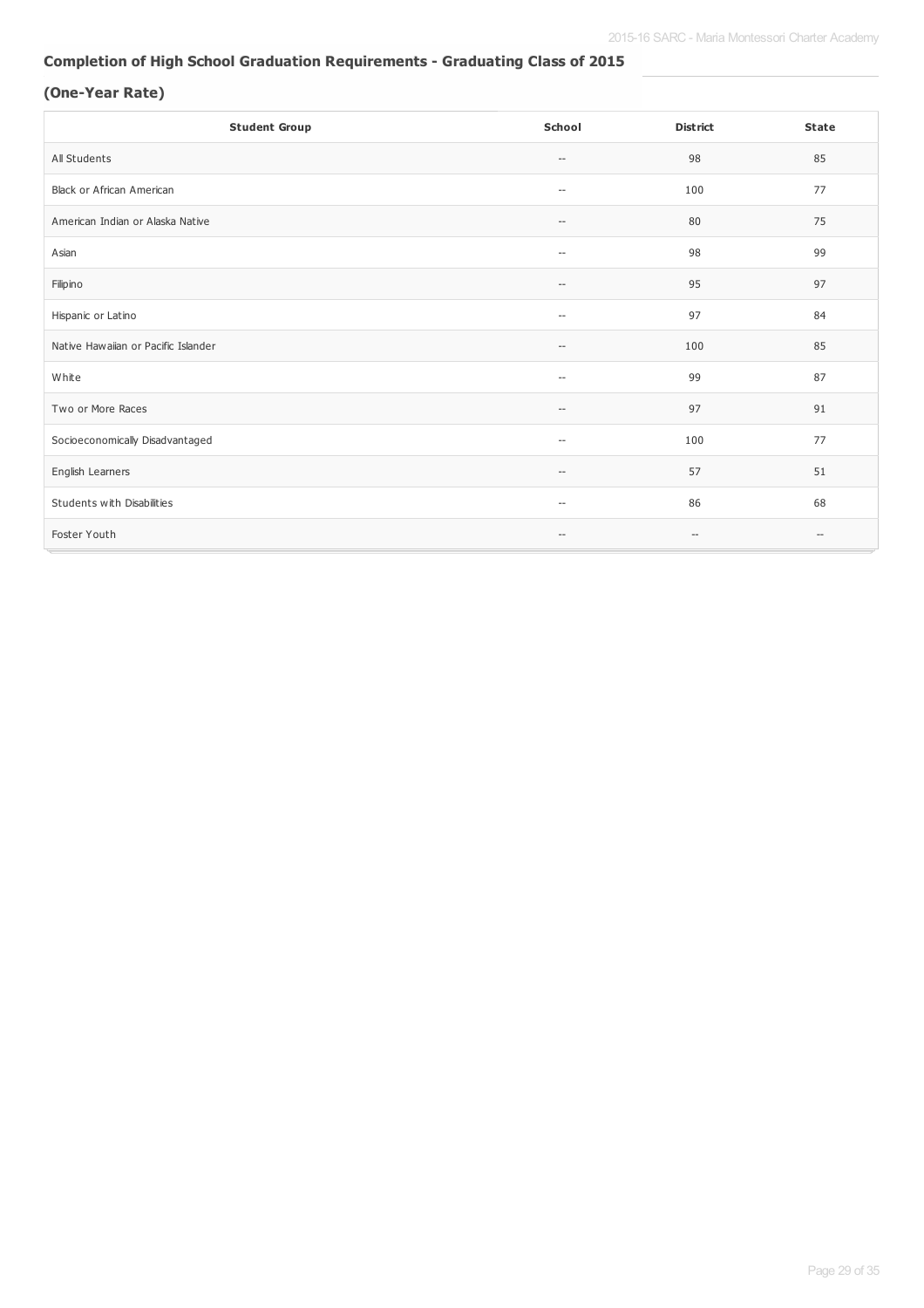# **State Priority: School Climate**

The SARC provides the following information relevant to the State priority: School Climate (Priority 6):

- Pupil suspension rates;
- Pupil expulsion rates; and
- Other local measures on the sense of safety

#### **Suspensions and Expulsions**

| School      |         |         |         | <b>District</b> |         | <b>State</b> |         |         |         |
|-------------|---------|---------|---------|-----------------|---------|--------------|---------|---------|---------|
| Rate        | 2013-14 | 2014-15 | 2015-16 | 2013-14         | 2014-15 | 2015-16      | 2013-14 | 2014-15 | 2015-16 |
| Suspensions | 0.0     | 0.0     | 0.0     | 2.5             | 2.4     | 2.5          | 4.4     | 3.8     | 3.7     |
| Expulsions  | 0.0     | 0.0     | 0.0     | 0.0             | 0.1     | 0.1          | 0.1     | 0.1     | 0.1     |





## **School Safety Plan (School Year 2016-17)**

MMCA has a comprehensive Safety Plan that was last updated in 2013.

The goal of this safety plan is to ensure that the MMCA campus is a secure and safe environment. Key elements of our safety plan include:

- The campus is closed. Visitors must sign in and receive a visitor's pass before they can be on campus. Staff is trained to direct unidentified persons to the main office. Students must be signed out before they can leave the campus.
- Students are not released to anyone not listed on their emergency card or designated by their parent or guardian.
- Lock-down and evacuation procedures are in place. Office staff and principal assess the procedures during regularly scheduled drills. Emergency exit plans are posted in every classroom. Teachers discuss and review the emergency plans with students.
- The classroom doors lock (using key) from the inside to allow teachers to secure their classrooms without having to step outside.
- Main entry and exit points of the campus are monitored.
- Emergency Response Backpacks are in place. Current phone numbers are kept in the emergency backpack to be used in case of student and staff evacuation.
- Physical conditions that could lead to accidental harm are promptly corrected. District safety inspections are conducted several times a year. The inspections include a tour of the school site checking for safety hazards.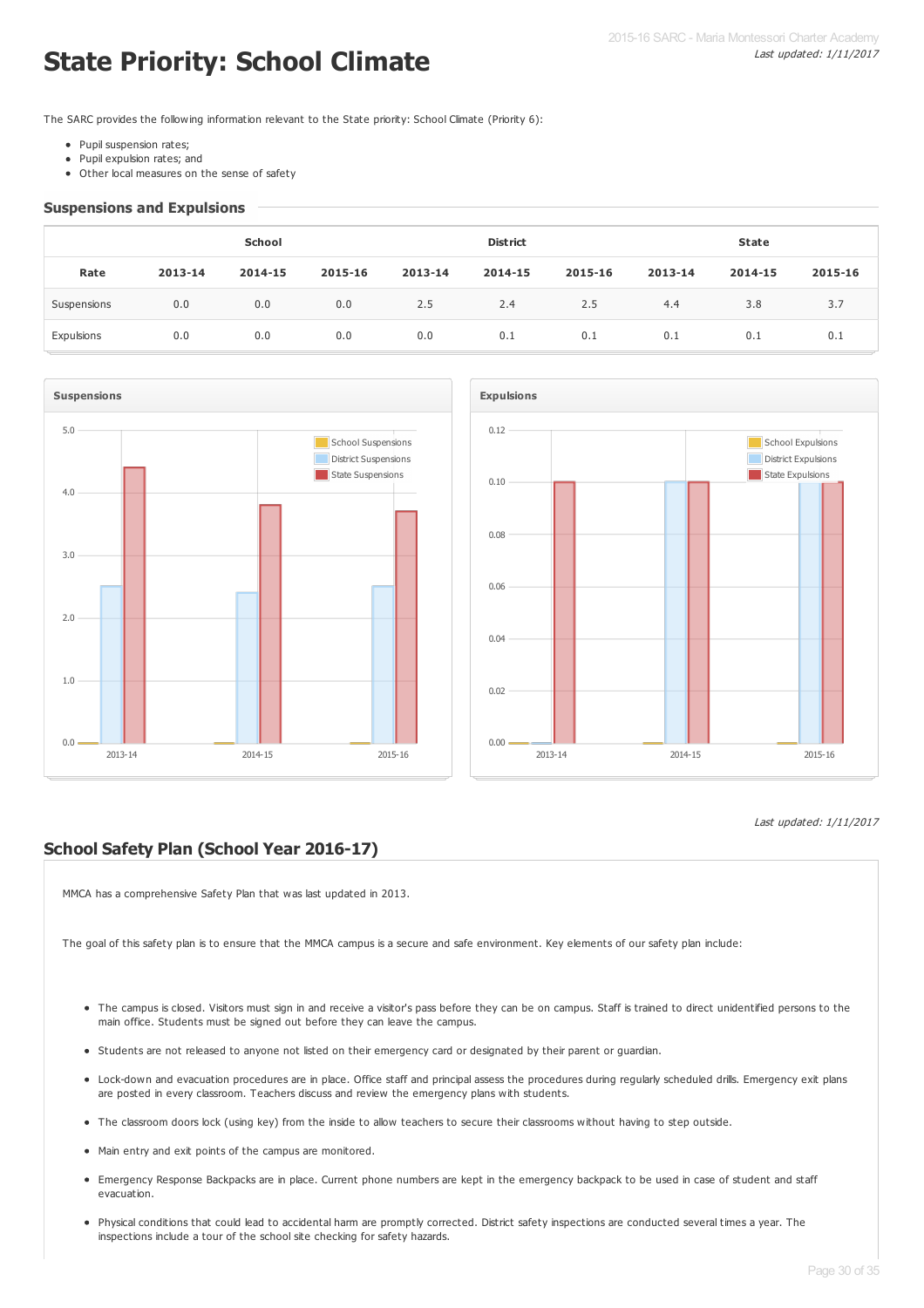- The school policy dealing with vandalism includes procedures for painting over graffiti and making repairs before students arrive on campus. Families may be held liable for financial restitution for graffiti, vandalism and damage to school property. Broken windows will be replaced immediately.
- School buildings and classrooms are well maintained and free of physical hazards. They are designed for student safety, security and to prevent criminal activities.
- Procedures are in place for student evacuation in alignment with local law enforcement. Procedures are in place for a Sheltering In-Place if a chemical is spilled near the location of the school. Procedures for evacuation to the Margaret Azevedo Park are in place for a gas leak or bomb scare. Procedures are in place for evacuation to an alternate site if necessary.
- There is adequate supervision during recesses and high traffic areas as assessed by parent, staff and student surveys and office referrals.
- Adequate lighting is in place to ensure safety on the campus at night.
- A Security system is in place and the custodians, principal and District maintenance crew monitors its use.

The Safety Plan is intended as a detailed Action Plan should an Emergency Event occur. In addition, a condensed Emergency Flipbook has been created in connection to the plan and is available within every room on campus.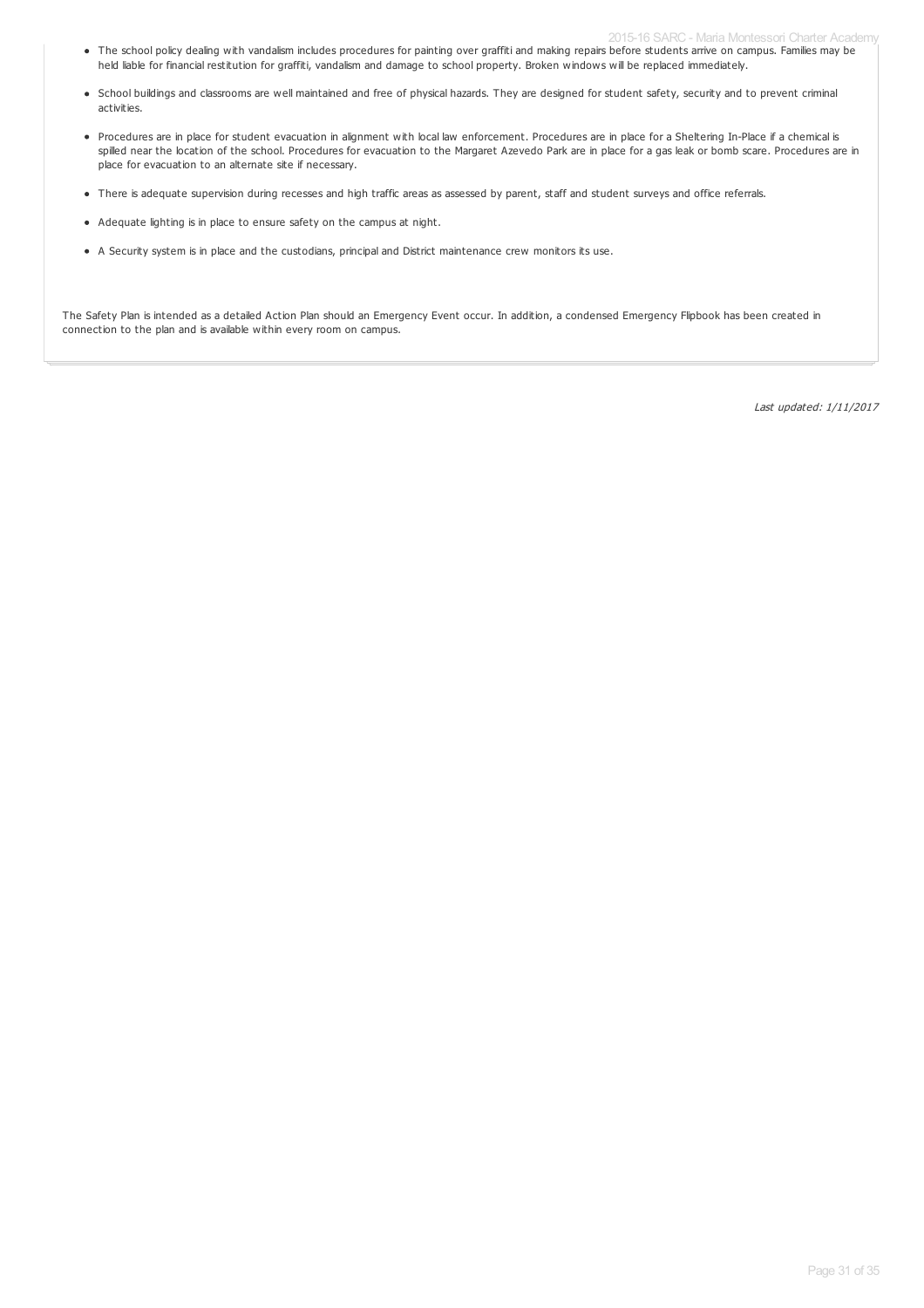# **D. Other SARC Information**

The information in this section is required to be in the SARC but is not included in the state priorities for LCFF.

#### **Federal Intervention Program (School Year 2016-17)**

| <b>Indicator</b>                                    | School    | <b>District</b> |
|-----------------------------------------------------|-----------|-----------------|
| Program Improvement Status                          | Not in PI | Not in PI       |
| First Year of Program Improvement                   |           |                 |
| Year in Program Improvement                         |           |                 |
| Number of Schools Currently in Program Improvement  | N/A       | 0               |
| Percent of Schools Currently in Program Improvement | N/A       | $0.0\%$         |

Note: Cells with NA values do not require data.

Last updated: 1/11/2017

## **Average Class Size and Class Size Distribution (Elementary)**

| 2013-14            |      |                |                     | 2014-15        |      |                |                     | 2015-16     |                                                                                             |  |                     |  |
|--------------------|------|----------------|---------------------|----------------|------|----------------|---------------------|-------------|---------------------------------------------------------------------------------------------|--|---------------------|--|
|                    |      |                | Number of Classes * |                |      |                | Number of Classes * |             |                                                                                             |  | Number of Classes * |  |
| <b>Grade Level</b> |      |                |                     |                |      |                |                     |             | Average Class Size 1-20 21-32 33+ Average Class Size 1-20 21-32 33+ Average Class Size 1-20 |  | $21-32$ $33+$       |  |
| K                  | 17.0 | $\overline{2}$ | $\overline{0}$      | $\mathbf 0$    | 18.0 | $\overline{2}$ | $\mathbb O$         | $\mathbb O$ |                                                                                             |  |                     |  |
| $\mathbf{1}$       | 18.0 | $\overline{2}$ | $\mathbf 0$         | $\mathbf 0$    | 16.0 | $\overline{2}$ | $\mathsf 0$         | $\mathbf 0$ |                                                                                             |  |                     |  |
| $\overline{2}$     | 18.0 | $\overline{2}$ | $\overline{0}$      | $\mathbf 0$    | 16.0 | $\overline{2}$ | $\mathbb O$         | $\mathsf 0$ |                                                                                             |  |                     |  |
| 3                  | 17.0 | $\overline{2}$ | $\mathbf 0$         | $\mathbf 0$    | 17.0 | $\overline{2}$ | $\mathsf 0$         | $\mathbf 0$ |                                                                                             |  |                     |  |
| $\overline{4}$     | 0.0  | $\mathbf 0$    | $\mathbf 0$         | $\mathbf 0$    | 0.0  | $\mathbf 0$    | $\mathbb O$         | $\mathbf 0$ |                                                                                             |  |                     |  |
| 5                  | 34.0 | $\mathbf 0$    | $\mathbf 0$         | $\overline{2}$ | 34.0 | $\mathbf 0$    | $\mathbf 0$         | 2           |                                                                                             |  |                     |  |
| 6                  | 25.0 | $\mathbf 0$    | $\mathbf{1}$        | $\overline{0}$ | 29.0 | $\mathbf 0$    | $\mathbf{1}$        | $\mathbf 0$ |                                                                                             |  |                     |  |
| Other              | 0.0  | $\mathbf 0$    | 0                   | $\mathbf 0$    | 0.0  | $\mathbf 0$    | $\mathbf 0$         | $\mathbf 0$ |                                                                                             |  |                     |  |

\* Number of classes indicates how many classes fall into each size category (a range of total students per class).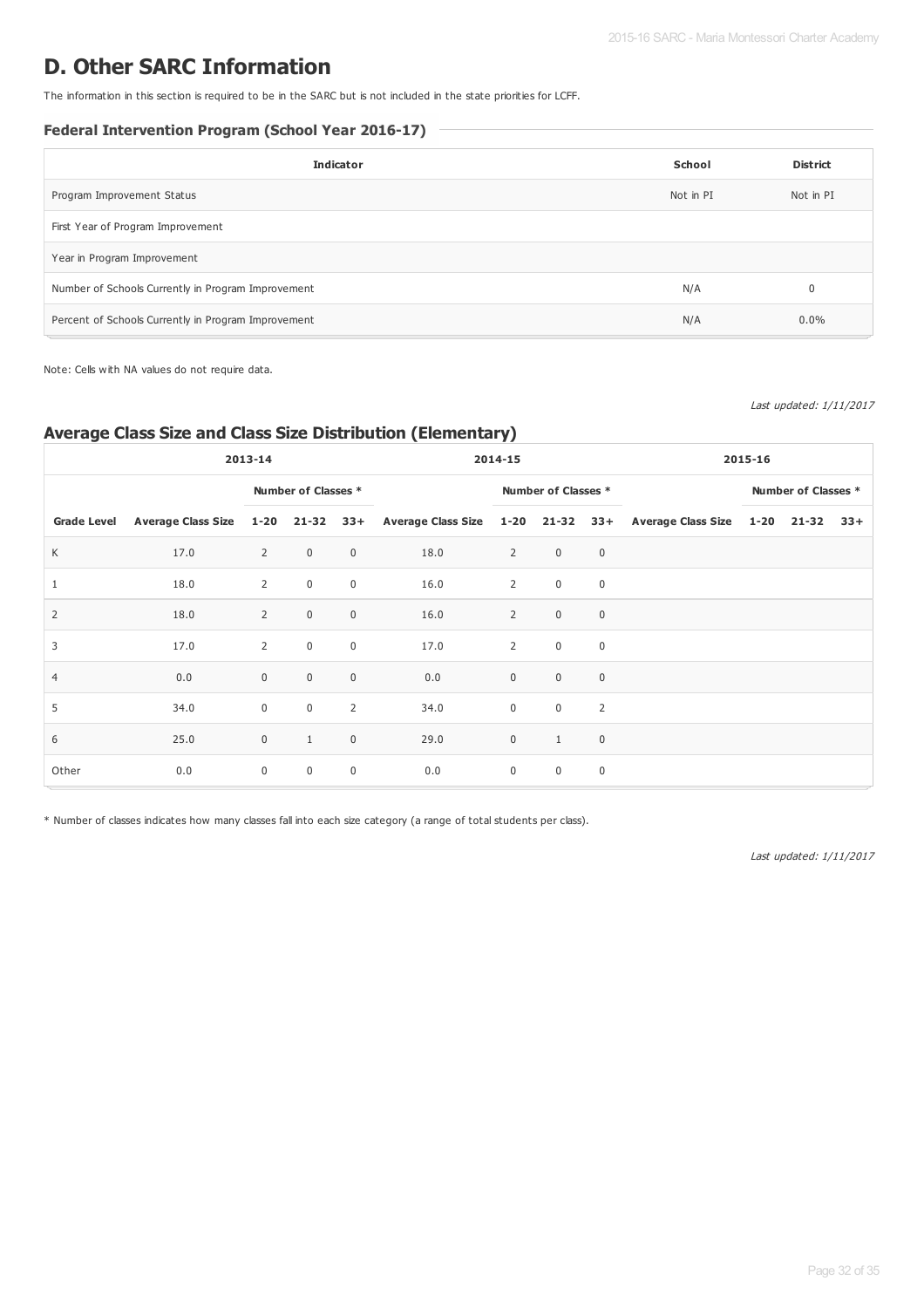#### **Average Class Size and Class Size Distribution (Secondary)**

| 2013-14        |     |                |                     | 2014-15                 |     |                |                     | 2015-16        |                                                                                                       |  |                     |  |
|----------------|-----|----------------|---------------------|-------------------------|-----|----------------|---------------------|----------------|-------------------------------------------------------------------------------------------------------|--|---------------------|--|
|                |     |                | Number of Classes * |                         |     |                | Number of Classes * |                |                                                                                                       |  | Number of Classes * |  |
| <b>Subject</b> |     |                |                     |                         |     |                |                     |                | Average Class Size 1-22 23-32 33+ Average Class Size 1-22 23-32 33+ Average Class Size 1-22 23-32 33+ |  |                     |  |
| English        | 0.0 | $\overline{0}$ | $\overline{0}$      | $\overline{0}$          | 0.0 | $\mathbf 0$    | $\mathbf 0$         | $\overline{0}$ |                                                                                                       |  |                     |  |
| Mathematics    | 0.0 | $\overline{0}$ | $\overline{0}$      | $\overline{\mathbf{0}}$ | 0.0 | $\mathbf 0$    | $\mathbf 0$         | $\mathbf 0$    |                                                                                                       |  |                     |  |
| Science        | 0.0 | $\mathbf 0$    | $\overline{0}$      | $\overline{0}$          | 0.0 | $\overline{0}$ | $\overline{0}$      | $\overline{0}$ |                                                                                                       |  |                     |  |
| Social Science | 0.0 | $\overline{0}$ | $\overline{0}$      | $\overline{0}$          | 0.0 | $\overline{0}$ | 0                   | $\mathbf 0$    |                                                                                                       |  |                     |  |

\* Number of classes indicates how many classrooms fall into each size category (a range of total students per classroom). At the secondary school level, this information is reported by subject area rather than grade level.

Last updated: 1/11/2017

#### **Academic Counselors and Other Support Staff (School Year 2015-16)**

| <b>Title</b>                                        | Number of FTE* Assigned to School | Average Number of Students per Academic Counselor |
|-----------------------------------------------------|-----------------------------------|---------------------------------------------------|
| Academic Counselor                                  |                                   |                                                   |
| Counselor (Social/Behavioral or Career Development) |                                   | N/A                                               |
| Library Media Teacher (librarian)                   |                                   | N/A                                               |
| Library Media Services Staff (paraprofessional)     |                                   | N/A                                               |
| Psychologist                                        | 0.2                               | N/A                                               |
| Social Worker                                       |                                   | N/A                                               |
| Nurse                                               | 0.1                               | N/A                                               |
| Speech/Language/Hearing Specialist                  | 0.4                               | N/A                                               |
| Resource Specialist (non-teaching)                  | 0.9                               | N/A                                               |
| Other                                               |                                   | N/A                                               |

Note: Cells with N/A values do not require data.

\*One Full Time Equivalent (FTE) equals one staff member working full time; one FTE could also represent two staff members who each work 50 percent of full time.

#### Last updated: 1/11/2017

#### **Expenditures Per Pupil and School Site Teacher Salaries (Fiscal Year 2014-15)**

| Level                                            | <b>Total Expenditures Per</b><br>Pupil              | <b>Expenditures Per Pupil</b><br>(Supplemental/Restricted) | <b>Expenditures Per</b><br>Pupil<br>(Basic/Unrestricted) | <b>Average Teacher</b><br><b>Salary</b> |
|--------------------------------------------------|-----------------------------------------------------|------------------------------------------------------------|----------------------------------------------------------|-----------------------------------------|
| School Site                                      | $\hspace{0.05cm} -\hspace{0.05cm} -\hspace{0.05cm}$ | $\qquad \qquad -$                                          | $-\,-$                                                   | $-\!$                                   |
| District                                         | N/A                                                 | N/A                                                        | \$0.0                                                    | \$71152.0                               |
| Percent Difference - School Site and<br>District | N/A                                                 | N/A                                                        | $-\,$ $-$                                                | $-\, -$                                 |
| State                                            | N/A                                                 | N/A                                                        | \$5677.0                                                 | \$74216.0                               |
| Percent Difference - School Site and State       | N/A                                                 | N/A                                                        | $-\,$ $-$                                                | $-\, -$                                 |

Note: Cells with N/A values do not require data.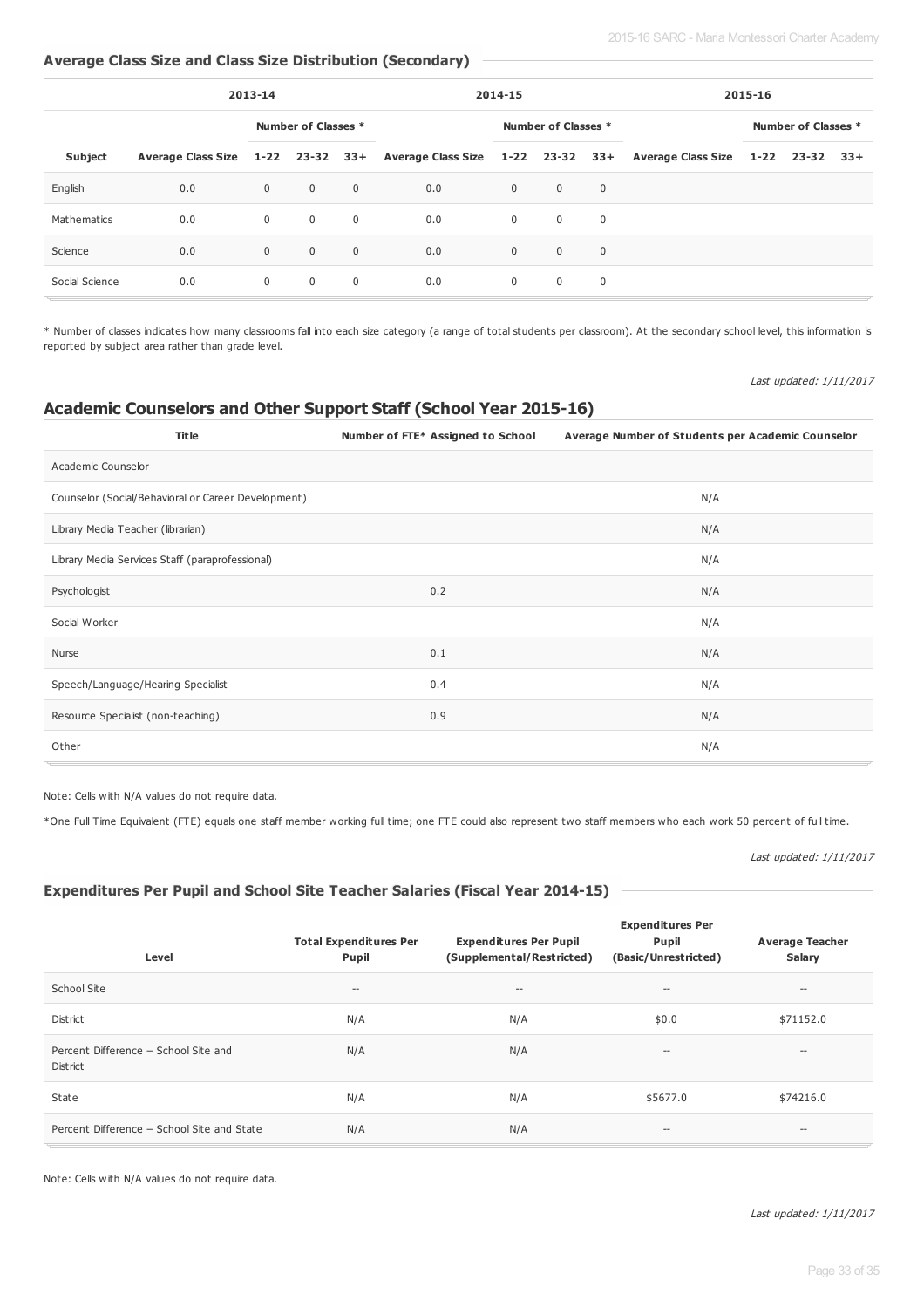#### **Types of Services Funded (Fiscal Year 2015-16)**

As a partially funded Title I school, MMCA has a full time Intervention Teacher that provides pull-out intervention services for all at-risk students. In addition, special education services are available to all eligible students. Our library, technology, staff professional development and instructional materials are all services funded during the 2015-16 school year.

#### **Teacher and Administrative Salaries (Fiscal Year 2014-15)**

| Category                                      | <b>District Amount</b> | <b>State Average For Districts In Same Category</b> |  |
|-----------------------------------------------|------------------------|-----------------------------------------------------|--|
| Beginning Teacher Salary                      | \$38,217               | \$44,958                                            |  |
| Mid-Range Teacher Salary                      | \$67,516               | \$70,581                                            |  |
| Highest Teacher Salary                        | \$88,295               | \$91,469                                            |  |
| Average Principal Salary (Elementary)         | \$116,913              | \$113,994                                           |  |
| Average Principal Salary (Middle)             | \$109,975              | \$120,075                                           |  |
| Average Principal Salary (High)               | \$136,466              | \$130,249                                           |  |
| Superintendent Salary                         | \$216,529              | \$218,315                                           |  |
| Percent of Budget for Teacher Salaries        | 43.0%                  | 38.0%                                               |  |
| Percent of Budget for Administrative Salaries | 5.0%                   | 5.0%                                                |  |

For detailed information on salaries, see the CDE Certificated Salaries & Benefits Web page at <http://www.cde.ca.gov/ds/fd/cs/> .